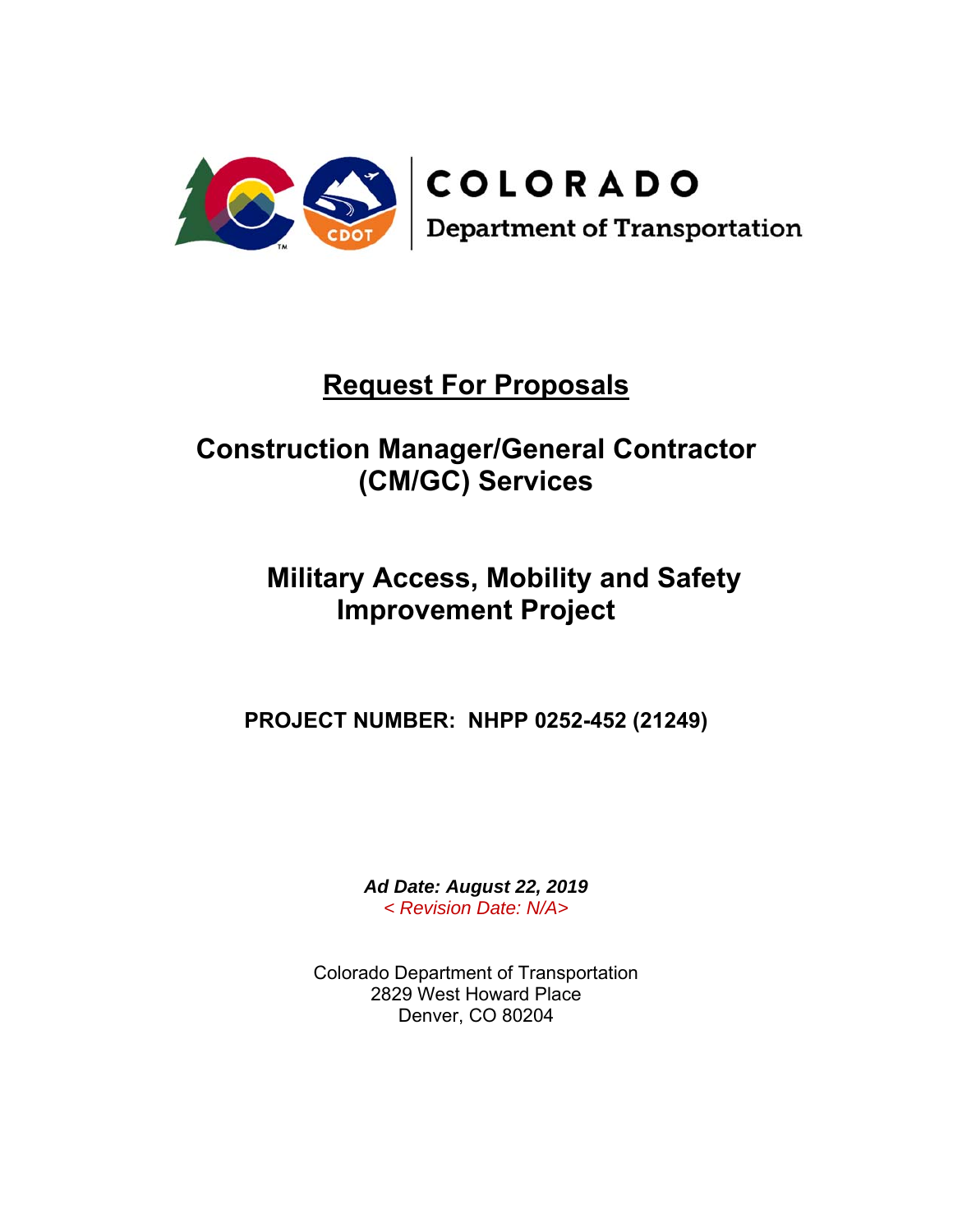# **TABLE OF CONTENTS**

| 1.1.  | SCOPE OF THIS RFP FOR CMGC SERVICES SELECTION 3                  |  |
|-------|------------------------------------------------------------------|--|
| 1.2.  |                                                                  |  |
| 1.3.  |                                                                  |  |
| 1.4.  |                                                                  |  |
| 1.5.  |                                                                  |  |
| 1.6.  |                                                                  |  |
| 1.7.  |                                                                  |  |
| 1.8.  |                                                                  |  |
| 1.9.  |                                                                  |  |
| 1.10. |                                                                  |  |
| 1.11. |                                                                  |  |
| 1.12. |                                                                  |  |
| 1.13. |                                                                  |  |
| 1.14. |                                                                  |  |
| 1.15. |                                                                  |  |
| 1.16. | ORGANIZATIONAL CONFLICTS AND INELIGIBLE FIRMS  19                |  |
| 1.17. |                                                                  |  |
| 1.18. |                                                                  |  |
| 1.19. | DISADVANTAGED BUSINESS ENTERPRISE (DBE) PROGRAM                  |  |
|       |                                                                  |  |
| 120   | COMPENSATION FOR CMGC PRECONSTRUCTION SERVICES 20                |  |
| 1.21. | EXPLANATION OF CONSTRUCTION AGREED PRICE (CAP)21                 |  |
| 1.22. |                                                                  |  |
|       |                                                                  |  |
| 2.1.  |                                                                  |  |
| 2.2.  |                                                                  |  |
| 2.3.  |                                                                  |  |
| 2.4.  |                                                                  |  |
| 2.5.  |                                                                  |  |
| 2.6.  |                                                                  |  |
| 2.7.  |                                                                  |  |
| 2.8.  |                                                                  |  |
| 2.9.  |                                                                  |  |
| 2.10. | SEALED CMGC MANAGEMENT PRICE PERCENTAGE - STEP 3 29              |  |
|       |                                                                  |  |
| 3.1.  |                                                                  |  |
| 3.2.  | EVALUATION CRITERIA FOR PROPOSALS (60 Points Possible)31         |  |
| 3.3.  | EVALUATION CRITERIA FOR ORAL INTERVIEWS (10 Points Possible)38   |  |
| 3.4.  | EVALUATION CRITERIA FOR CMGC MANAGEMENT PRICE                    |  |
|       |                                                                  |  |
|       |                                                                  |  |
|       | APPENDIX A: PRECONSTRUCTION ROLES AND RESPONSIBILITIES MATRIX42  |  |
|       | APPENDIX B: EVALUATION AND CMGC MANAGEMENT PRICE PERCENTAGE      |  |
|       |                                                                  |  |
|       | APPENDIX C: CMGC MANAGEMENT PRICE PERCENTAGE PROPOSAL & BID ITEM |  |
|       |                                                                  |  |
|       |                                                                  |  |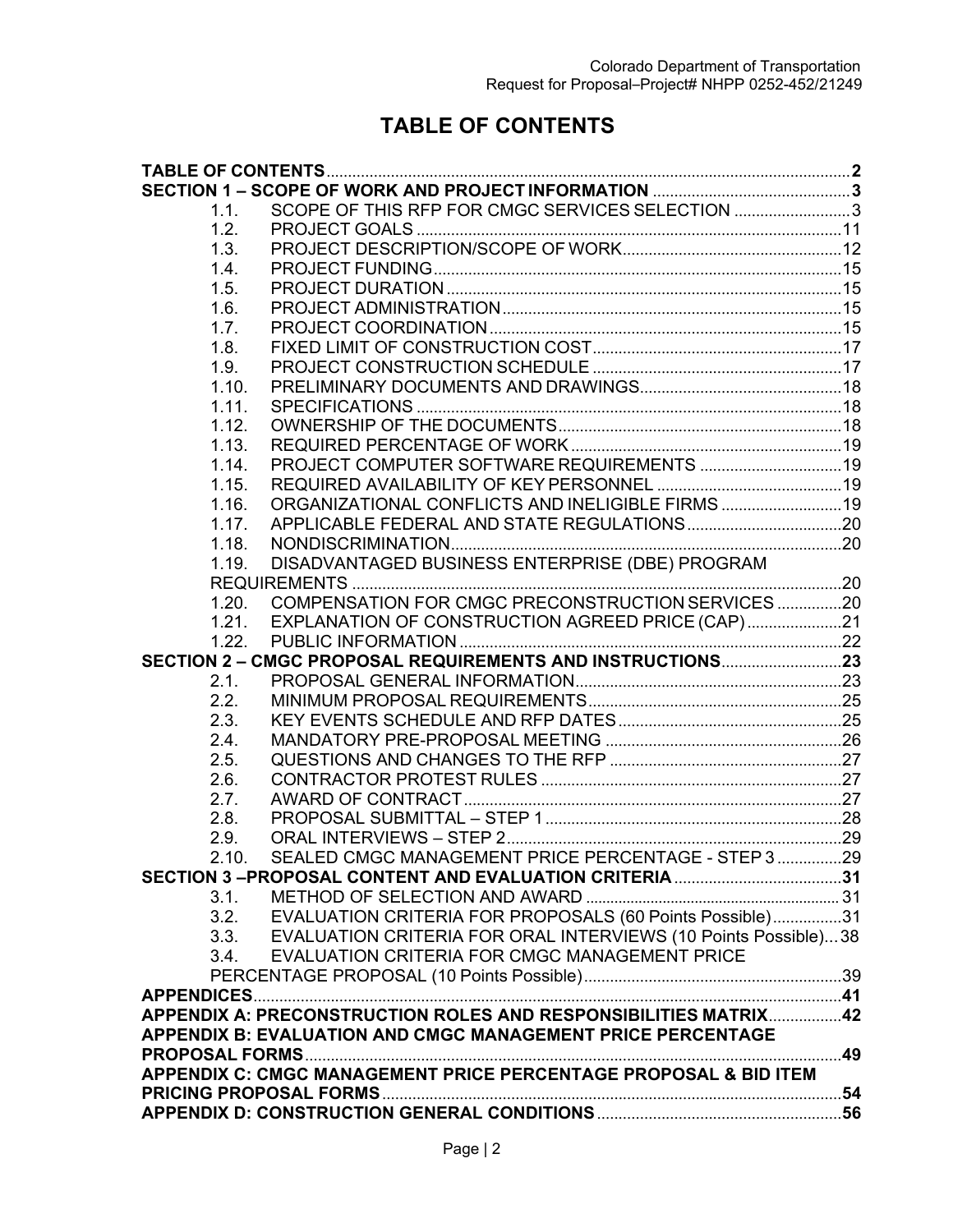# **SECTION 1 – SCOPE OF WORK AND PROJECT INFORMATION**

# **1.1. SCOPE OF THIS RFP FOR CMGC SERVICES SELECTION**

CDOT is soliciting CMGC services for the Military Access, Mobility and Safety Improvement Project (the "Project"). The Project has four primary areas of focus and have different funding sources:

- State Highway 94: The project component comprises the introduction of a west bound passing lane of approximately one mile beginning at mile post 5.5, intersection improvements at Enoch Road, and installation of a signal and construction of a "jug handle" at Blaney Road. Installation of Fiber Optic from US 24 to Enoch Road connecting to CDOT fiber on US 24. This design is in the early stages as the survey was just completed. This design is being completed with CDOT staff and is 30% designed.
- South Academy Blvd: The project component comprises the widening of several aspects of this county owned facility to three lanes to alleviate recurring congestion. The work will be done largely through striping, expanding into shoulders on roadway and bridges, modifying merge lanes and bridge scour work. This design has not started and will be completed by CDOT Consultant staff.
- Interstate 25:

A. The largest and most comprehensive component of the project will comprise the installation of median barriers on the 7.5-mile stretch of interstate between the South Academy and South Santa Fe Avenue Exit/Fort Carson Gate 19 exit, the widening to 12 feet of the inside and outside shoulders, PCCP overlay, extending acceleration lanes, super-elevation corrections, profile adjustment of I-25, deck rehabilitation to six other bridge along the alignment with possible shoulder widening, and the installation of ITS components. This design will be completed by CDOT Consultant staff and is about 50% designed.

- B. The full replacement of two bridges crossing South Academy and Interchange redesign/reconstruction. Interchange type selection has not been completed nor has the Bridge type selection. This design has not started and will be completed by CDOT Consultant staff.
- Charter Oak Ranch Road: A component of the scope comprises improvements to the intersection with Santa Fe Avenue and complete reconstruction of Charter Oak Ranch Road from the intersection to Gate 19 of Fort Carson. This reconstruction includes safety and roadway improvements and pedestrian facilities. The design is completed for this portion of the project. Minimal changes are expected to ensure the El Paso County design complies with CDOT project standards and specifications.

The selected Proposer (also referred to as "Contractor") will provide preconstruction phase Construction Management ("CM") services and will have the opportunity to be selected as the General Contractor ("GC") during the construction phase. However, the construction contract is not guaranteed, and is dependent on successful Construction Agreed Price (CAP) negotiation with the Owner ("CDOT").

The current draft scope of work reflects the known Project goals and risks. One selection factor used in determining the successful Proposer will be the ability of the Contractor to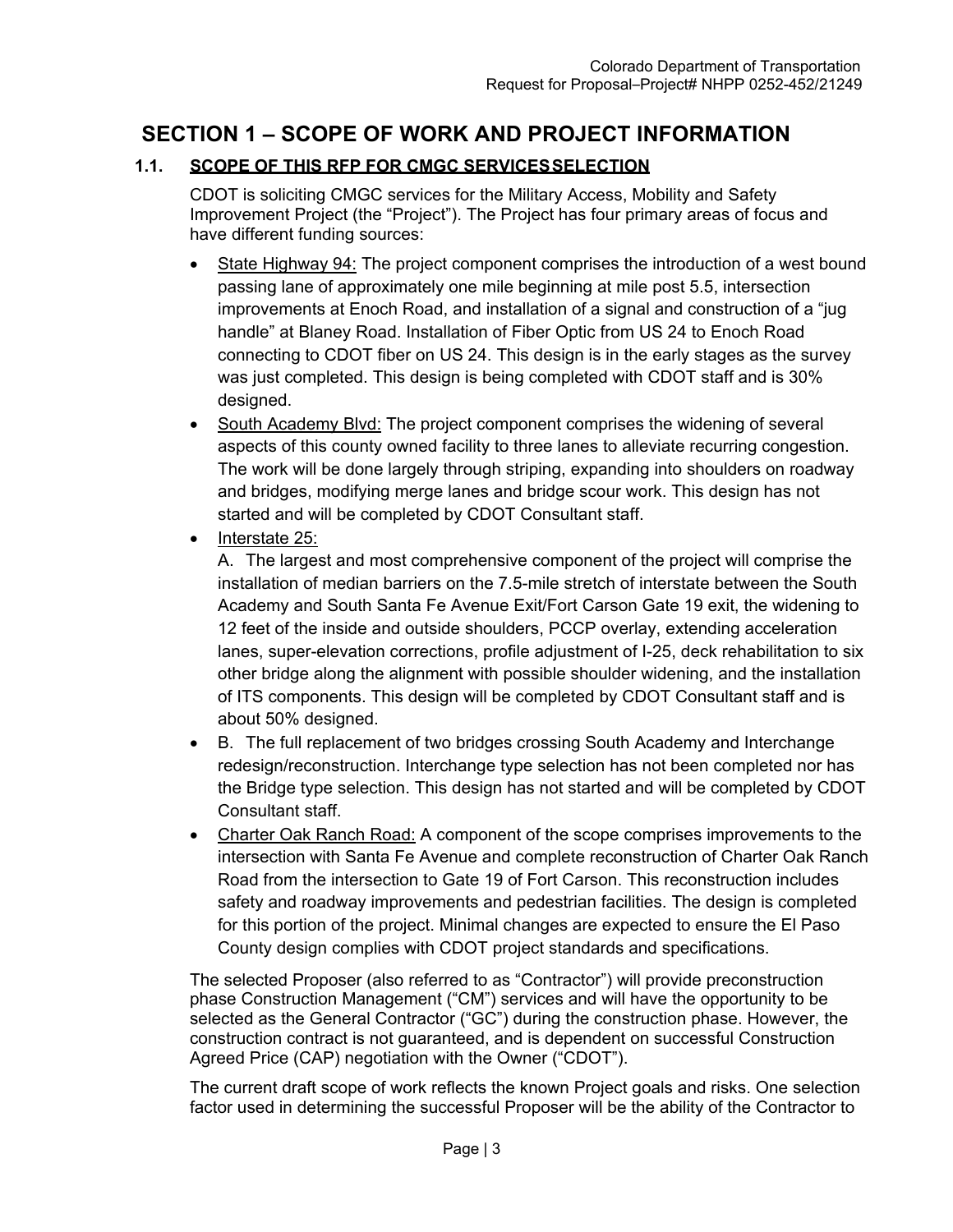analyze the Project goals, participate in determine logical packages for construction, evaluate work elements, assist in risk management, and formulate a proposal. This process may produce new approaches or modify the Project work elements. The final scope of work for the Project will evolve based on input from various sources including CDOT, Consultants, the selected Contractor, and stakeholders.

The Contractor will partner with the Design Consultant, the Independent Cost Estimator ("ICE"), and CDOT as a member of the integrated design team. The Contractor will provide input on schedule, phasing, constructability, risk, and cost throughout the preconstruction phase of the Project.

The Contractor's tasks during the preconstruction phase include, but are not limited to:

- Design Review:
	- o Thoroughly review all plans, specifications, reports, diagrams, shop drawings, as-built plans, site conditions, and all other necessary Project documentation to provide design validation from a construction expertise perspective.
	- o The Design Consultant or CDOT design team, ICE, and Contractor shall independently calculate quantities for verification purposes of construction packages. Final quantities will be determined based on an analysis of GC and ICE estimates.
	- o Provide constructability input on all facets of the Project including, but not limited to:
		- major interchange designs at I-25 & Academy Blvd,
		- technique opportunity minimal impact to traveling public,
		- bridge types and retaining walls,
		- optimize the construction packages for early work,
		- maintenance of existing road during construction,
		- super-elevation correction construction, and,
		- temporary and permanent median barriers and sound wall design.
	- o Provide written reviews or reports and details/redlines of the Project plans and specification packages at Project milestones. The report should adequately address constructability; traffic phasing; clarifications; design plan and specification errors, omissions, or conflicts; potential impacts to schedule; potential impacts to cost; risk identification; and value engineering suggestions/recommendations.
	- o Work with design team to make determinations if early procurement (long lead-time procurement ("LLTP")) packages for materials are viable and cost effective, or if they have the potential to benefit to the Project or reduce the construction schedule. Procurement of these materials may be by the Contractor ahead of construction in concert with the NEPA process.
	- $\circ$  Work with the design team to make determinations if early construction packages are viable, cost effective, and have the potential to benefit to the Project or reduce the construction schedule.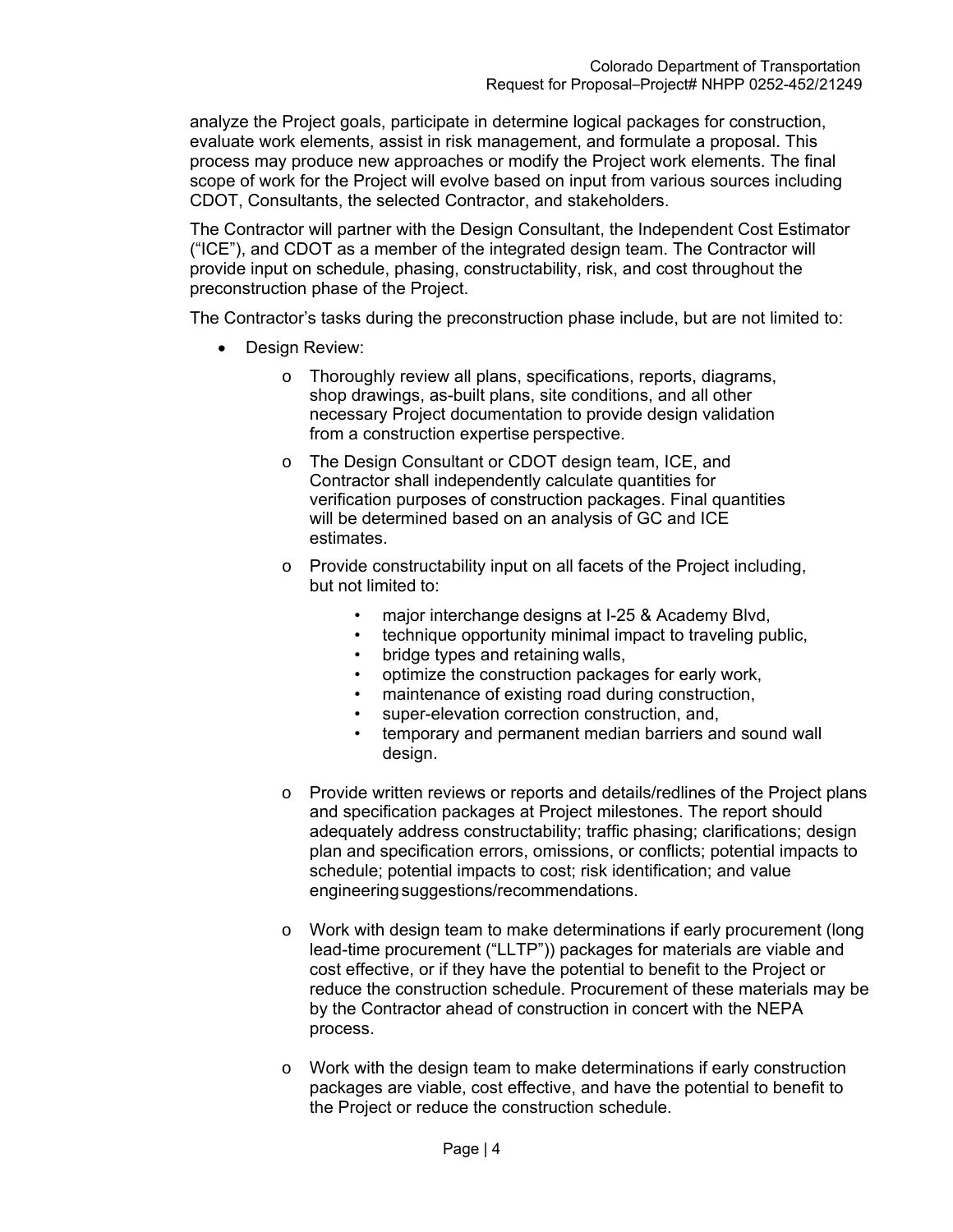- o Provide feedback for appropriate level of plan detailing to complete construction.
- o Actively participate in discussions to study and recommend ideas for design options as it pertains to constructability, innovation, value and quality.
- o Identify ROW parcel purchase based on phasing, work areas, and construction packaging, given that Right-of-Way ("ROW") acquisition as needed for package timing or construction work areas. Minimal ROW is expected.
- o Provide additional milestone reviews based on package complexity.
- o Provide timely feedback from design reviews to CDOT to assist in decision making.

## **Cost Estimating:**

#### Ongoing Tasks

- o To help inform decisions, the Contractor shall provide ongoing rough order of magnitude ("ROM") cost estimating as design concepts are being developed and evaluated throughout the CMGC process. This may include:
	- Evaluating means and methods of various construction techniques that may influence design solutions with consideration of cost and schedule impacts, and
	- Evaluating industry standard operating and maintenance costs as inputs to life-cycle cost analysis.

#### Tasks at Milestones

- o Provide construction cost estimates at milestones that include the following activities:
	- Item identification that is compatible with CDOT's cost data information, standards, and specifications,
	- It is anticipated the Contractor shall submit Opinion of Probable Construction Cost ("OPCC")s at (if applicable depending on the packages) 30%, 60%, and 90% milestones. Additional OPCCs may be required at the request of CDOT if: package complexity indicates an added benefit, or work is added to the Project. Additional OPCCs may be required before the CAP if the Project team agrees on their necessity before the CAP proposal request. Analysis should include availability of labor, equipment, and materials. To facilitate comparisons with ICE estimates, both Contractor and subcontractors cost estimates will be included in an open book review.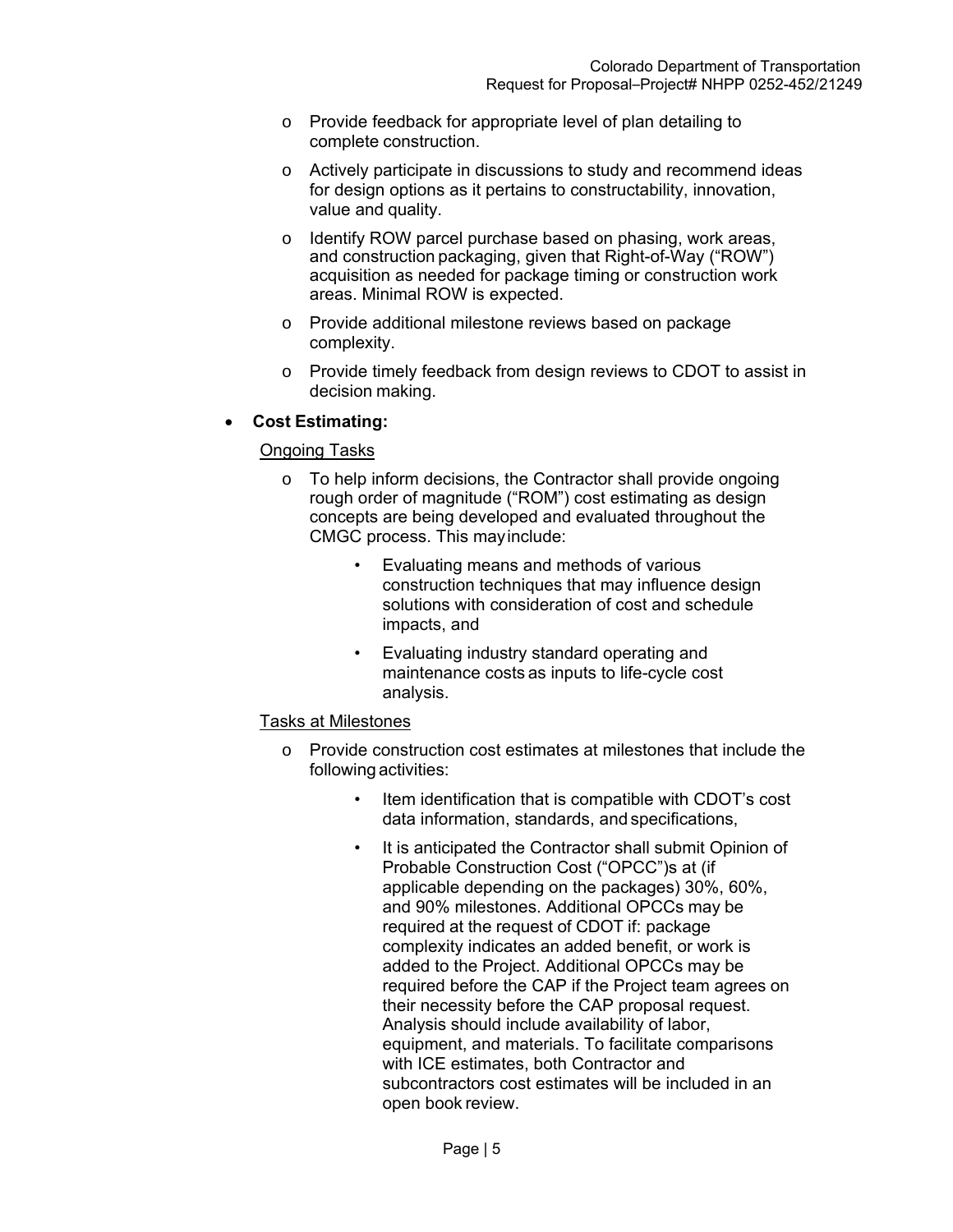- The Contractor shall submit a CAP proposal when both the Contractor and CDOT agree the design has progressed to the appropriate level, typically at 90%.
	- Quantity reconciliation will be required with the Design Consultant and CDOT. This may include verification of means of methods between CDOT, Design Consultant, and ICE.
	- The Contractor shall submit CAP proposals and Electronic Bid Submittals ("EBS") once a negotiated CAP has been agreed upon.
	- CDOT may request the Contractor submit a CAP on early construction packages or for the procurement of long lead items.

# **Schedule:**

- o Provide continuous schedule validation for construction package schedules, overall Project schedule, and schedule analysis for impacts of concurrent construction packages (if proposed).
- o Prepare preliminary construction schedules and phasing alternatives at each preconstruction milestone to validate deadlines and help develop Project delivery strategies.
- o Continually compare and validate construction schedules with ICE.
- **Risk:** 
	- o Lead quantitative and qualitative risk management discussions with the Project team to identify risks, develop mitigation strategies, and assign risk responsibility.
	- o Set risk meeting frequency and prepare and update the Project Risk Register.
	- o Collaborate with the Project Team to develop a Risk Management Plan, perform risk assessments, and prepare and update the Risk Register.

## **Meetings:**

- o Participate in the Project Scoping Workshop, Project Milestone Meetings, CAP negotiations (LLTP and Construction), recurring Project level and Program level status meetings, and any other meetings throughout preconstruction as agreed upon.
- o The Project Scoping Workshop will cover at a minimum the following items:
	- Introduction to the Project, CMGC, partnering session, Project stakeholder engagement, roles and responsibilities identification. Subcontractors performing major and high-risk work items should be in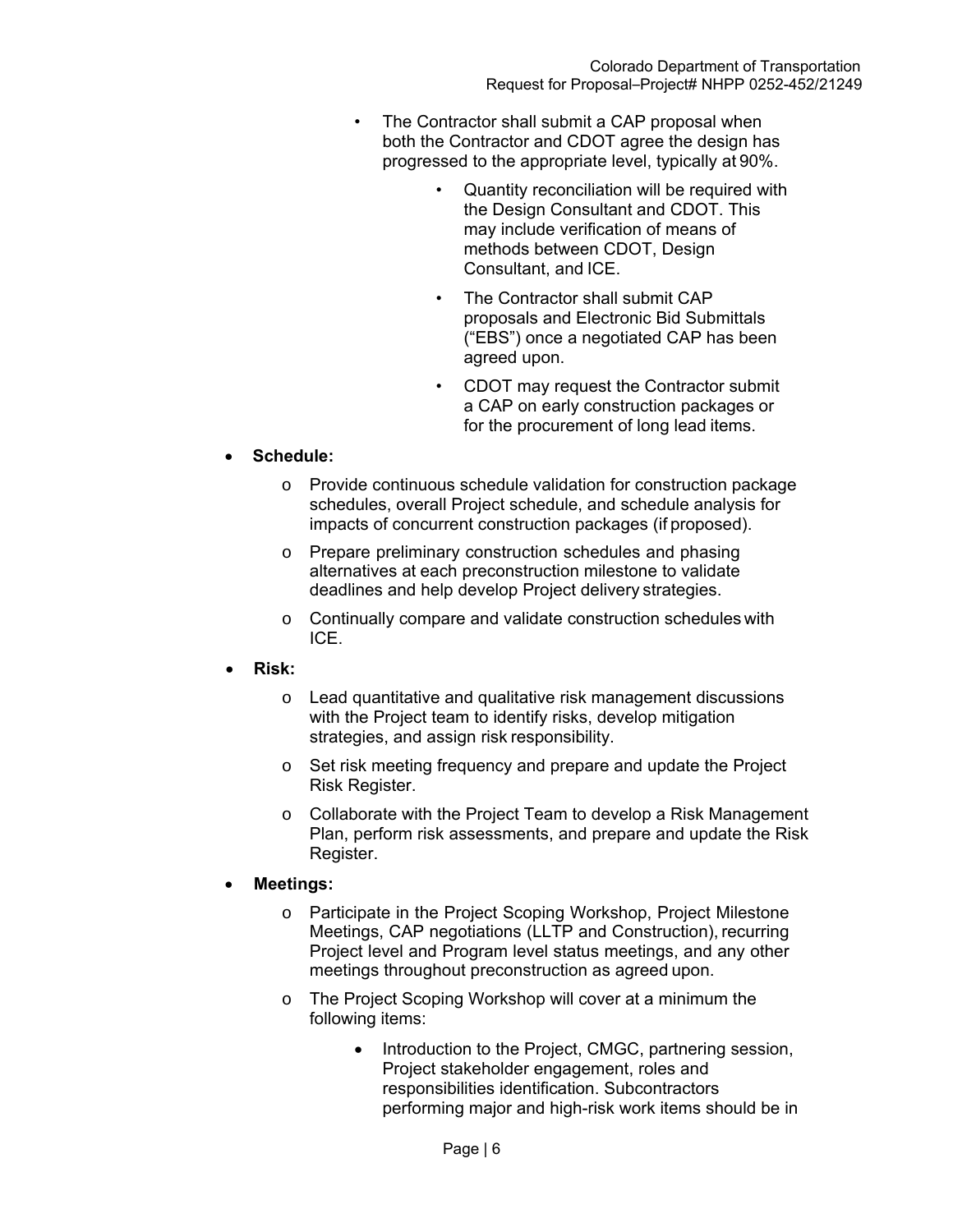attendance.

- The Project Team will review Project status, goals, objectives, funding, preliminary preconstruction schedule, etc.
- The Contractor to bring an Initial Schedule to review and at a minimum include the following milestones (as applicable): 30%, 60%, 90%, design review meeting dates, cost model review meeting, and CAP negotiation dates.
- Review and finalize scope of work and schedule for the potential early construction package.
- The Contractor to provide initial cost model and risk register to the team.
- Contractor will continue develop and maintain Project risk register and management plan.
- Review of relevant plans, specifications, and reports.
- Set up progress meeting frequencies and initiate working groups for various elements of the Project, i.e., bridge working group, risk working group, etc.
- Progress meetings may include: project management meetings, design meetings, discipline/specialty meetings, stakeholder meetings, and public meetings.
- Collaborate to establish a Project Document Control Plan.
- Develop Communication Plan and Escalation Ladder.
- Team may choose to visit Project site.
- o The Contractor shall be prepared to document all value engineering and cost saving ideas during the design process. The Contractor shall provide a facilitator and participate in Value Engineering ("VE") workshop at agreed upon milestones. At the VE workshop(s) the Contractor shall coordinate estimating tasks; and bring in multidiscipline cost/construction experts to evaluate alternative designs, systems, and materials. The Contractor shall be responsible for preparing a VE summary of ideas captured during the design process and the workshop.
- o The Contractor shall participate in Project Goal setting at the project kick off meeting.
- o The Contractor shall participate in Partnering Meeting(s) with CDOT. The Contractor shall provide a facilitator and meeting space for the partnering meeting(s). A total of three partnering meeting are anticipated through the design and construction.
- o The Contractor shall participate in Goal Tracking Meetings to analyze how Project progress and decisions are aligning and tracking with Project goals. Items of focus include priorities, commitments, approach, scope, schedule (including long lead items, permits, ROW acquisition, phasing, etc.), risk, and cost reasonableness.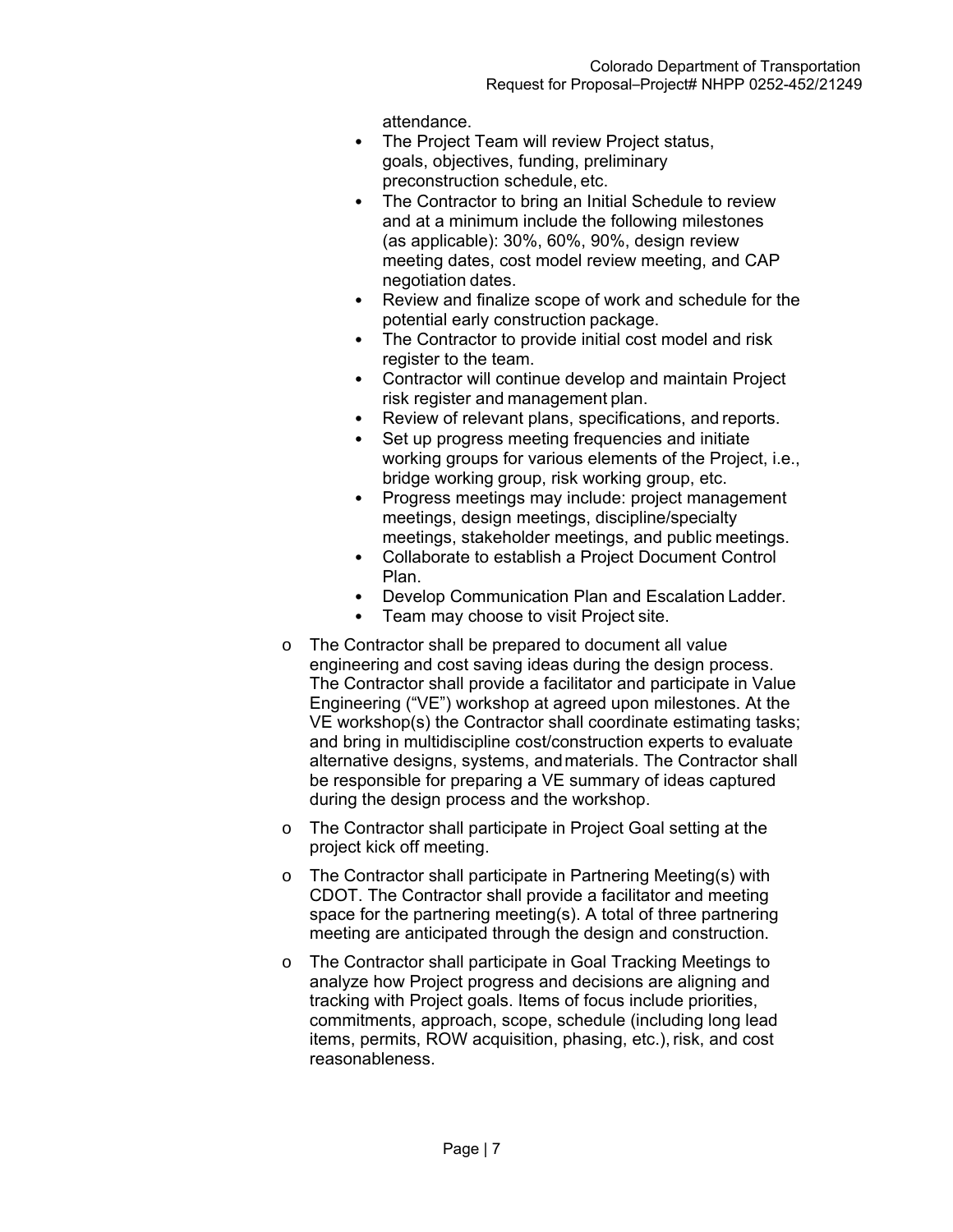# **Deliverables:**

- o The Contractor will develop and produce the following reports and deliverables:
	- Subcontractor Selection Plan,
	- Quality Control Plan,
	- Material Sourcing Plan,
	- Worker and Public Safety Plan,
	- Risk Management Plan,
	- Procurement Review Report for each LLTP CAP, if required,
	- Provide monthly invoices and project reports to support payment of preconstruction CM services, and
	- Provide a list and narrative of value added items that the Contractor has contributed by performing this Project under the CMGC process prior to each CAP negotiation.

The Contractor shall ensure all environmental, safety, and permit commitments that are specified in the plans, specifications, and contract documents are implemented during construction if a CAP is successfully negotiated with CDOT.

The Contractor shall commit to integrating Disadvantaged Business Enterprises ("DBEs") in the Project as required by the goals determined by the Region 2 Civil Rights Office during the CMGC services.

If negotiations for a final construction price **(see Section 2.1)** and the schedule are not successful, CDOT reserves the right to place the Project for open bid and the Contractor shall not be eligible to submit a bid. In this case, the Contractor shall be compensated for its preconstruction services per the CMGC services contract and CDOT will have no further contractual obligations to the Contractor.

A summary outlining the requested CMGC services is provided below.

The Contractor will be part of the design team. The Contractor tasks during the preconstruction phase include, but are not limited to:

- o Partner with the Consultant Designer, and the CDOT Leadership Team, CDOT designers as part of the design team. The Contractor will provide input on schedule, phasing, constructability, material and equipment availability, and estimates throughout the preconstruction phase of the project.
- o Review all existing as-built plans, current conceptual/preliminary designs, final design plans and site conditions.
- o Coordinate the four primary areas of focus and their various level of development to assist in sequencing the work to minimize redundancies, and create an efficient execution of the Project (phases).
- o Provide design and schedule validation for current conceptual/preliminary designs.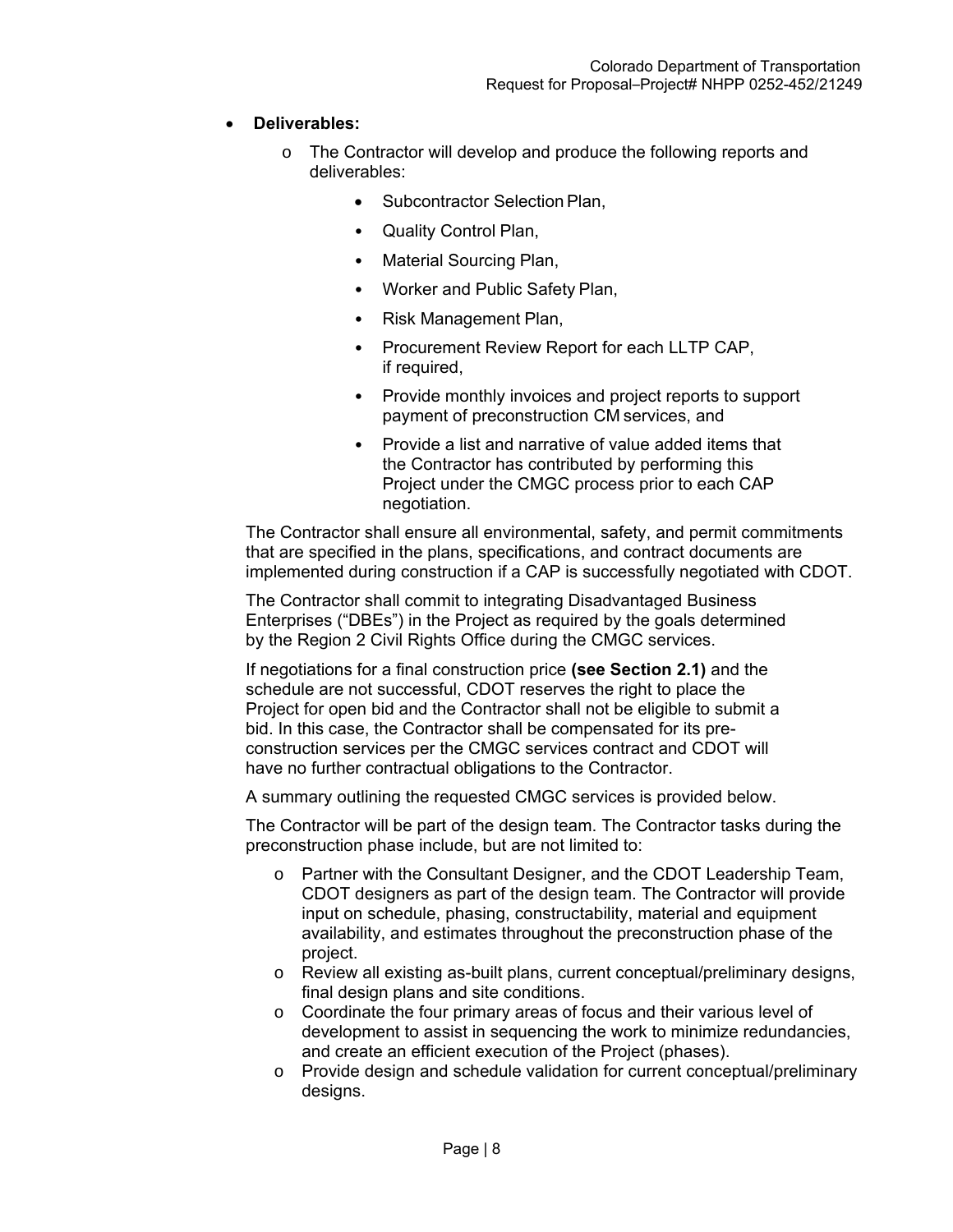- o Provide the ability to contract with outside vendors, if necessary.
- o Attend the Project Scoping Workshop and any other meetings throughout preconstruction agreed to at the Project Scoping Workshop, including Project, Milestone, Action, Long Lead Time Procurement (LLTP) Construction Agreed Price (CAP), and Construction CAP negotiation meetings.
- o The Project Scoping Workshop will cover at least the following items:
	- Introduction to the project, the project stakeholders, the CMGC delivery plan, planning partnering session(s) and identifying roles and responsibilities.
	- Team will review project status, goals, objectives, funding scenario's, preliminary preconstruction schedules, etc. Initial schedule should include milestones 30%, 60%, 90% (design review meeting dates), cost model review meeting, and CAP.
	- Team to work with CM to start developing project risk table and plan.
	- Review of relevant plans, specifications, and reports.
	- Team may choose to visit project site and potentially visit CM offices and meet potential subcontractors that add value to the project.
	- Set up progress meeting schedule and initiate working groups for various elements of the project, i.e., bridge working group.
	- Team to establish Document Control Plan.
	- Formal value engineering meeting will be required and CM shall participate.
- o Provide cost estimates at milestones that include the following activities:
	- Item identification that is compatible with CDOT's cost data information, standards and specifications.
	- Develop/Update Opinion of Probable Cost ("OPCC") worksheet.
	- Quantity reconciliation with designer and CDOT. This may include verification of means of methods between CDOT, design consultant and ICE.
	- Analysis should include availability of labor, equipment, and materials.
- o In conjunction with the design consultant the contractor will provide cost estimates, constructability and phasing reviews for design elements, and alternatives as needed throughout the project. This may include:
	- Evaluating industry standard operating and maintenance costs to determine life-cycle costs.
	- Evaluating user costs.

Assignment of the responsibility for this CM work shall be determined by the CDOT Project Manager during the course of the project and shall include:

o Work with design team to make determinations if early procurement (long lead time procurement, LLTP) packages for materials are viable and cost effective, have the potential to reduce the construction schedule and overall provide a benefit to the project. These materials could be procured by CDOT or the contractor ahead of construction.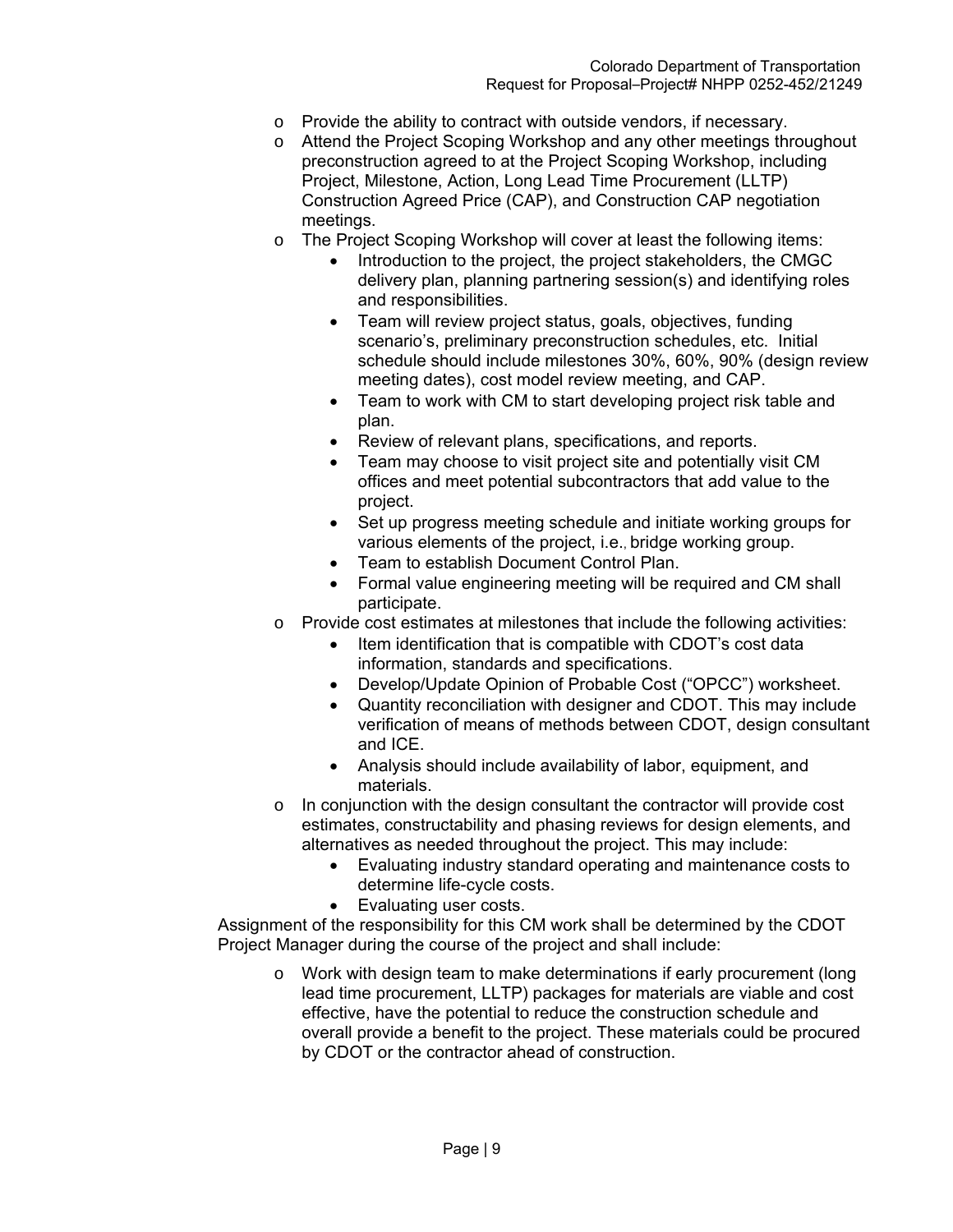- $\circ$  Work with the design team to make determinations if early construction packages are viable, cost effective, have the potential to reduce the construction schedule and overall provide a benefit to the project.
- o Prepare written reports at the 30%, 60%, and 90% milestones summarizing the value engineering activities accomplished and any recommendations developed within each phase.
- o Integrate Disadvantaged Business Enterprises (DBEs) in the project as required during the CM phase.
- o Prepare preliminary construction schedules and phasing alternatives at each preconstruction milestone to determine project costs, attainability of deadlines, and help develop value engineering ideas.
- o Lead risk management discussions with project team, set risk meetings and prepare and update the project risk register. Collaborate with the Project Team to develop a Risk Management Plan, perform risk assessments, and prepare and update the Risk Register.
- o Develop and produce the following reports and deliverables as directed by the CDOT PM:
	- Subcontractor Selection Plan
	- Quality Control Plan
	- Material Sourcing Plan
	- Worker and Public Safety Plan
	- Procurement Review Report for each LLTP CAP if required.
- o Provide monthly invoices and project reports as required by CDOT for payment of preconstruction CM services.
- $\circ$  The Contractor shall be required to provide written reviews or reports and details/redlines of the project plans and specification packages at project milestones. The Contractor shall thoroughly review all plans, specifications, reports, diagrams, shop drawings, and all other necessary project documentation. Comments should be related to constructability, clarifications, design errors or omissions, schedule impacts, cost impacts, risk identification, or value engineer suggestions/recommendations. The Design Consultant and Contractor shall independently calculate quantities of the construction package.
- o It is anticipated the Contractor shall submit an OPCC for each package identified.
- o Lead Value Engineering workshop(s) at agreed upon Milestones to coordinate estimating tasks, bring multidiscipline cost/construction experts to evaluate alternative designs, systems, and materials.
- o Provide constructability input into the various bridge types, wildlife crossings, and retaining walls under consideration.
- o Once the Contractor and CDOT agree the design has progressed to the appropriate level (typically at 90%); the Contractor shall submit CAP proposals and an Electronic Bid Submittal (EBS).
	- CDOT may request the Contractor to submit a CAP on early construction packages or for the procurement of long lead items.
	- The Contractor shall ensure all environmental, safety, and permit commitments that are specified in the plans, specifications, and contract documents are implemented during construction if a negotiated CAP proposals are agreed upon.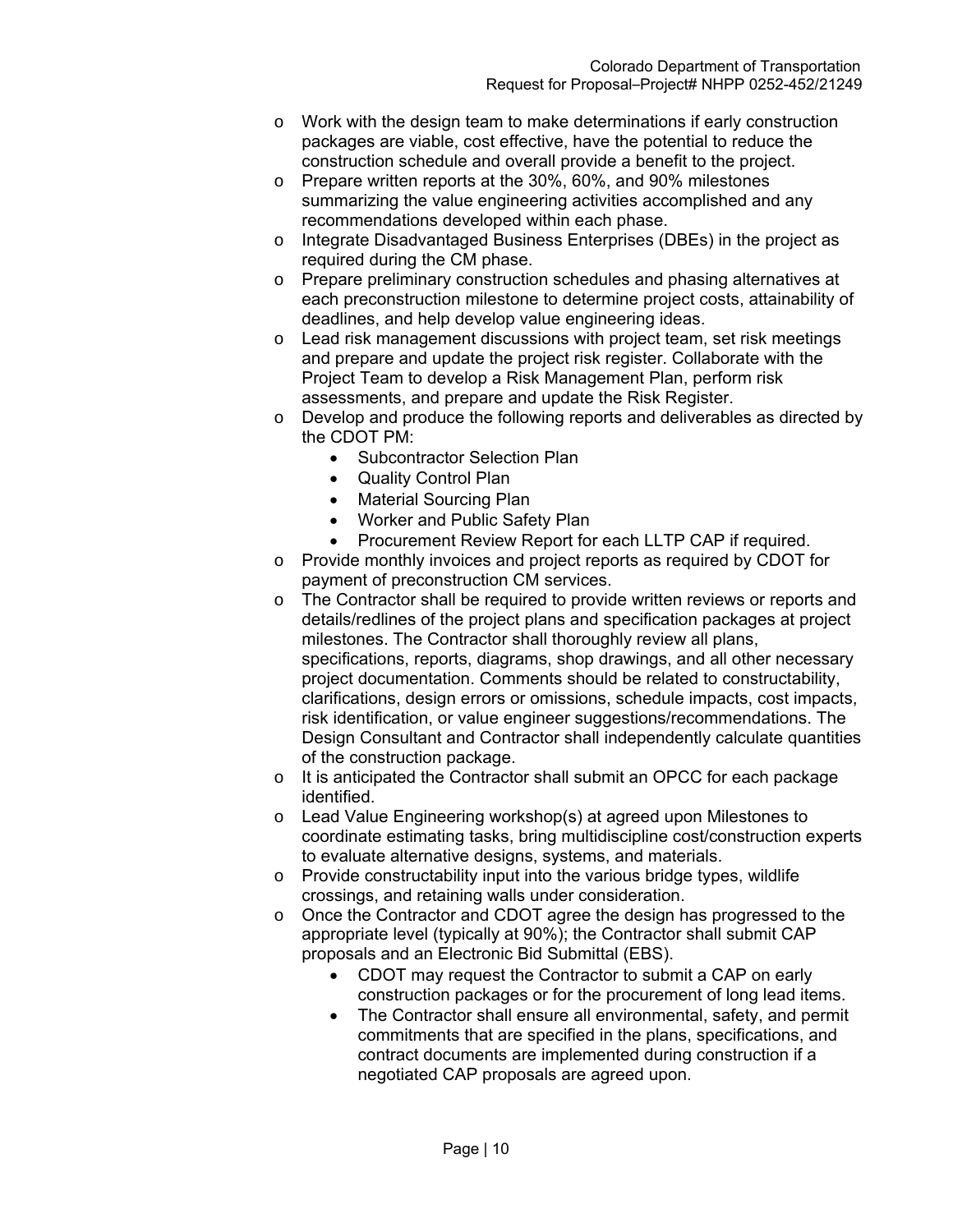- If negotiations for a final construction price and the schedule are not successful, CDOT reserves the right to place the project for open bid. In this case, the Contractor shall be compensated for its pre-construction services per the CMGC services contract and CDOT will have no further obligations to the Contractor.
- o Provide input on bridge construction techniques.
- o Provide constructability input into the various bridge types and retaining walls under consideration.
- o Provide input on construction package sizes, locations, and schedule for construction based on minimal impact to traveling public and best value for construction personnel and the travelling public materials and time of year for construction.

# **1.2. PROJECT GOALS**

A successful Project will:

- 1. Minimize project delivery time by accelerating the start time of construction while providing a reasonable construction schedule. Execute a construction contract by early March 2020 or sooner.
- 2. Maximize the project scope and improvements within the project budget listed below:

| Military Access, Mobility and Safety Improvement Project Budget |                                                      |                |                         |               |              |                |
|-----------------------------------------------------------------|------------------------------------------------------|----------------|-------------------------|---------------|--------------|----------------|
| Location                                                        | <b>Construction Cost w/</b><br><b>Force Accounts</b> |                | <b>CE and Indirects</b> |               | <b>Total</b> |                |
| *I-25 Concrete Overlay                                          | \$                                                   | 47,730,000.00  | \$                      | 12,270,000.00 | \$           | 60,000,000.00  |
| State Highway 94                                                | \$                                                   | 5,966,250.00   | \$                      | 1,533,750.00  | \$           | 7,500,000.00   |
| **South Academy<br><b>Bridges</b>                               | \$                                                   | 19,221,667     | \$                      | 4,941,333.50  | \$           | 24,163,000.00  |
| ***South Academy<br>Widening                                    | \$                                                   | 20,470,000.00  | \$                      | 2,530,000.00  | \$           | 23,000,000.00  |
| Charter Oak<br>Ranch Road                                       | \$                                                   | 11,214,000.00  | \$                      | 1,386,000.00  | \$           | 12,600,000.00  |
| <b>Project Total</b>                                            | \$                                                   | 100,917,250.00 | \$                      | 20,896,750.00 | \$           | 127,263,000.00 |

- 3. It is CDOT's desire for the Contactor to perform the maintenance of I-25 within the project limits. The transfer of maintenance is anticipated to begin in March 2020. Typical maintenance includes but not limited to the following:
	- a. The responsibility for performing maintenance of the highway and bridge deck(s) within the project limits and shall conform to Sections 104.04, 105.19 and 107.17 of the 2017 Standard Specifications for Road and Bridge Construction; and,
	- b. Providing and maintain temporary median barrier prior to and during construction. CDOT has experienced a high number of incidents where traffic crosses the median and proses a conflict to oncoming traffic
- 4. Maximize capacity, improve safety, and provide a reliable trip for the traveling public.
- 5. Minimize inconvenience to the traveling public during construction.
- 6. Construct an environmentally responsible project.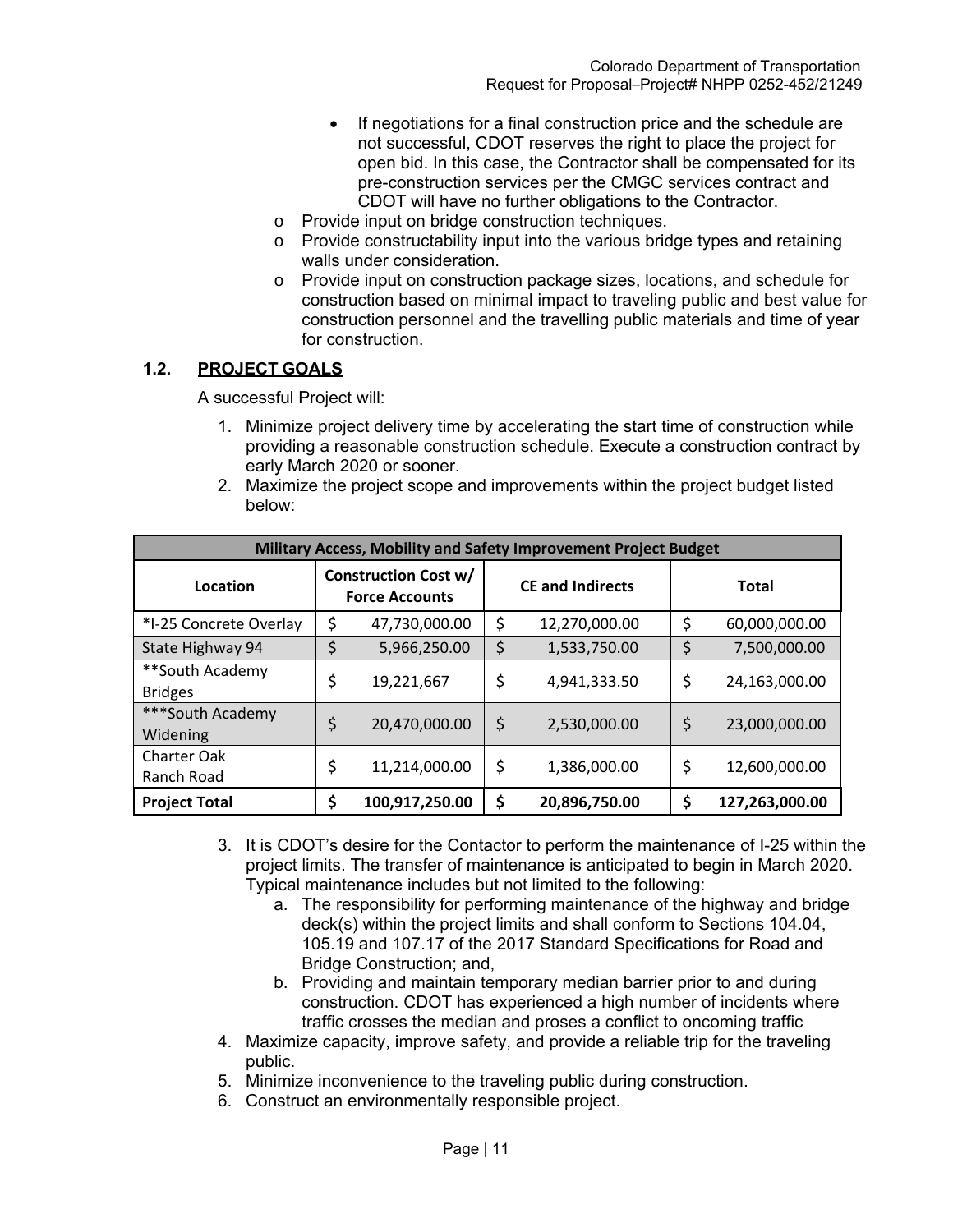7. Construction completion by the end of 2022.

# **1.3. PROJECT DESCRIPTION/SCOPE OF WORK**

A. Project Background

The Project has four primary areas of focus in the Colorado Springs region, all of which are strategically important in the movement of personnel and equipment between nationally significant military facilities. Furthermore, these corridors are critical for the mobility of the residents of the Colorado Springs region, while I-25 serves as the backbone of commercial freight movement for the state of Colorado and the CanAm Corridor stretching from Mexico to Canada. Individually, the implementation of each area of focus will lead to more efficient and safer vehicular movement along these corridors. Collectively, the delivery of the Project will strengthen and enhance the redundancy of strategic movement between nationally significant military facilities, thereby enabling economic stability and development.

The four discrete projects are:

- 1. SH 94 Improvements,
- 2. South Academy Boulevard Efficiency and Resiliency Improvements,
- 3. I-25 Safety and Efficiency Improvements A. I-25 reconstruction, B. I-25/South Academy Interchange/Bridge replacement, and
- 4. Charter Oak Ranch Road Improvements.

Most of the project area is not covered under a previous environment assessment or planning document and one is not anticipated to be needed for any portion of the project. It is anticipated that each portion of the project will be cleared with a categorical exclusion.

The project is in El Paso County. CDOT will be the lead agency for the project, however CDOT has partnered with El Paso County, Peak Area Council of Governments ("PPACG"), Federal Highway Administration ("FHWA"), City of Colorado Springs, City of Fountain, Fort Carson, Colorado Parks and Wildlife, and a number of other local groups to move this project forward.

B. Project Information and Definition

State Highway 94: The section of SH 94 was original constructed in the 1920s. The project begins at its intersection with US 24 just east of Colorado Springs and stretches to the intersection of Enoch Road and the north entrance to Schriever Air Force Base. The proposed improvements to SH 94 comprise four components, each aimed improving safety and efficiency along the corridor.

- Addition of a westbound passing lane, increasing efficiency and safety conditions between North Franceville Coal Mine Road and US 24.
- Additional westbound lane and turn lanes near the SH 94/Enoch Road intersection, improving capacity and efficiency of the corridor.
- Addition of an eastbound turn lane between North Franceville Coal Mine Road and Blaney Road, and installing a signal and constructing a "jug handle" at the intersection at Blaney Road.
- Installation of fiber from US 24 to Enoch Road, enabling future installation of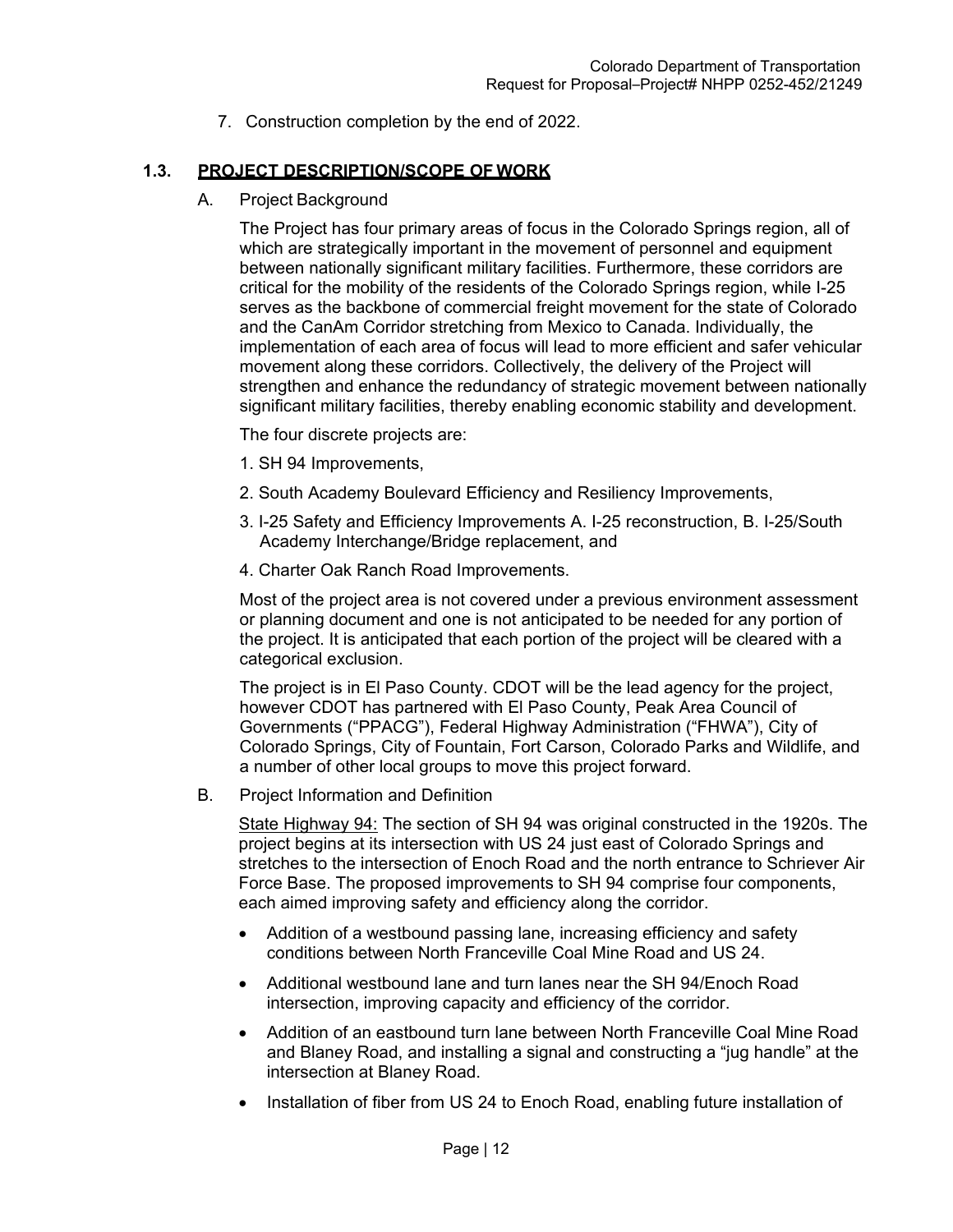ITS elements along the corridor and also enabling high speed communications for future planned development along the corridor.

Interstate 25 & S. Academy Blvd: The section of I-25 was originally constructed in the 1960s and remains essentially unchanged and has not kept pace with modern travel demands. This section of I-25 has narrow shoulders, creating limited options for drivers to maneuver around slow vehicles, crashes, or other obstacles, especially when traffic volumes are high. The existing asphalt pavement along the I-25 corridor shows signs of substantial distress, including visible signs of longitudinal cracking, high levels of transverse cracking and rutting. The aging pavement surface requires constant maintenance, with costs continuing to escalate. In addition, the corridor has experienced a significant number of crossover incidents over the past decades.

The project's major elements include, but are not limited to: repaving the existing lanes in each direction of I-25 between southern Colorado Springs and Fountain, widening of inside shoulders, minor bridge rehabilitation to six bridge structures, adding lighting and ITS elements, installing new drainage structures and culverts, and constructing walls and median barrier.

New interchange (type selection has not been completed) and replacement of two bridge structures over S. Academy Boulevard, in addition, S. Academy Boulevard will be widened to the East from four to six lanes from the interchange at I-25 to Bradley Road. The project is planned to be completed within CDOT or El Paso County ROW but may go outside of ROW if environmental mitigation strategies allow. It will be critical to maintain two lanes of traffic in each direction during peak travel times. CDOT Consultant AECOM is currently working on preliminary design. Topographic Survey, ROW Plans, pavement design, utility locates, and structural borings either have been completed or are in process.

Charter Oak Ranch Road: This last component of the Project comprises improvements to the intersection with Santa Fe Avenue and complete reconstruction of Charter Oak Ranch Road from the aforementioned intersection to Gate 19 of Fort Carson. Due the poor quality of the roadway, it is not used heavily by military personnel entering Fort Carson. The Charter Oak Ranch Road improvements comprise the following three main components:

- Roadway Improvements The road would be rebuilt and widened in the westbound direction from the intersection with Santa Fe Avenue to Gate 19. A roundabout would replace the four-way stop sign intersection with Santa Fe Avenue. Curbing and a sidewalk would be added. An inadequate curve radius would be addressed. Turn lanes would be added for enhancing access to businesses and Fort Carson.
- Drainage Improvements This would entail the replacement of existing features with new pipe, inlets, outlets, and water quality/detention features along various locations of the Charter Oak Ranch Road segment where roadway improvements are planned.
- Structural Improvements To accommodate the realignment and widening, retaining walls and associated embankments will be constructed.

The Project's major elements include, but are not limited to:

- Concrete overlay of I-25 in each direction from MP 127 to 135.
- Update to current standards and safety improvements including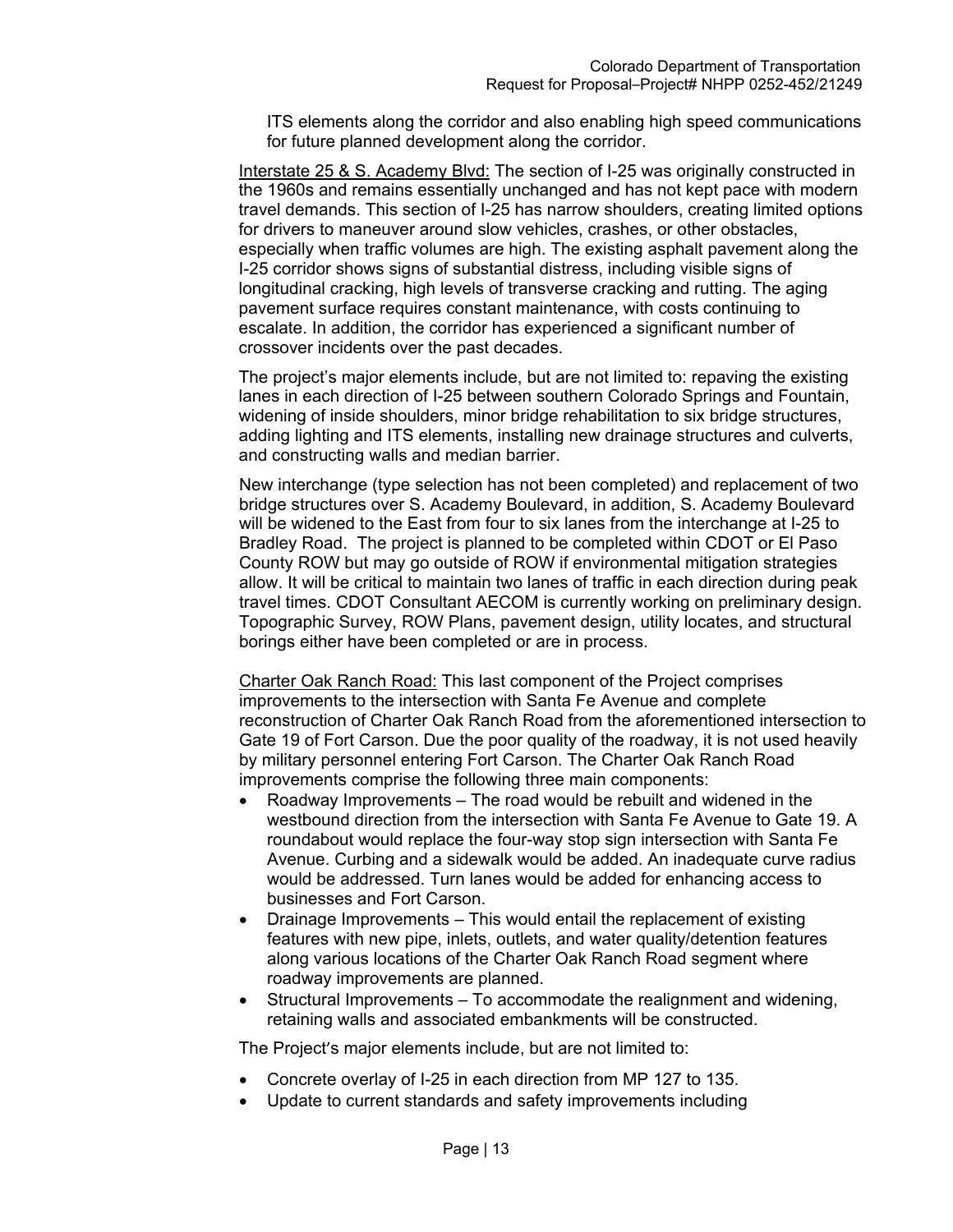widening of the inside and outside shoulders to 12 feet.

- Utilize CDOT's current 30-year pavement design life and the Life Cycle Cost Analysis ("LCCA") for two general purpose lanes and shoulders in each direction on I-25 from MP 127.4 to 135.3. Based on the current LCCA and pavement selection report, the recommended pavement type for this work will be Portland Cement Concrete Pavement (PCCP). CDOT acknowledges that the CM/GC team will provide valuable feedback on traffic phasing, material availability, and pricing climate.
- CDOT will provide a 20-year pavement design life for the roadway widening and shoulders each direction on SH 94. No historic LCCA and pavement selection reports are available in corridor. It is anticipated that since we will be widening an existing asphalt cement roadway that is currently structurally sound, the recommended pavement type for this work will be Asphalt. CDOT acknowledges that the Contractor will provide valuable feedback on traffic phasing, material availability, and pricing climate that may guide material selection and innovation.
- Replace I-25 structures I-17-GR/GQ at S. Academy Blvd with a new interchange.
- Rehabilitation of 6 bridges along I-25.
- work window restrictions for environmental and weather; Section 106, 404, 4(f), 7, and EA approvals;
- maintaining a smooth riding surface during construction for existing, phased, and final construction roadways;
- political/jurisdictional wants and needs aligning with the project goals;
- CDOT will be acquiring temporary easements or ROW if needed;
- coordination with Fort Carson adjacent to the I-25 project;
- coordination with Schriever Air Force base near SH 94;
- minimizing wall or median barrier costs;
- minimizing the impact of drainage facilities.
- Minimizing traffic impacts to the traveling public and in accordance with the CDOT Region 2 Lane closure policy or as approved otherwise.

Should the work described above for the Project be completed with additional funds remaining, and the team is performing well, subsequent work packages in the remainder of the Project Approach limits may be progressed, if agreed upon by all parties.

The Project risks have been identified as:

- Construction cost fluctuation
- Project duration uncertainty
- Traffic phasing
- Environmental clearance
- Floodplain impacts
- ROW acquisition
- Utilities
- Coordination with other major projects and stakeholders
- Industry resource availability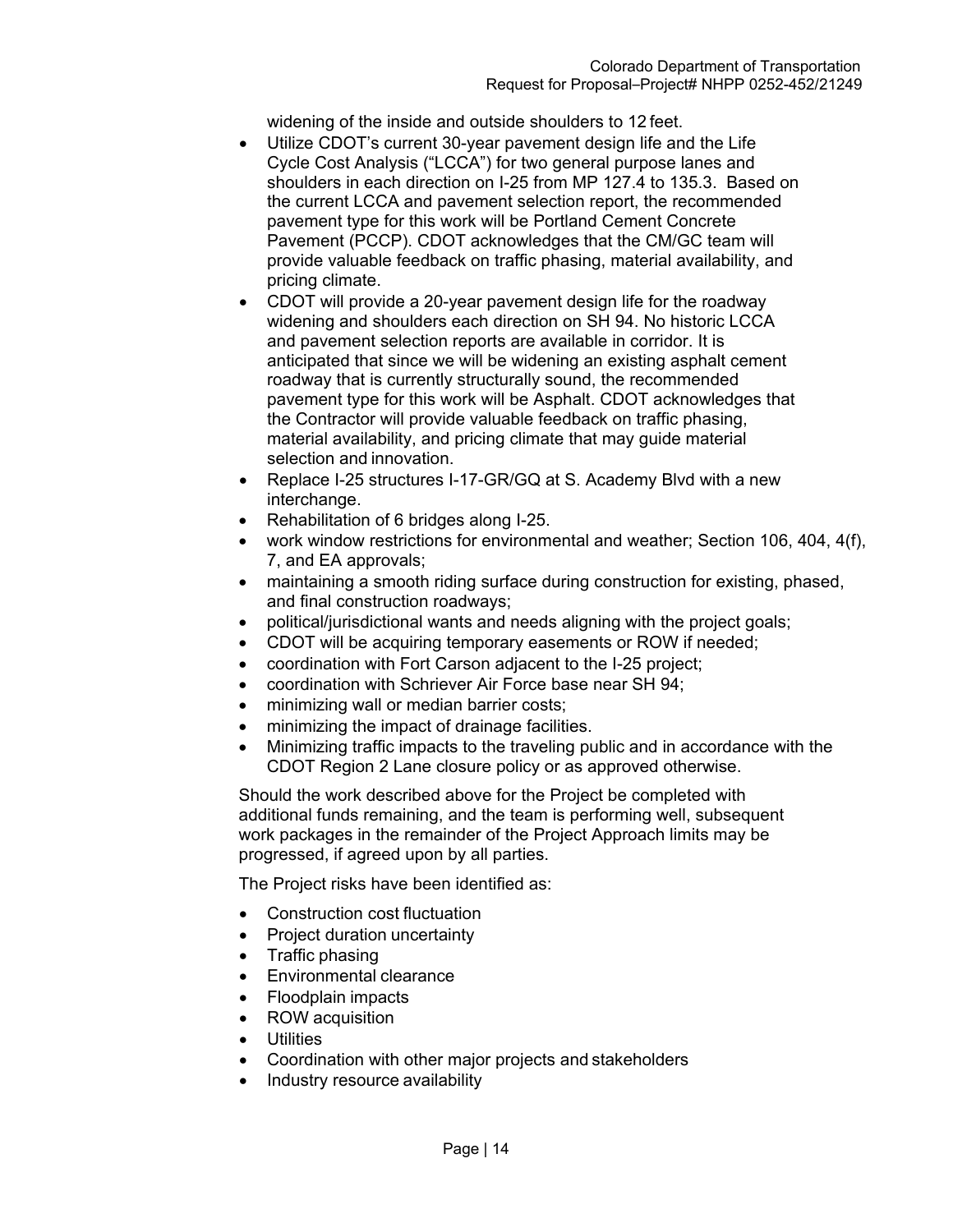## **1.4. PROJECT FUNDING**

Source(s) of funding for this CMGC contract may include: Bridge Enterprise Funds, El Paso County, FASTER Safety, El Paso County Pikes Peak Rural Transportation Authority Funding (PPRTA), Federal Metro Funds, Highway Safety Program (HSP), Highway User Tax Funds (HUTF) (Asset Management funds) and Better Utilizing Investments to Leverage Development (*BUILD*) Transportation *Grants program.*

To encourage best value optimizations and team performance, savings realized may be utilized to fund additional work items until the full amount of secured funding has been expended.

#### **1.5. PROJECT DURATION**

The time period for the work described in this scope is approximately 12-15 months for design and 2-3 years for construction. Should additional project needs or complexities be identified, these time periods will be extended.

#### **1.6. PROJECT ADMINISTRATION**

The Contract Administrator for this Project is:

Roberta Lopez 2829 W Howard Place Denver, CO 80204 W: 303-757-9296 roberta.s.lopez@state.co.us

CDOT Project Manager and Primary Point of Contact is:

Lesley Mace, PE 1480 Quail Lake Loop Colorado Springs, CO 80906 W: 719-227-3249 lesley.mace@state.co.us

CDOT Resident Engineer:

Dan Hunt, PE 1480 Quail Lake Loop Colorado Springs, CO 80906 W: 719-227-3257 Daniel.Hunt@state.co.us

## **1.7. PROJECT COORDINATION**

A. Routine Working Contact

The routine working contact will be between the CDOT, Design Consultant, and CM staff. CDOT will have a Construction Manager that will work closely with the CM Project Manager.

B. Project Manager Correspondence/Communication Requirements

Project Managers are expected to communicate relevant contacts,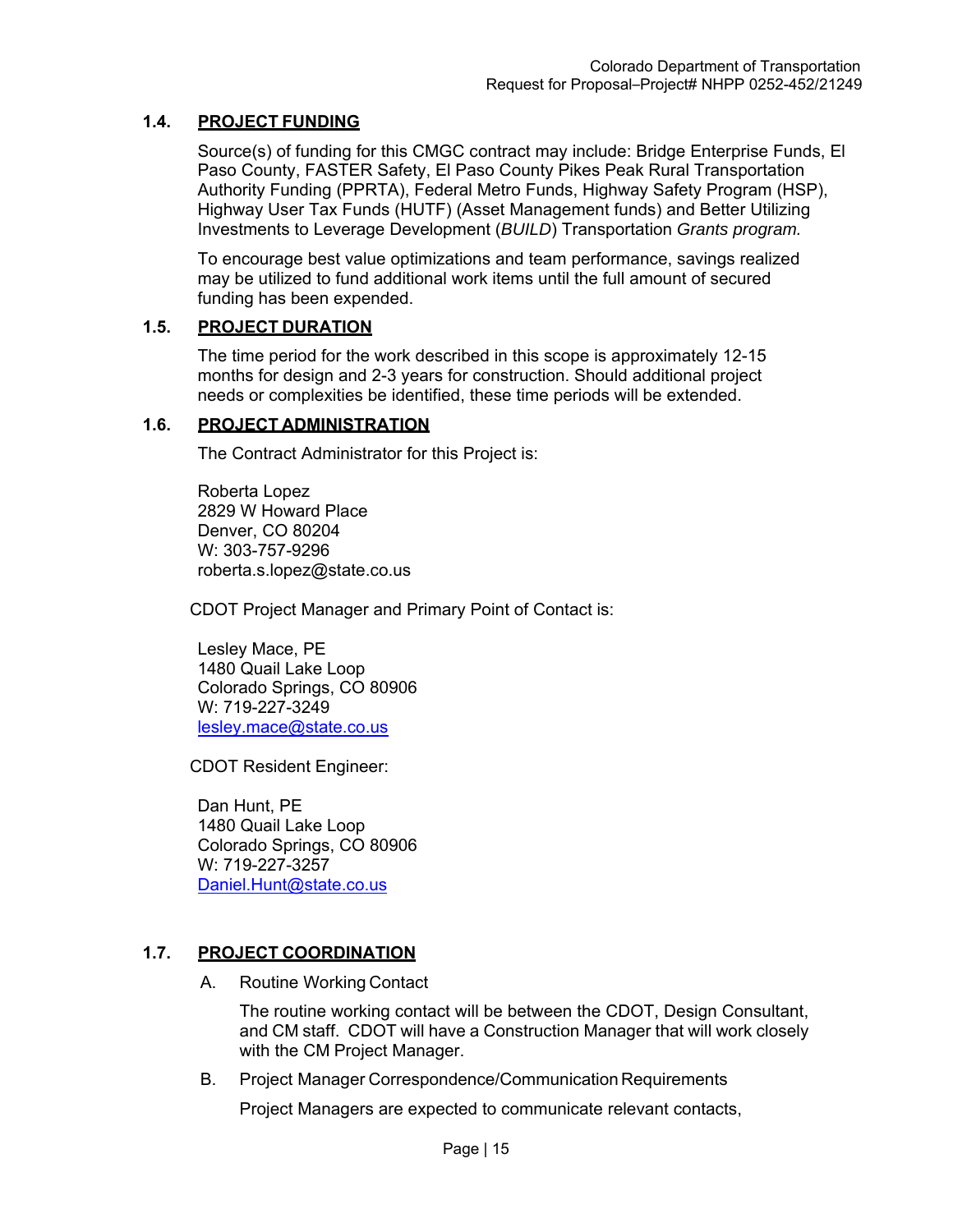coordination efforts, conversations, and emails where important Project information is discussed.

C. Coordination

The Contractor shall partner with the Design Consultant or CDOT designers and the CDOT Management Team as part of the design team.

The following groups will be part of a partnership for the Project and will be required to coordinate with each other:

- Executive Oversight Committee
- CDOT Region 2 Project Management Team
- El Paso County Department of Transportation
- CDOT Region 2 Specialty Groups
	- Region 2 Materials
	- Region 2 Traffic
	- Region 2 Hydrology and Hydraulics
	- Region 2 Survey
	- Region 2 Environmental
	- Region 2 Right-of-Way
	- Region Civil Rights Office
- Selected Project Design and Construction Consultant and any **Subconsultants**
- Selected Project CMGC Contractor and any Subcontractors
- Project Document Controls Team
- Other Contractors
- ICE /CDOT Engineering Estimates and Market Analysis (EEMA) Group
- CDOT Maintenance Forces
- CDOT Specialty Groups
	- Bridge Enterprise (BE)
	- CDOT Staff Bridge
- Stakeholders or Stakeholder Groups
	- Impacted Cities
	- El Paso County
	- Pikes Peak Area Council of Governments (PPACG)
	- U.S. Army Corps of Engineers (USACE)
	- Colorado Parks and Wildlife (CPW)
	- Environmental Protection Agency (EPA)
	- U.S. Fish and Wildlife Service (USFWS)
	- Federal Highway Administration (FHWA)
	- Utility Providers
	- Colorado Department of Public Health and Environment (CDPHE)
	- Colorado State Patrol (CSP)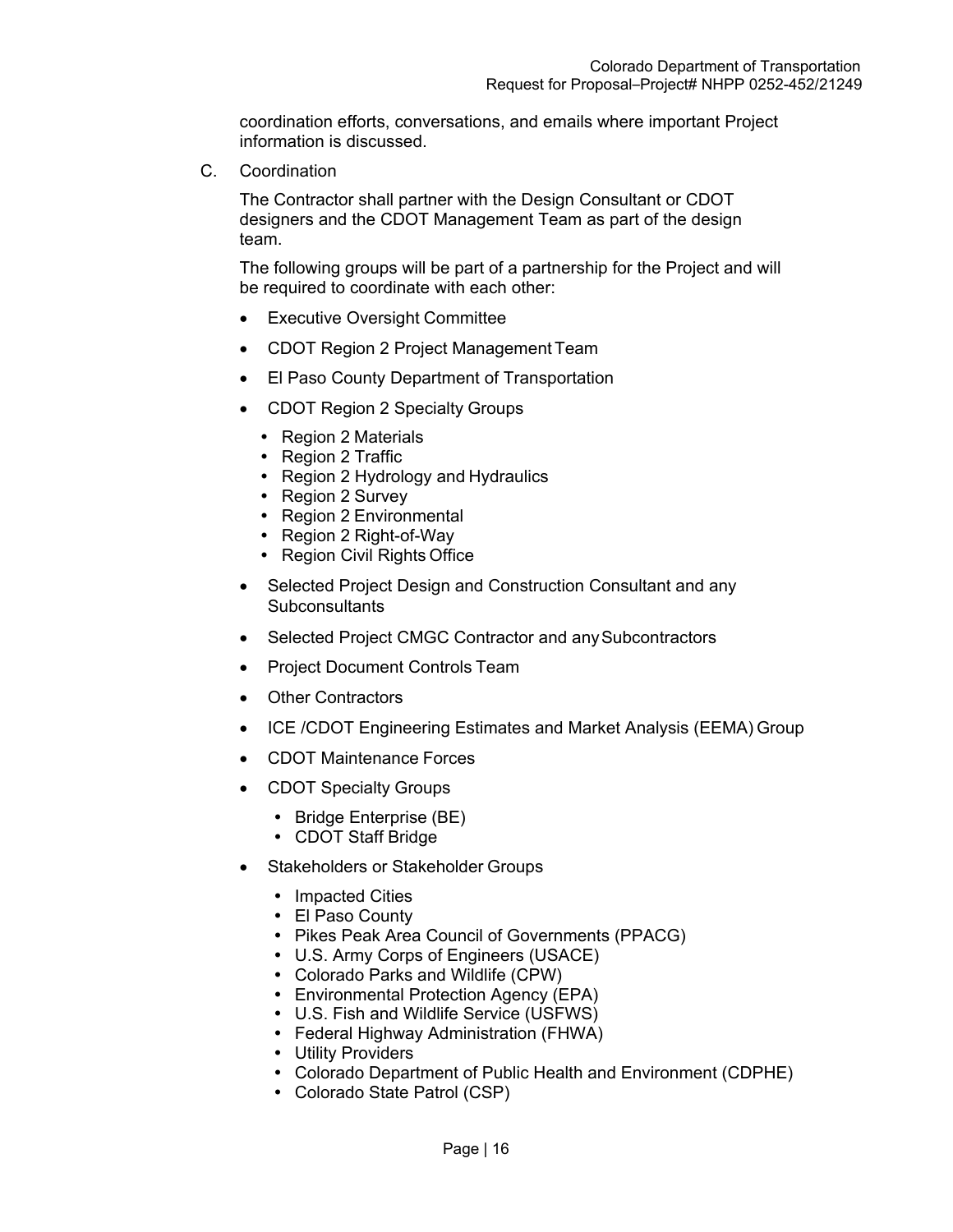- Fort Carson Army Base
- Schreiver Air Force Base
- Peterson Air Force Base
- Others

The CDOT Project Management Team shall be included in all communication and coordination efforts.

#### D. Project Co-Location

No co-location is anticipated during the pre-construction phase of the project.

#### **1.8. FIXED LIMIT OF CONSTRUCTION COST**

The Fixed Limit of Construction Cost is the estimated portion of the Project budget allocated for the construction phase of the Project that includes all construction contract amounts for all construction packages for the Project. Each construction contract amount includes the total actual price of construction, the CMGC Management Price Percentage applied to each construction item, and all Contractor indirects, force accounts, and risk pools that are associated with the construction of all elements of the work designed or specified by the Design Consultant.

The CMGC Management Price Percentage is defined in **Section 2.10.** The Fixed Limit of Construction Cost for this Project to be paid to the Contractor is up to \$101M. The projected funding timing and source may change which may lead to multiple CAPs.

#### **1.9. PROJECT CONSTRUCTION SCHEDULE - MILESTONES**

Project milestones are shown below:

- Potential Early Construction Package for Charter Oak Ranch Road: Anticipated NTP – Spring 2020.
- CDOT anticipates developing multiple separate construction packages.
- Each construction package may be severable; will have specific beginning and end points; and will have independent overhead, mobilization, traffic control, and Project costs. Each package will include provisions for liquidated damages, incentive/disincentive, and roadway users costs as appropriate.
- Should CDOT receive BUILD Grant funding, Mandatory Project milestones will include:
	- o All CAP negotiations must be completed no later December 31, 2021 for all work.
	- o Construction must be completed by the end of 2022 for all work.

The Contractor must work and communicate with Project stakeholders before and during construction. It is anticipated that a Project Specific Lane Closure Strategy will be developed that could affect schedule. Impacts to traveling public must be minimized and is a high priority consideration in determining daily working time schedules that may be allowed, deviations from the Lane Closure Strategy Report shall be approved by CDOT, given this is a very sensitive corridor with high traffic volumes.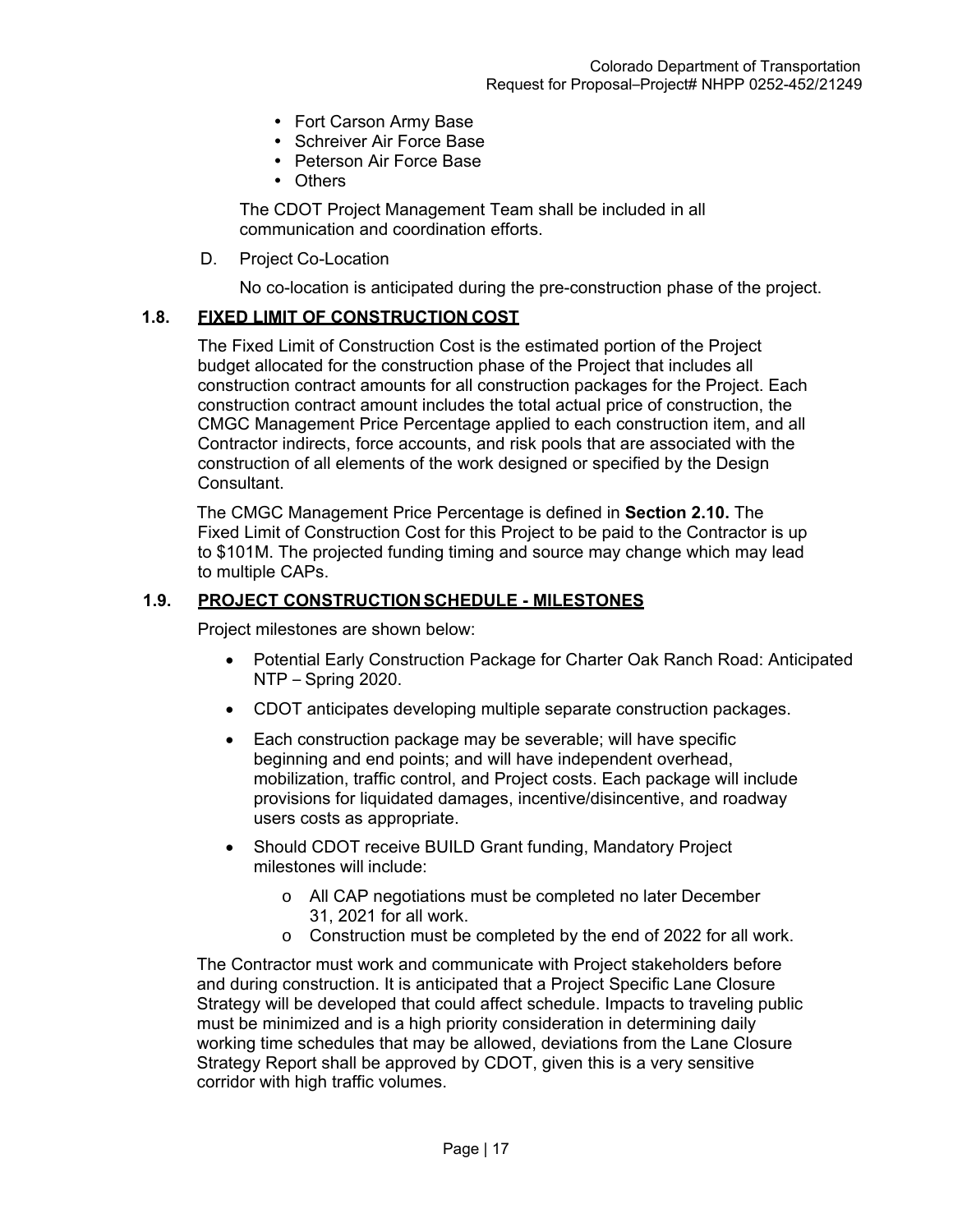Notable construction constraints to be considered for the Project:

- ROW Acquisition
	- o At least one year for complete Acquisition End of 2020; 1 impacted parcel anticipated along SH 94.
- Floodplain Permitting
	- o Fountain Creek affected floodplains
- Utility Relocation
- High Volume Interstate Construction
- Other Major Regional Projects along S. Academy Blvd.
- Multiple large-scale projects in the State

Upon contract award, the Contractor will create a construction Baseline Schedule for the Project based on the most current documents available with input from CDOT and the Design Consultant. The Contractor may elect to use Microsoft Project or Primavera at their discretion so long as the schedule is maintained in the same format throughout the duration of the Project by the Contractor. After the Baseline Schedule is created, the Contractor will be required to submit updated schedules:

- monthly.
- after any significant change to the Project,
- and otherwise as directed by CDOT.

## **1.10. PRELIMINARY DOCUMENTS AND DRAWINGS**

#### **Background Documents:**

Structure Reports, As Built Designs, Pavement Design Report, etc.

#### **Project Preliminary Documents and Information available on the project website:**

https://www.codot.gov/projects/military-access-safety-improvements-se-co

The use of these files is purely at your own risk and for your own benefit and is not presented by AECOM, Michael Baker, Rocksol or CDOT with any warranty towards any accuracy or quality.

#### **1.11. SPECIFICATIONS**

The 2017 Standard Specifications for Road and Bridge Construction controls construction of this Project. The Project team will develop the project special and standard special provisions that will take precedence over the Standard Specifications and plans.

#### **1.12. OWNERSHIP OF THE DOCUMENTS**

All tracings, bids, plans, manuscripts, specifications, data, maps, etc., prepared by or obtained by the Contractor as a result of working on this contract shall be delivered to and become the property of CDOT.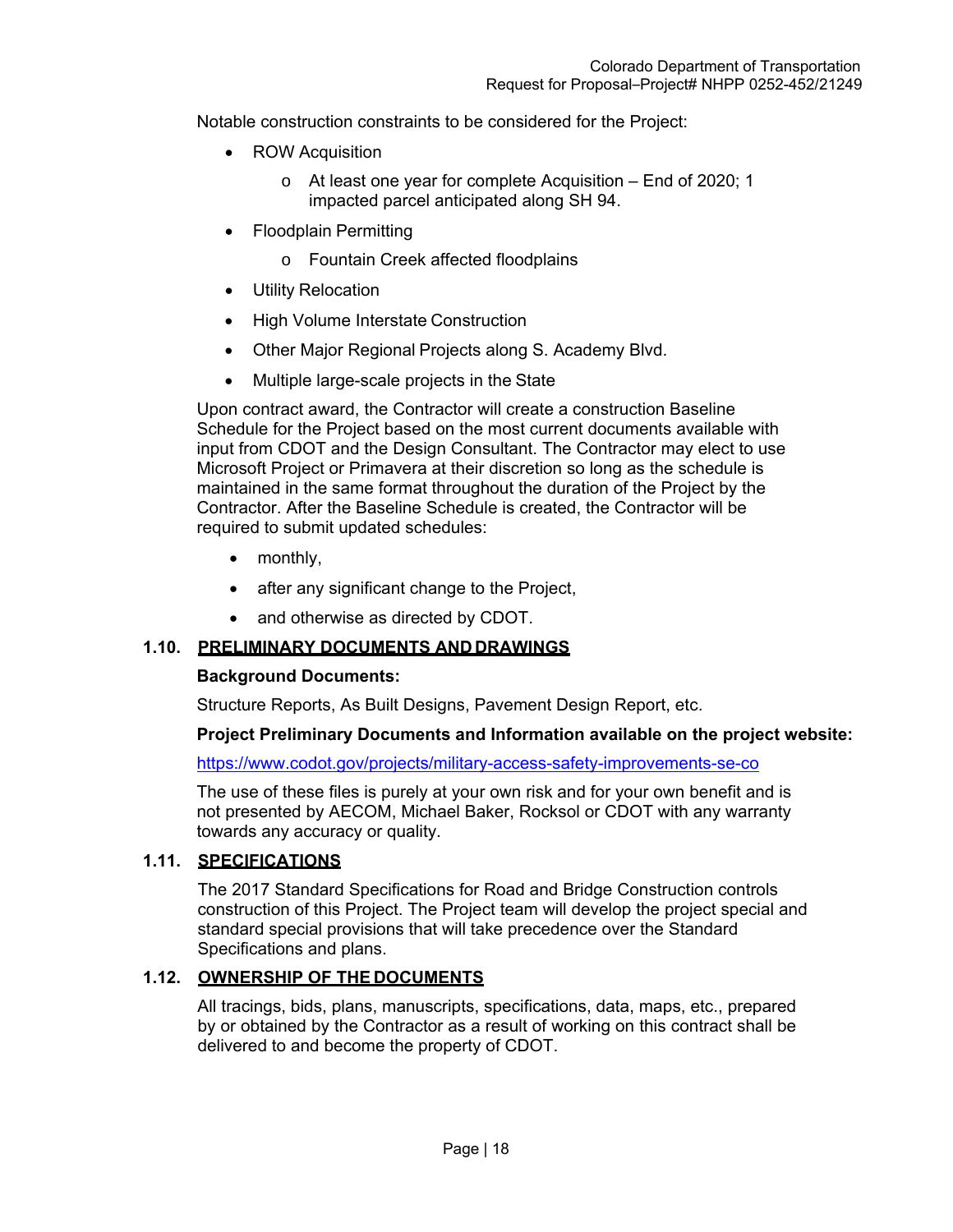## **1.13. REQUIRED PERCENTAGE OF WORK**

The Proposer must perform the preconstruction CM services work valued at not less than *75%* of the total work, excluding specialized services, with its own staff. Specialized services are those services or items that are not usually furnished by a Contractor or Joint Venture performing the particular type of service contained in this RFP.

For any awarded construction, the Proposer must perform work valued at not less than *30%* of the total construction work, excluding specialized services, with its own staff.

#### **1.14. PROJECT COMPUTER SOFTWARE REQUIREMENTS**

The Contractor shall utilize the most recent CDOT adopted software. Latest version is defined as the version in use and agreed upon at the beginning of the Project. The version may not need to be upgraded during the Project duration. The primary software used by CDOT is as follows:

- Estimating: Microsoft Excel (latest version) or other software that is compatible with providing pricing on the CDOT Schedule of Bid Items standard format using the most current CDOT Item Code Book.
- Scheduling: Microsoft Project (latest version) or *Primavera* (latest version).
- Specifications: Microsoft Word (latest version).
- ProjectWise (latest version).
- CADD: MicroStation and InRoads (latest version).

# **1.15. REQUIRED AVAILABILITY OF KEY PERSONNEL**

Listed Key Personnel in the Project Management Team/Capability of the Proposer section of the Proposal constitutes an agreement by the Proposer to make the personnel available to complete work on the contract at whatever level the Project requires. Modifications to the Proposer's Team or Key Individuals and other personnel listed in the Proposer's Project Management Team shall be approved by CDOT. If a Key Person is to leave the team, resumes for a minimum of three replacement candidates must be provided to the CDOT PM for review and selection; CDOT reserves the right to interview the replacement candidate(s).

In order to secure CDOT's approval prior to the award of the contract, a written request shall be forwarded to the CDOT Project Manager. The request shall include: a) the nature of the desired change, b) the reason for the desired change, and c) a statement of how the desired change will meet the required qualifications for the position/responsibility. No such modification will be made without prior written CDOT approval from the CDOT Project Manager.

# **1.16. ORGANIZATIONAL CONFLICTS AND INELIGIBLE FIRMS**

The Proposer will include a full disclosure of all potential organizational conflicts of interest in the Proposal. By submitting its Proposal, each Proposer agrees that, if an organizational conflict of interest is thereafter discovered, the Proposer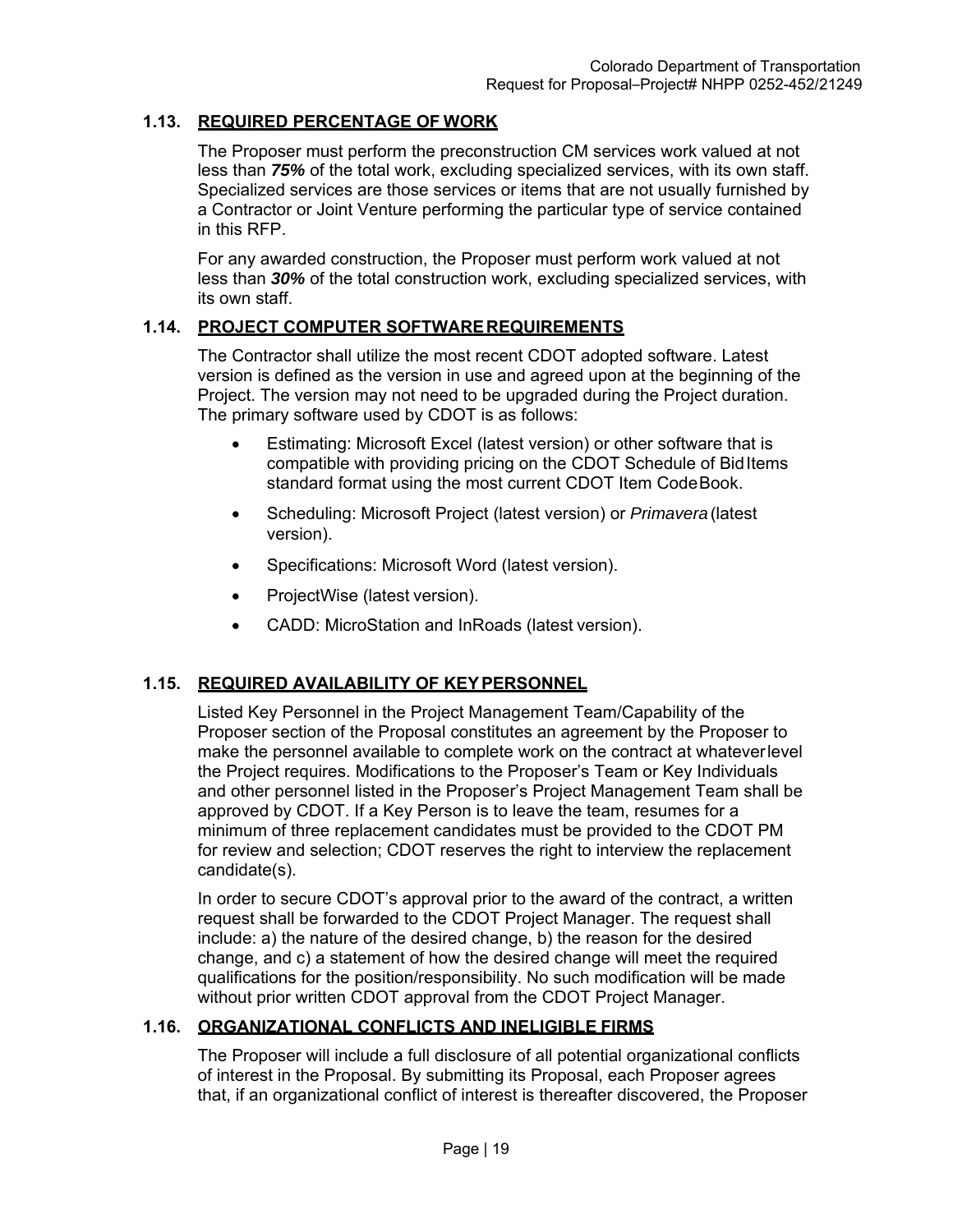will make an immediate and full written disclosure to CDOT that includes a description of the action that the Proposer has taken or proposes to take to avoid or mitigate such conflicts. If an organizational conflict of interest is determined to exist, CDOT may at its discretion, cancel the contract.

If the Proposer was aware of an organizational conflict of interest prior to the award of the contract and did not disclose the conflict to CDOT, CDOT may terminate the contract for default. No firm that is ineligible for State contracts may be part of any Proposer's team. Each Proposer is responsible for determining eligibility of its team members.

#### **1.17. APPLICABLE FEDERAL AND STATE REGULATIONS**

The Proposer shall conform to all applicable State and Federal regulations and recognized industry, safety, environmental, and design standards.

#### **1.18. NONDISCRIMINATION**

The Contractor shall comply with all applicable Legal Requirements that enumerate unlawful employment practices including discrimination because of race, religion, color, gender, age, disability, or national origin, and that define actions required for affirmative action and minority/disadvantaged business programs. The Contractor shall not discriminate against any employee or applicant for employment because of race, color, national origin, religion, sex, age or physical handicap.

The Contractor shall take affirmative action to ensure that applicants are employed and that employees are treated during employment without regard to their race, color, national origin, religion, gender, age or handicap. Such action shall include the following: employment, upgrading, demotion or transfer; recruitment or recruitment advertising; layoff or termination; rates of pay or other forms of compensation; and selection for training, including apprenticeship. The Contractor agrees to post in conspicuous places, available to employees and applicants for employment, notices setting forth the provisions of this nondiscrimination clause.

#### **1.19. DISADVANTAGED BUSINESS ENTERPRISE (DBE) PROGRAM REQUIREMENTS**

The contract goal for DBE participation during the pre-construction services is zero percent (0%).

A DBE participation contract goal will be set for all construction packages based on scope and size. Sufficient good faith efforts to meet the DBE participation goal shall be a condition of award of each construction phase contract.

## **1.20. COMPENSATION FOR CMGC PRECONSTRUCTION SERVICES**

The selected Proposer for services will be paid a total lump sum amount of 0.8% of the Fixed Limit of Construction Cost for CMGC services during the Preconstruction Phase for the Project. Monthly payments will be paid per invoice as work progresses based on percent of preconstruction completion with agreement of the CDOT PM. Scope for these services is outlined in this RFP and includes but is not limited to deliverables, innovations, meetings, scheduling, cost estimating and risk registers. If additional services are requested by CDOT, additional fee could be negotiated to minimize Contractor and Owner risk, including but not limited to geotechnical investigations, survey,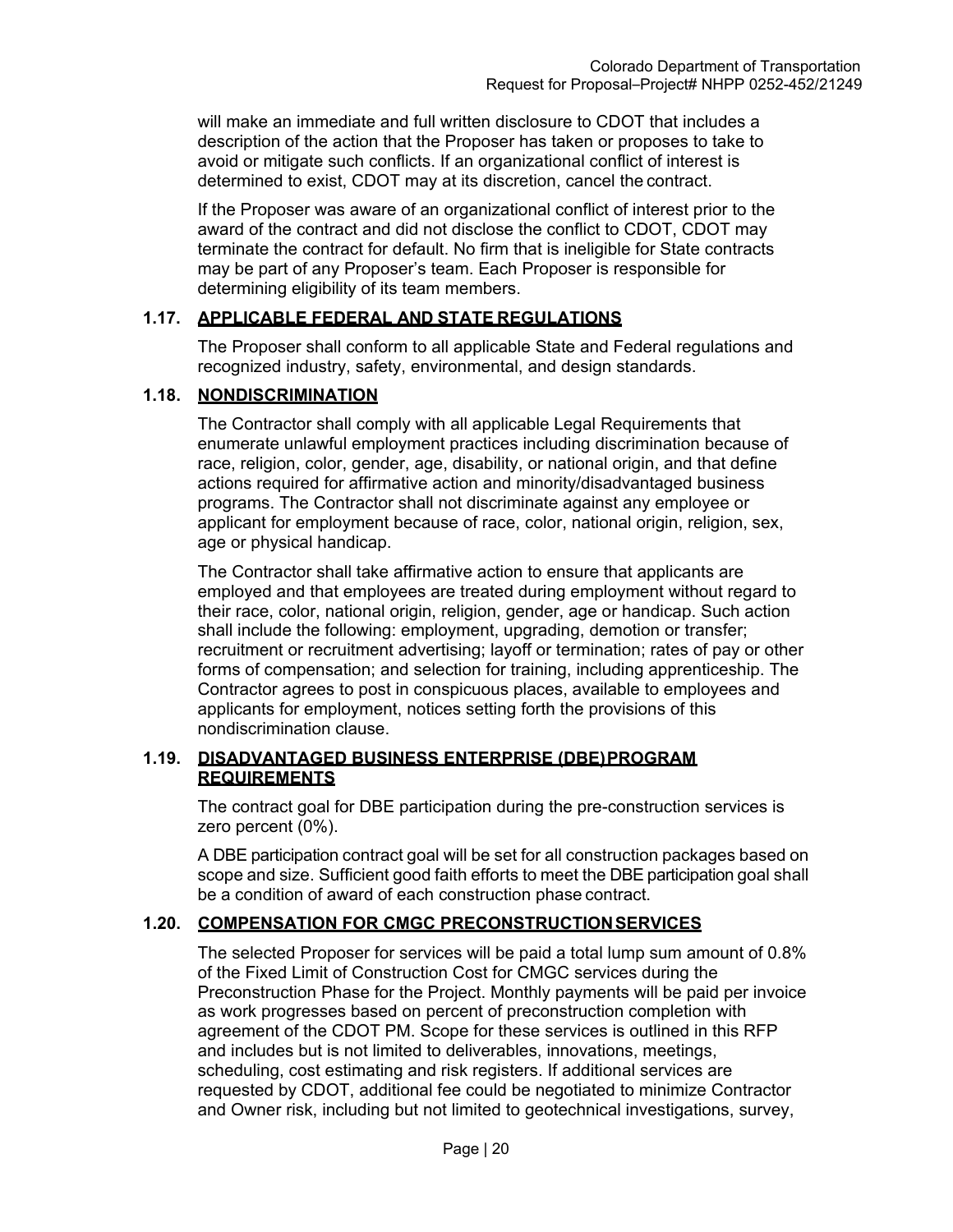test sections, potholing, etc.

If additional funding is secured, and if CDOT adds work to the scope, CDOT will pay the selected Proposer an additional 0.8% of the additional construction costs for the CM to conduct preconstruction services.

#### **1.21. EXPLANATION OF CONSTRUCTION AGREED PRICE (CAP)**

The CAP is the amount that will be incorporated into the standard GC Construction Project Contract for Construction Services.

The CAP is the sum of the direct Cost of Construction and the CMGC Management Price Percentage (see **Section 2.10 below**) for a specific construction package. CDOT and the selected Contractor will refine the Cost Model, consisting of bid items, quantities, risks and assumptions for the construction package, through a series of Cost Model meetings.

The selected Contractor will propose a CAP, CDOT and the selected Contractor will negotiate the direct Cost of Construction for that package to agree on a final CAP. Payment for the construction of the Project will be based on a Schedule of Bid items as per the Standard Specifications for Road and Bridge Construction.

CDOT anticipates requesting CAP proposals when both the Contractor and CDOT agree the design has progressed to the appropriate level, typically at 90%. The Contractor shall submit CAP proposals and Electronic Bid Submittals (EBS) once a CAP has been successfully negotiated.

Multiple CAPs may be developed and negotiated during the design and construction phases of this Project. CDOT reserves the right not to award any part(s) or all of the Construction Services, and bid/award some or all of the construction work separately.

The selected Contractor shall deliver to CDOT a proposed CAP and CAP Supporting Documents at any appropriate milestones identified at the Project Scoping Workshop for an appropriate LLTP or construction phase.

Except for change orders, agreed overrun items and agreed upon risk pool items approved by CDOT, a CAP will not be increased. The Contractor assumes all risk with performance of the bid items, including management of its subcontractors, suppliers, and any associated cost impacts over and above a CAP not listed as overrun items in the construction specifications or agreed to as risk pool items in the executed Risk Register.

A CAP proposal can be offered and negotiated three times. After the third and final attempt at a CAP negotiation, CDOT reserves the right to prepare the plans, specifications, and estimate package for advertisement. The CM services contractor will not be allowed to bid.

The Contractor will be expected to develop a baseline cost where risk will then be quantified, assigned and identified to determine an appropriate risk pool. CDOT will then review and accept the risk and shared risk contingency pools with the Contractor during the preconstruction phase that, if adopted, would be incorporated into a negotiated CAP. The purpose of the contingency risk-sharing pool is to develop a budget for items foreseen at the time of negotiating a CAP, but not detailed enough for itemized pricing. Any and all items fitting this category will be identified separately in a CAP and will be monitored for progress and cost. The actual process will be negotiated as part of the CMGC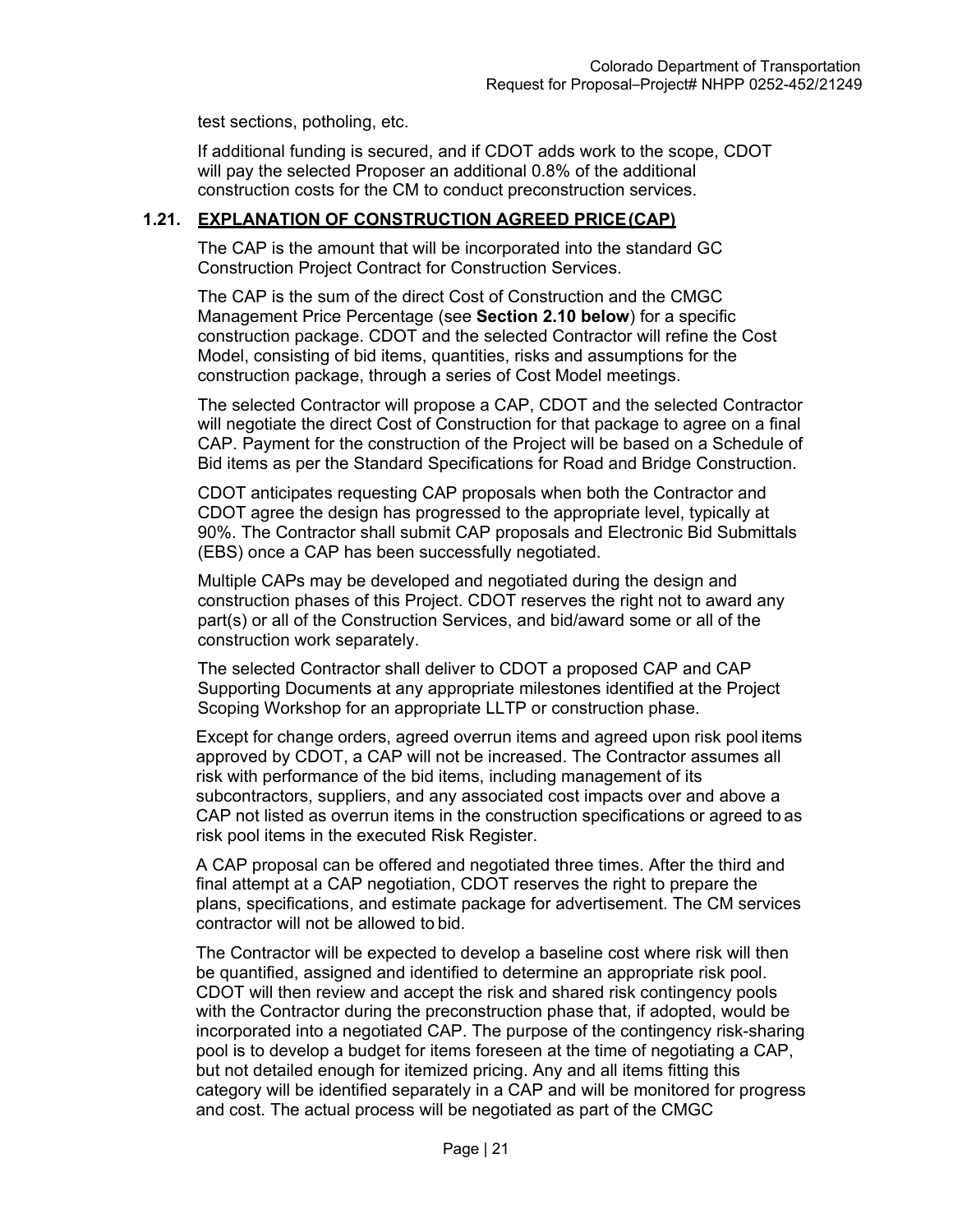construction contract. If the risk is not realized, and the team is performing well, the risk pool may be repurposed to add scope (possibly in another package) to the Project, not to exceed the Fixed Limit of Construction.

In developing this shared risk contingency pool, CDOT may agree to share cost savings in construction (not attributed to any reduction in the scope of work or reduction in operating performance for the corridor) that may occur after CDOT negotiates a CAP with the Contractor and as agreed to in the executed Project Risk Register.

## **1.22. PUBLIC INFORMATION**

The I-25/S. Academy Blvd/SH 94 are highly traveled routes in the Colorado Springs metropolitan areas. Commuters, the residents, and businesses in the corridor have a vested interest in the construction impacts of the Project. The Contractor Public Information Manager ("PIM") will be expected to execute communication needs for this Project with a variety of audiences in the corridor including residents, business owners, the traveling public, tourists, and others.

The Project communication duties shall be done in accordance with the CDOT Public Information Specifications. CDOT will be responsible for staffing the Public Information Officer (PIO) position. The Contractor will be responsible for staffing a PIM position once CAP negotiations are complete through the duration of construction. PIM duties will be identified in the construction specifications.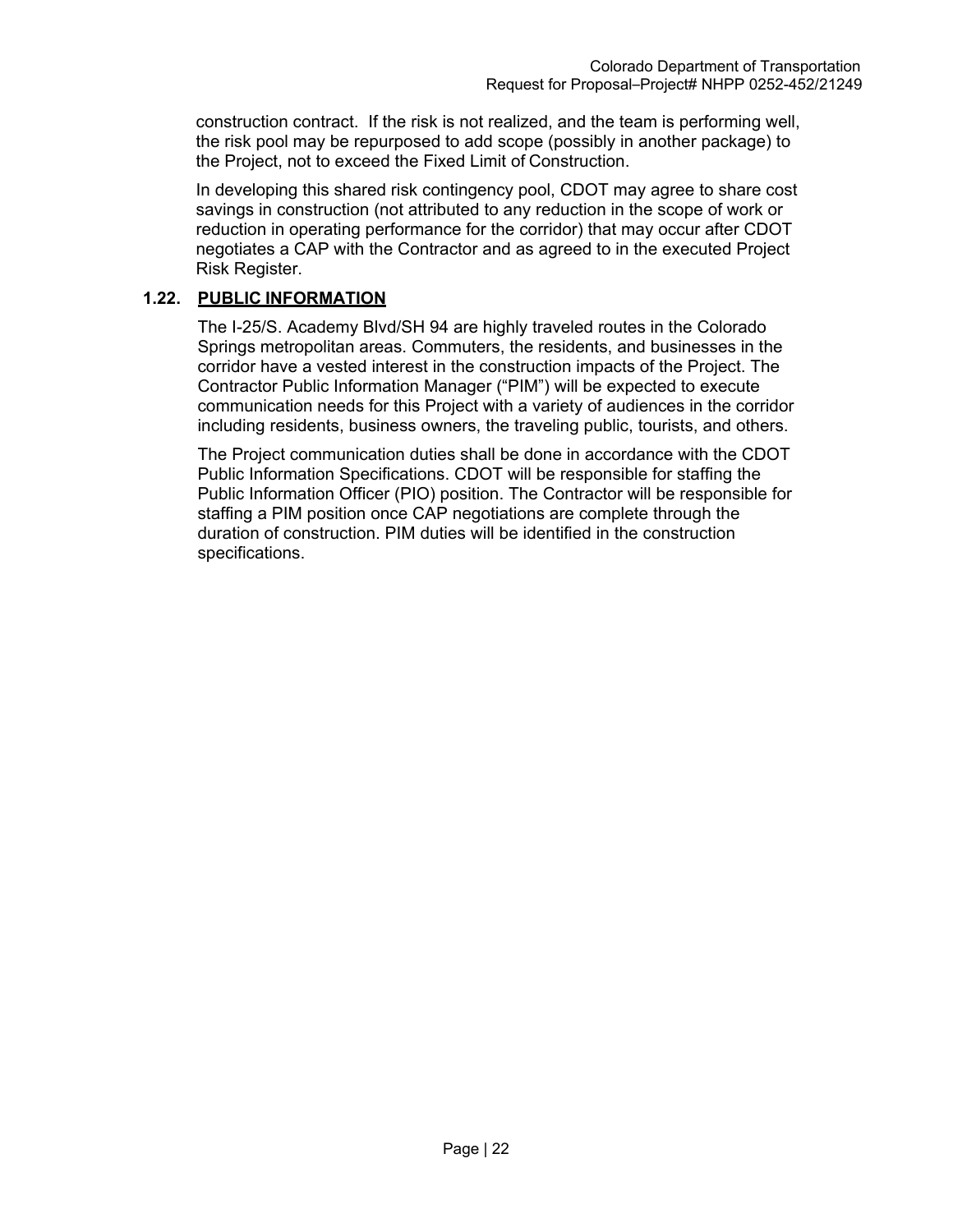# **SECTION 2 – CMGC PROPOSAL REQUIREMENTS AND INSTRUCTIONS**

## **2.1. PROPOSAL GENERAL INFORMATION**

This RFP is a two-phase procurement that includes a Statement of Interest/Proposal, a short listing of firms by a Selection Panel, and an optional oral interview. CDOT intends to shortlist up to three Proposers. More proposers may be shortlisted, at the discretion of the Chief Engineer if the preliminary results warrant. The short listed Proposers will be required to submit a CMGC Management Price Proposal (see Section 2.10).

Potential Proposers interested in submitting Proposal packages to CDOT are requested to submit one package that is inclusive of pre-construction CM services, with the option of performing as GC if CDOT is successful in negotiating a construction CAP proposals. CDOT shall make a selection on a best value basis in accordance with the evaluation criteria set forth in **Section 3 Proposal Content and Evaluation Criteria**.

All respondents accept the conditions of this RFP, including, but not limited to, the following:

- A. Multiple proposals from a single Proposer will not be considered.
- B. No reimbursement will be made by CDOT for any costs related to the preparation of the Proposal, required documentation, interviews, presentations, discussions, the selection process, the contract negotiation process, and/or any related activities. These costs are the sole responsibility of the Proposer or Joint Venture.
- C. The Proposer will include a full disclosure of all potential organizational conflicts of interest as outlined in **Section 1.16.**
- D. No late proposals will be accepted for this Project. Any proposal received by CDOT after the time specified in **Section 2.3** shall be considered late and shall be returned unopened to the Proposer.
- E. This RFP, including all material submitted by Proposers, at any stage, including but not limited to the Procurement phase, selection, and any resulting contracts, are subject to the provisions of the Colorado Open Records Act (C.R.S. 24-72-201, et seq.) and any other laws and regulations applicable to the disclosure of documents submitted under this RFP. Material subject to open records laws includes, but is not limited to, all records, documents, drawings, plans, specifications, and other materials relating to the Project, the solicitation, and the conduct of CDOT business. CDOT will also follow and adhere to CDOT Policy Directive 508.2 for this RFP and resulting contracts.

During the Procurement phase, CDOT will accept materials clearly and prominently labeled "PROPRIETARY", "TRADE SECRET", or "CONFIDENTIAL" by the Proposer. Any such proprietary information, trade secrets, or confidential commercial and financial information that a Proposer believes should be exempted from disclosure shall be specifically identified and marked as such. Blanket, all-inclusive identifications by designation of whole pages or sections as containing proprietary information, trade secrets, confidential commercial or financial information shall not be permitted and shall be deemed invalid except that blanket identifications can be made in the Approach to Risk, Schedule, Price; Strategic Project Approach; Project Innovations; and the CMGC Management Price Percentage Proposals components as defined in **Section 3.2** and **Section 3.4**. CDOT will follow CDOT Policy Directive 508.2 in determining disclosure of documents requested. CDOT will advise the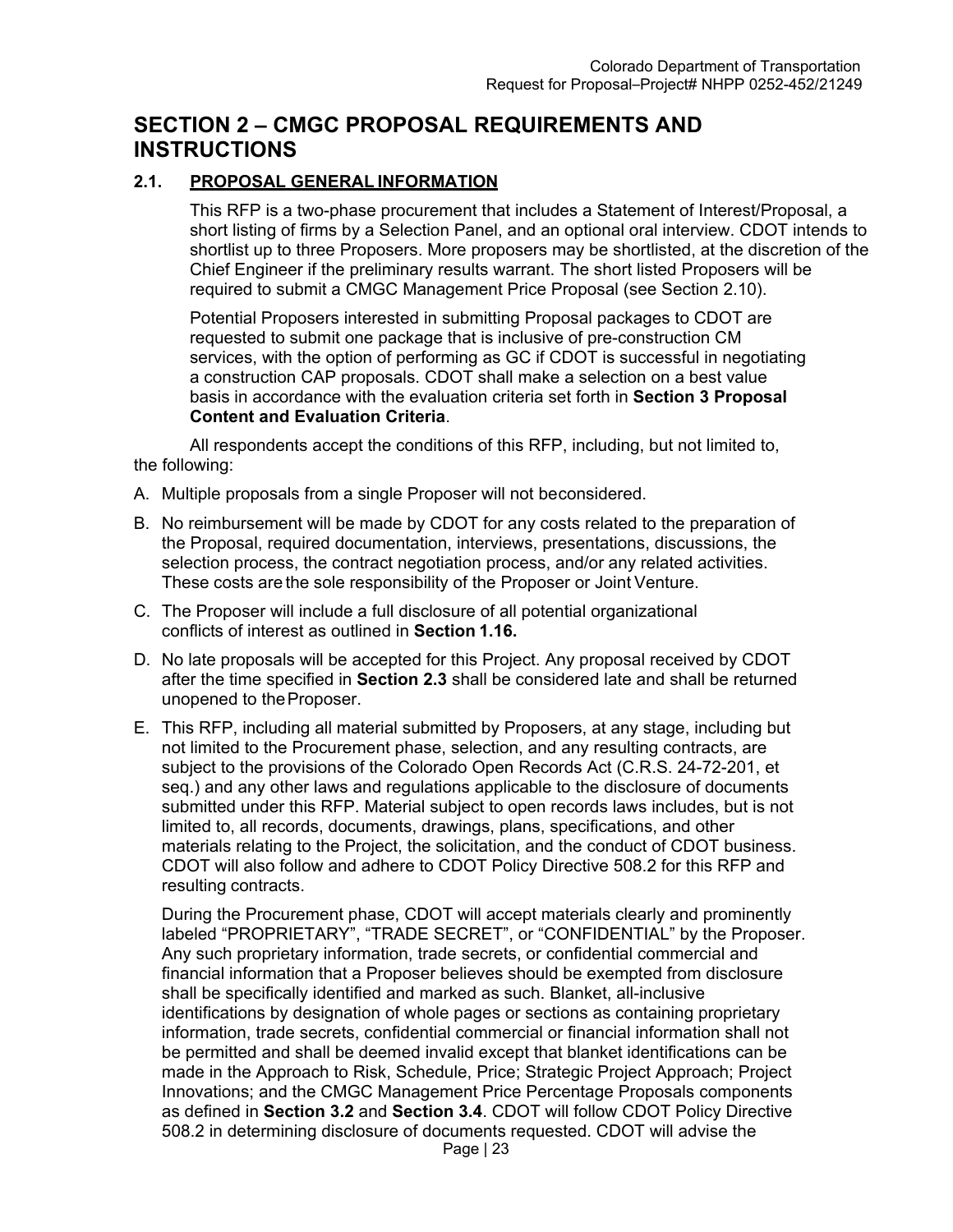Proposer of any request pursuant to the Colorado Open Records Act and any other applicable laws for the disclosure of any materials. Under no circumstances, however, will CDOT be responsible or liable to the Proposer or any other party for the disclosure of any such labeled materials, whether the disclosure is deemed required by law, by an order of the court, or occurs through inadvertence, mistake, or negligence on the part of CDOT or its officers, employees, contractors, or consultants.

CDOT will not advise the Proposer as to the nature or content of documents entitled to protection from disclosure under the Colorado Open Records Act or other applicable laws, as to the interpretation of the Colorado Open Records Act, or as to the definition of trade secret. The Proposer shall be solely responsible for all determinations made by it under applicable laws, and for clearly and prominently marking each and every page or sheet of materials with "PROPRIETARY", "TRADE SECRET", or "CONFIDENTIAL" as it determines to be appropriate. Each Proposer is advised to contact its own legal counsel concerning the Colorado Open Records Act, other applicable laws, and their application to the Proposer's own circumstances.

In the event of litigation concerning the disclosure of any materials submitted by the Proposer, CDOT's sole involvement will be as a stakeholder retaining the material until ordered by a Court, and the Proposer shall be responsible for otherwise prosecuting or defending any action concerning the materials at its sole expense and risk.

All submittals will become the property of CDOT, will not be returned, and will be disposed of according to Department policies. The concepts and ideas in the information contained in the Proposal, including any proprietary, trade secret, or confidential information (exclusive of any patented concepts or trademarks) submitted by all Proposers, shall also become the property of CDOT.

- F. CDOT reserves the right to reject any or all proposals. Proposals that do not meet the Minimum Proposal Requirements listed in **Section 2.2** will be rejected as nonresponsive.
- G. The unsuccessful Proposers may elect to participate in a debriefing within 5 business days after Award of the Contract. The debriefing shall be conducted within 10 business days after the election.
- H. The selected Proposer will be contracted for design services and may be considered to be contracted for construction services for this Project. The selected Contractor is not guaranteed to receive a Notice to Proceed to perform construction work if services are terminated at the completion of the preconstruction phase due to lack of construction funding or failure to reach a CAP.
- I. If CDOT and the selected Proposer fail to reach a CAP and CDOT chooses to advertise this Project for bids, the selected Contractor will not be permitted to submit a bid.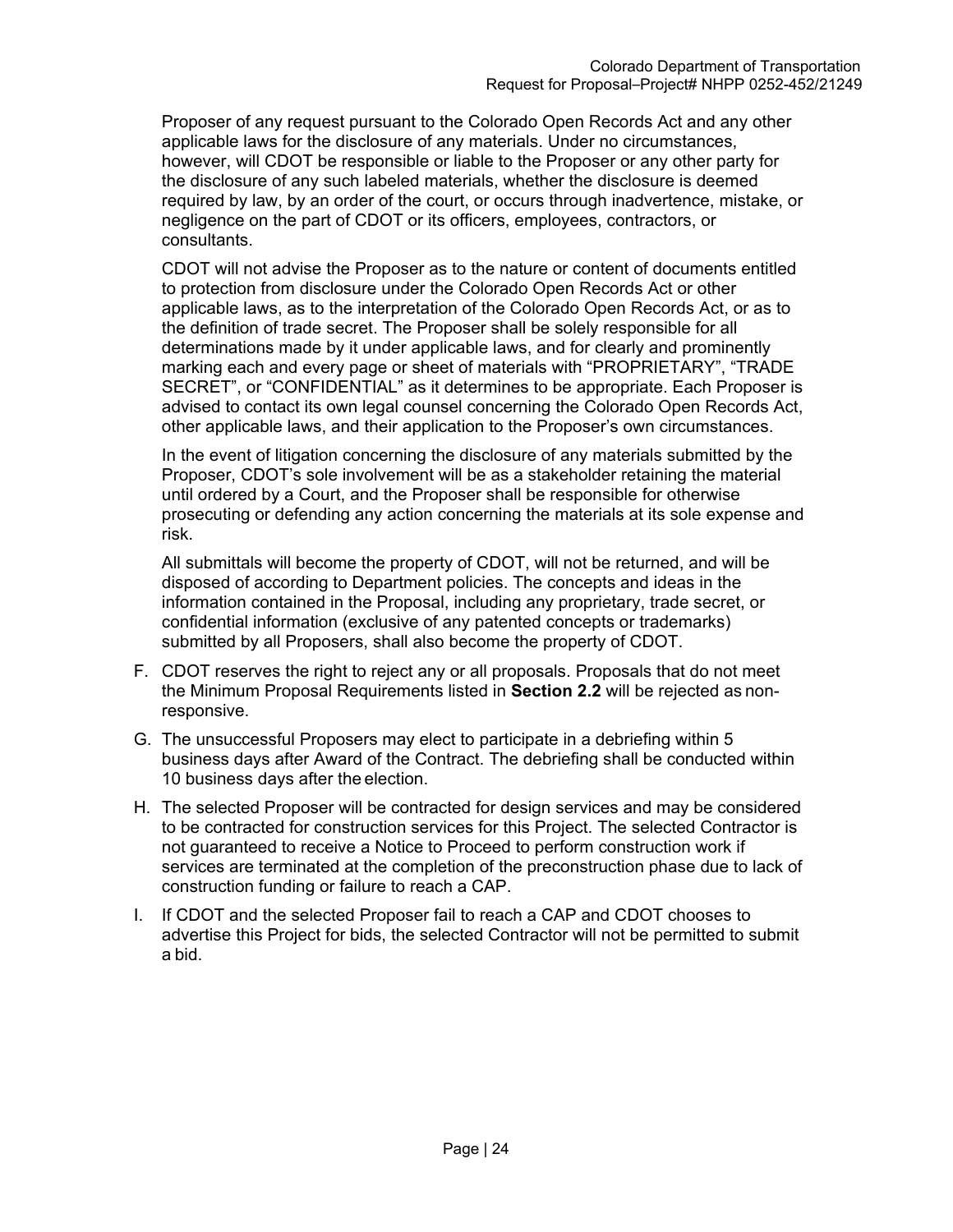## **2.2. MINIMUM PROPOSAL REQUIREMENTS**

As indicated in the advertisements, notice is hereby given to all interested parties that all firms will be required to meet minimum requirements to be considered for these projects. To be considered as qualified, interested firms shall have, as a minimum:

- A. Attended mandatory Pre-Proposal meeting as defined in **Section 2.4**.
- B. Demonstrated a bonding capability up to \$110M for an individual project along with current and anticipated workloads. Provided a letter from a surety company indicating that the Proposer is capable of obtaining Payment and Performance Bonds covering Project No. NHPP 0252-452 (21249), for at least \$110M. The surety submitting the letter must be a surety company or companies licensed by the State of Colorado and listed in the current United States Department of the Treasury Circular 570 as acceptable sureties for the bond amount on Federal Bonds. Letters indicating "unlimited" bonding/security capability are not acceptable. Performance and Payment Bonds will be required at the time the Construction Agreed Price is accepted. The final value of the Bonds will equal the final construction contract amount.
- C. Provided CDOT with evidence of insurability that meets the requirements of Subsection 107.15 of the Standard Specifications for Road and Bridge Construction. The Contractor or Joint Venture is not required to provide Professional Liability insurance certificates. CDOT may, at its election, implement an Owner Controlled Insurance Program (OCIP) for the construction of this Project. Lines of insurance coverage may include any or all of the following: Workers Compensation, Commercial General and Excess/Umbrella Liability, Contractors Pollution Liability, and/or Builders Risk. CDOT reserves the right to determine who participates in the OCIP.
- D. Been pre-qualified with the CDOT Contracts and Market Analysis Branch at the greater than \$20M level and satisfy all requirements of pre-qualification per the "CDOT RULES FOR PREQUALIFICATION, DEBARMENT, BIDDING AND WORK ON COLORADO DEPARTMENT OF TRANSPORTATION ROAD, HIGHWAY AND BRIDGE PUBLIC PROJECTS" within 14 days of the Proposal submittal deadline as shown in the Key Events Schedule below. Federal and State regulations require certification by prospective participants (including contractors, subcontractors, and principals) as to current history regarding debarment, eligibility, indictments, convictions, or civil judgments.
- E. Met all of the Proposal Submittal requirements of **Section 2.8**.
- F. Provided CDOT with a signed Anti-Collusion Affidavit, CDOT form #606 with the initial proposal materials.

## **2.3. KEY EVENTS SCHEDULE AND RFP DATES**

Proposers are required to meet the dates set for the Proposal submission, the optional oral interviews, and negotiation meeting. Proposers are also required to meet the information submittal dates outlined in the summary below. Failure to meet these dates will result in the Proposal being considered non-responsive.

In addition to the process outlined in **Section 2.2**, Proposers may request a formal One-on-One meeting to take place during the timeframe outlined in the Key Event Schedule below. These meetings will provide an opportunity for the Proposer to ask questions about the Project, established goals, and RFP. Each Proposer will lead their One-on-One meeting, directing CDOT's attention to areas for clarification;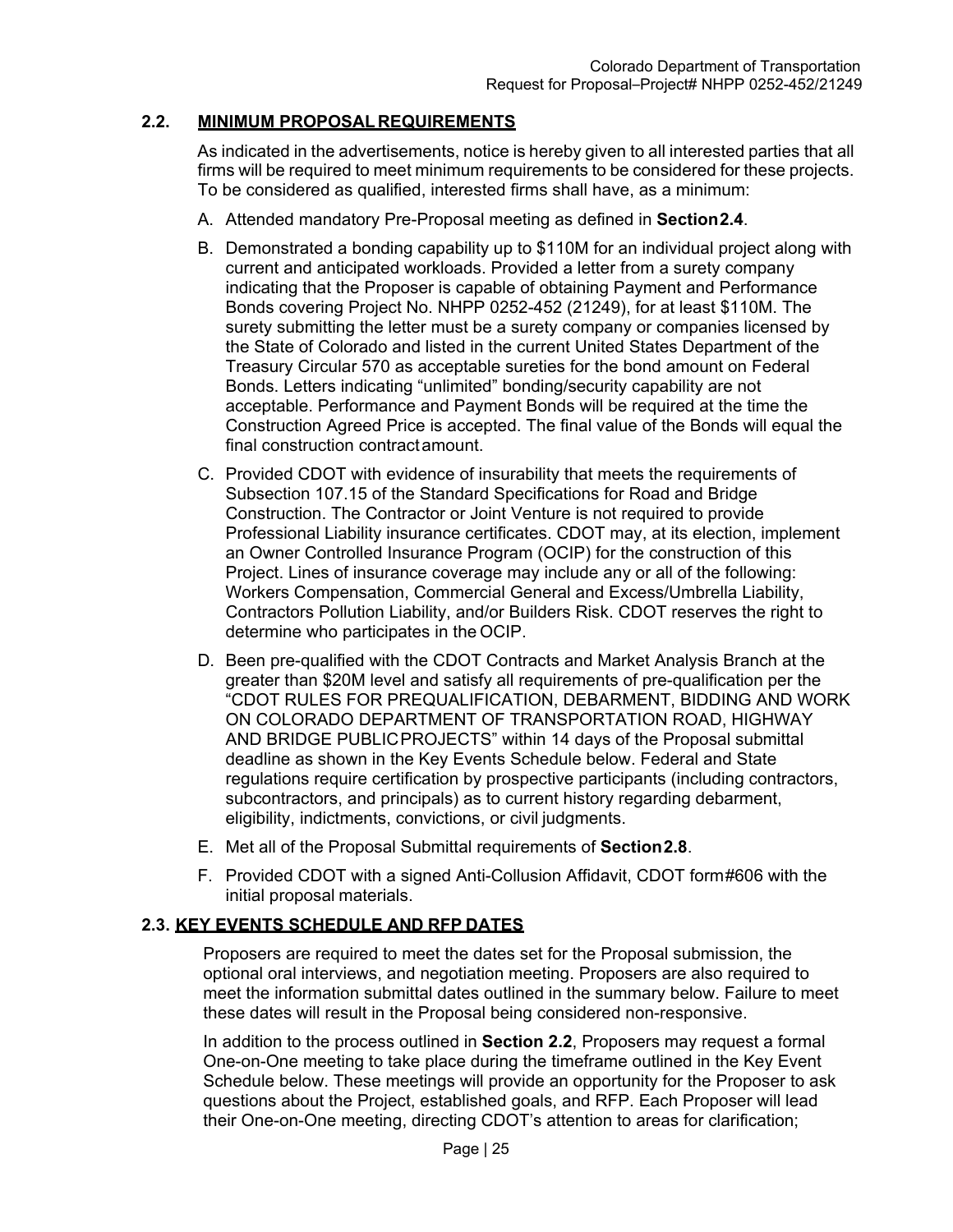discussions will revolve around those topics. Information discussed in these meetings are confidential. CDOT reserves the right to amend this RFP as a result of these meetings.

| <b>Public Notice Phase</b>                                     | <b>Date</b>      | Time        |
|----------------------------------------------------------------|------------------|-------------|
| Advertisement/ Notification of Request for Letters of Interest | June 20, 2019    |             |
| Submittal of Letters of Interest                               | July 25, 2019    |             |
| One-on-One Briefings                                           | August 5-9, 2019 |             |
| First Advertisement of RFP                                     | August 22, 2019  |             |
| Mandatory Pre-Proposal Meeting                                 | August 29, 2019  | 9:00 a.m.   |
| One-on-One Briefings (Post-RFP Advertisement)                  | *As Requested    |             |
| <b>Final RFP Questions or Comments Due</b>                     | 9/9/2019         | $5:00$ p.m. |

| <b>Short List Phase</b>                      | <b>Date</b> | Time       |
|----------------------------------------------|-------------|------------|
| Submittal of Proposal                        | 9/19/2019   | 12:00 p.m. |
| <b>Short Listing Selection Panel Meeting</b> | 9/30/2019   |            |
| <b>Short Listing Notification</b>            | 10/1/2019   |            |

| <b>Selection Phase</b>                                      | Date              | Time |
|-------------------------------------------------------------|-------------------|------|
| Oral Interview (if necessary)                               | 10/8/2019         |      |
| <b>CMGC Management Price Percentage Proposals Submitted</b> | 10/9/2019         |      |
| <b>Chief Engineer Selection Approval</b>                    | 10/11/2019        |      |
| <b>Contractor Notification</b>                              | 10/14/2019        |      |
| <b>Contract Execution/NTP</b>                               | 11/4/2019         |      |
| Proposer Debriefings (*As Requested)                        | $11/11 - 15/2019$ |      |

# **2.4. MANDATORY PRE-PROPOSAL MEETING**

The mandatory pre-proposal meeting will be held as per **Section 2.3** at CDOT Region 2 Headquarters, 1480 Quail Lake Loop, Colorado Springs, CO, at 9:00 am on August 29, 2019. This meeting will introduce all contractors to the CMGC contract delivery method, give an overall introduction to the Project as scoped, and enable CDOT to answer questions about the Project and process. The CDOT Project Management Team for the Project will be present. This meeting will be approximately two hours long.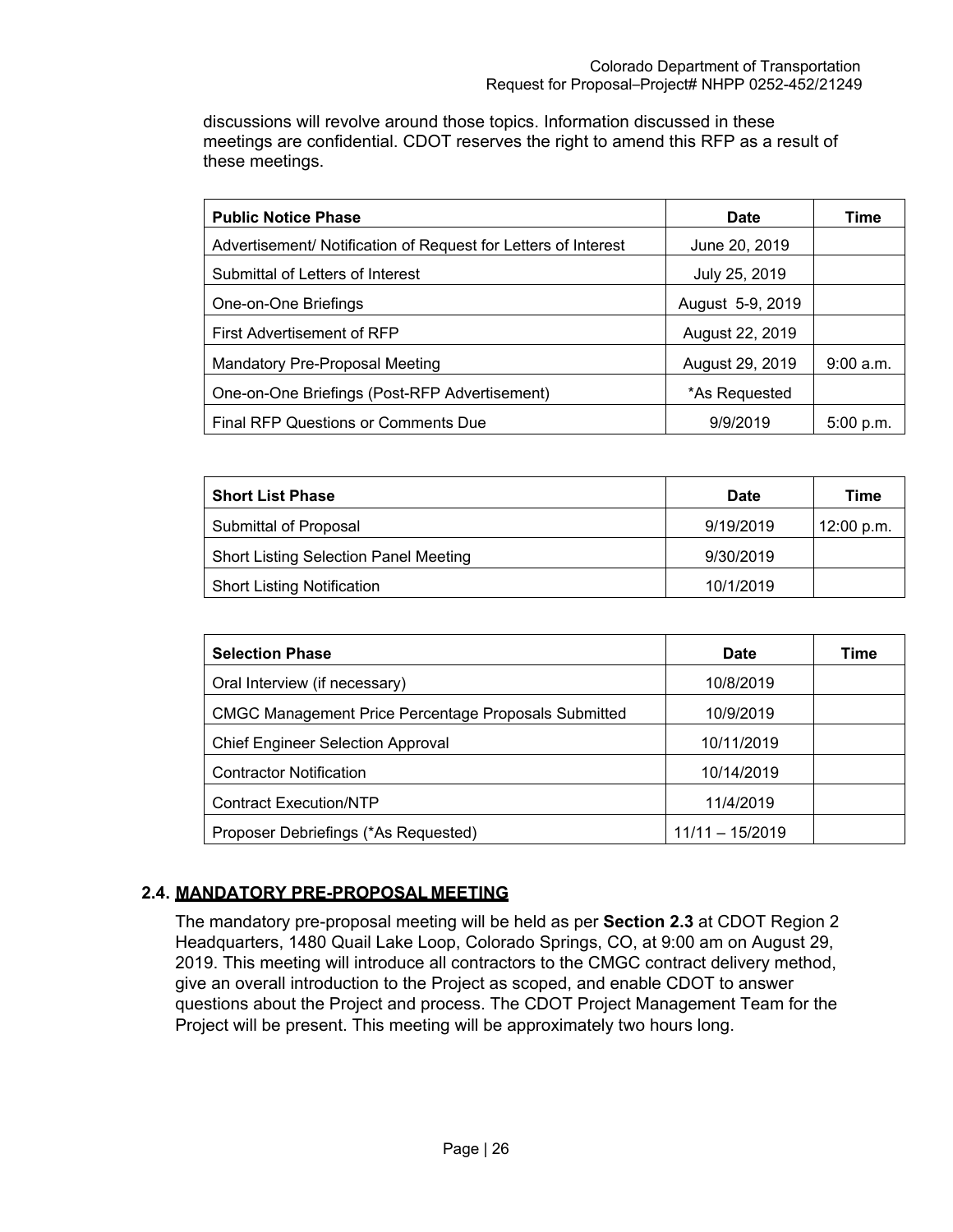## **2.5. QUESTIONS AND CHANGES TO THE RFP**

- A. CDOT reserves the right to make changes to the RFP. Changes to the RFP generally consist of Clarifications, Scope Changes, or Time and/or Date Changes. All changes to the RFP prior to the receipt of proposals shall be made by an addendum to the RFP, which shall be made available to all Proposers on the CDOT webpage. Following receipt of proposals, any changes to the RFP will be conveyed in writing to those Proposers determined to have met the minimum qualifications.
- B. Proposers may submit questions, request clarification, or request a change to the RFP by submitting a written request to the CDOT Project Engineer at the address set forth above. The request shall specify the provision and section of the RFP in question, and, if a change is requested, contain an explanation for the requested change. CDOT will not respond to questions or change requests received after time specified in **Section 2.3**.
- C. CDOT will evaluate any questions and/or requests submitted, but reserves the right to determine whether to respond or accept the requested change. All questions not deemed proprietary will be posted on the Project advertisement site in Q & A form. The CDOT PM will determine whether a question is proprietary.
- D. Proposers shall not rely on oral or written instructions regarding this RFP, unless issued in writing by the Project Director as an addendum by CDOT.
- E. Proposers must acknowledge all issued addenda in their submittal and proposal.

# **2.6. CONTRACTOR PROTEST RULES**

Protests will be handled as follows:

Any actual or prospective contractor who is aggrieved in connection with a solicitation or of a contract may protest to the Chief Engineer. The protest shall be submitted within seven working days after the aggrieved person knows or should have known of facts giving rise to the protest. A protest shall not stay the procurement.

The Chief Engineer or designee shall have the authority to settle and resolve a protest of a Contractor, actual or prospective, concerning the solicitation or award of a contract. A written decision regarding the protest shall be rendered within seven working days after the protest is filed. The decision shall be based on and limited to a review of only those issues raised by the aggrieved Contractor, and will set forth each factor taken into account, in reaching the decision. The decision will constitute the final agency action of the Colorado Department of Transportation regarding the protest.

Entitlement to costs: When a protest is sustained by the Chief Engineer or designee, or upon administrative or judicial review, and the Contractor should have been awarded the contract under the solicitation, but was not. The protestor will be entitled to reasonable costs incurred in connection with the solicitation, including Proposal preparation costs. No other costs or fees will be permitted or awarded, and reasonable costs and fees will not include attorney's fees.

## **2.7. AWARD OF CONTRACT**

CDOT intends to evaluate, select, and award one CM contract to the top ranked Proposer based on a Best Value Selection with Chief Engineer Approval. The selected CM will be awarded a contract for Pre-Construction CM Services.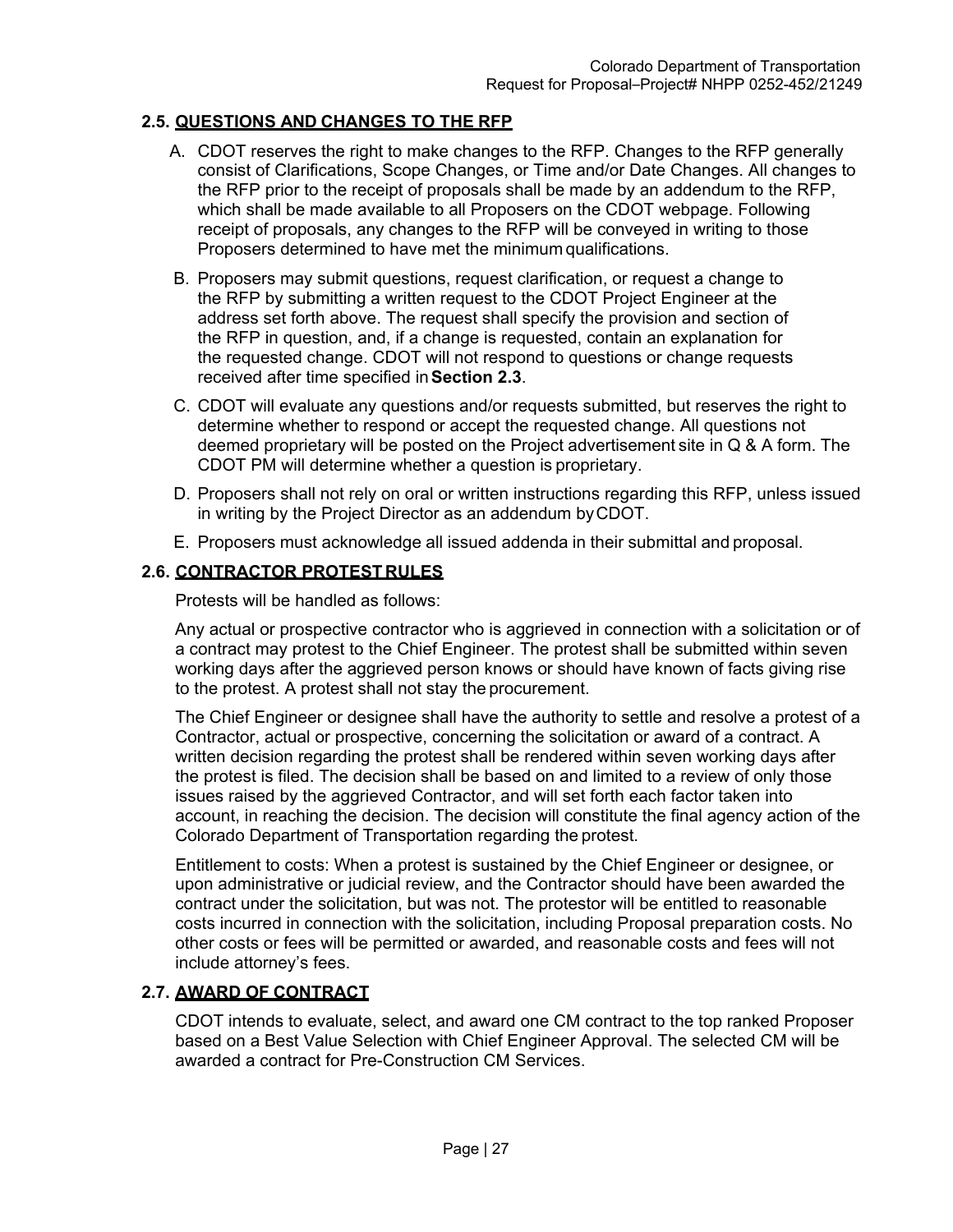Numerical Ranking and selection of the most qualified Proposers is detailed in **Appendix B.** 

Award and contract will be contingent on availability of proposed Key Personnel and subcontractors.

Upon successful negotiation of the CAP, a CDOT Construction Contract will be drafted, signed, and executed.

All negotiations shall be open book. CDOT shall have access to all CAP proposal documents, quotations, takeoffs, and other construction cost estimates, including those for subcontractors, during negotiations. Issuance of the Construction Contract will be subject to the Proposer posting 100% performance and payment bonds and being compliant with CDOT procurement policies. The CMGC Contractor will competitively procure and award subcontractors in accordance with their proposed subcontracting plan, as described in **Section 2** and **Section 3** of this RFP.

# **2.8. PROPOSAL SUBMITTAL – STEP 1**

Respondent must comply with the following items. Should it be judged to be in the best interest of CDOT, CDOT retains the right to waive any minor irregularity or requirement**. (Please note that the primary focus of this evaluation will be the firm(s)'s capabilities).** 

- A. Deliver **six (6)** hard copies along with **two (2)** electronic copy PDF file on a CD or flash drive of the Proposal to the Colorado Department of Transportation Contracting Officer Roberta Lopez, 2829 West Howard Place, Denver, CO, 80204.
- B. Proposal Format:
	- 1. Submittals shall be formatted and tabbed in the exact form and alphanumeric sequence of the **Evaluation Form B-1** from **Appendix B.** Additional information, if provided, shall appear at the end of the submittal under its own tab(s).
	- 2. All submittals shall use minimum font size of 11 Times New Roman and minimum font size of 10 Time New Roman on charts, graphs, and figures.
	- 3. Cover or Introductory Letter (1-page limit 8-1/2 x 11 paper)
	- 4. Proposal Section (10-page limit, 8-1/2 x 11 paper, and up to 3 of the 10 pages can be on 11x17 paper)
	- 5. An Optional Section (5-page limit, 8-1/2 x 11 or 11 x 17 paper)
	- 6. The Commendation Section for awards or letters of recommendations from past clients (5-page limit – 8-1/2 x 11 paper)
	- 7. Appendix Section (10-page limit, and up to 5 of the 10 pages can be on 11x17 paper)
- C. In CDOT's continued environmental efforts in "Going Green," Proposers are encouraged to submit their Proposal using a 2-sided format, rather than using only one side.
- D. Submittals shall be evaluated in accordance with criteria as indicated in **Section 3.2**  and ranked on the corresponding evaluation form in **Appendix B**.
- E. Responses to all items shall be complete; Proposers are encouraged to crossreference to other sections of their proposal where applicable.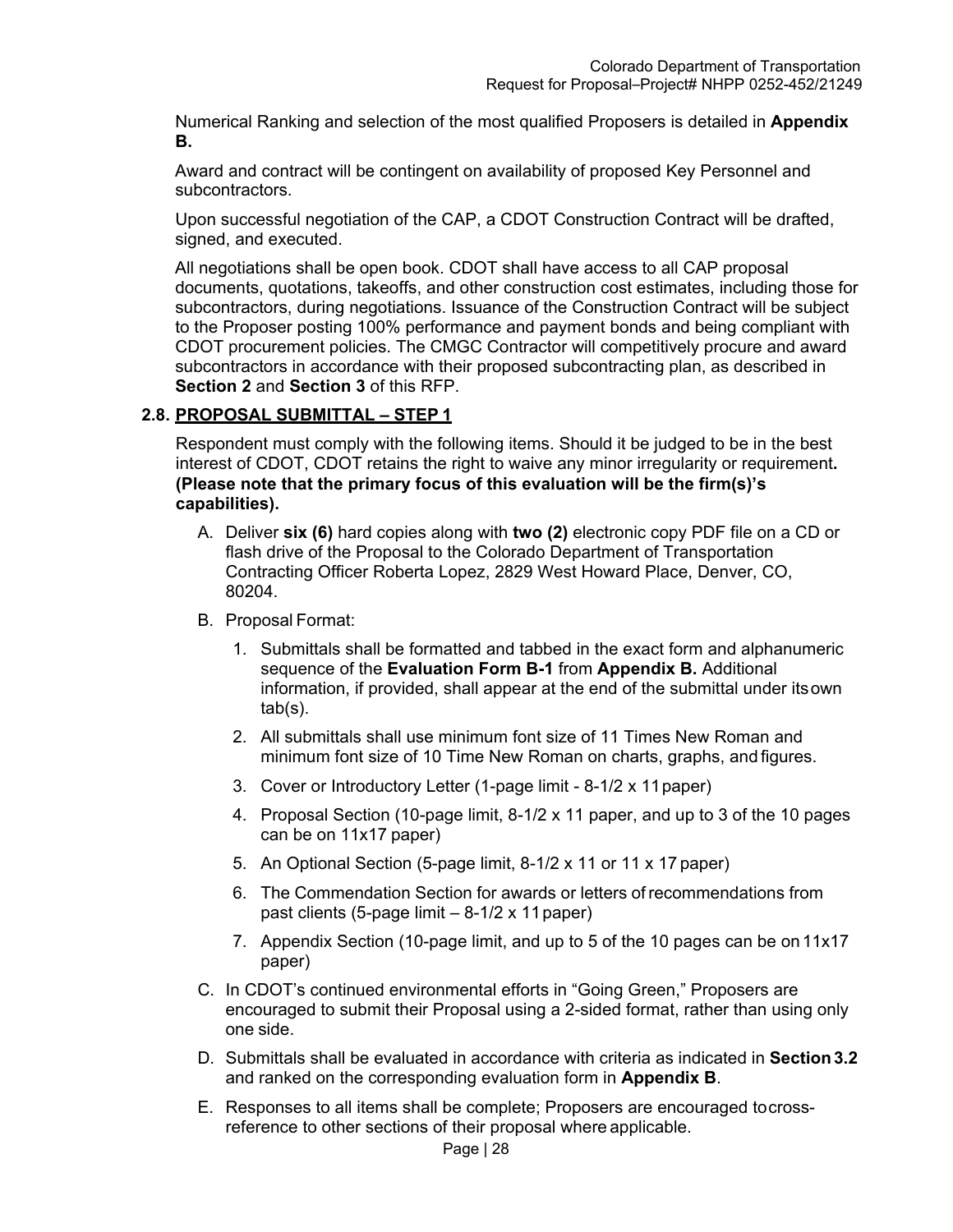- F. All references shall be current and relevant.
- G. The Optional Section may include supplemental materials for risk assessments, cost model examples, processes, and additional photos, exhibits, or schedules.
- H. An appendix section will be included in the proposal. This section will include resumes, Surety Letters, and evidence of insurability. Resumes and references for team members should be limited up to the seven key personnel of the Proposer's team.
- I. Tabs, covers, and tables of content pages DO NOT count against the page count. Binding of Proposals is up to the Proposer.

#### **2.9. ORAL INTERVIEWS – STEP 2**

A. Short List

From the submittals received, a short list of qualified respondents shall be identified using the scoring indicated on the enclosed **CMGC Proposal Evaluation Form B-1** in **Appendix B.** Firms failing to meet the minimum required qualifications will not receive further consideration.

B. Oral Interview

Optional Oral Interviews may be conducted for the short listed firms only. Interview times and location will be arranged by CDOT and all short listed firms will be notified in advance. Oral Interviews will be evaluated on the enclosed **CMGC Oral Interview Evaluation Form B-2** in **Appendix B**.

## **2.10. SEALED CMGC MANAGEMENT PRICE PERCENTAGE - STEP 3**

Sealed CMGC Management Price Percentage Proposals will not be submitted with the initial proposal but are required to be submitted after the oral Interviews by short list Proposers using **Form B-3** in **Appendix B** and the forms in **Appendix C**. In the event that CDOT does not elect to conduct Oral Interviews, the short listed Proposers shall be required to submit a sealed CMGC Management Price Proposal on October 9, 2019 that will be evaluated based on criteria in **Section 3.4.**

Only one copy of Form B-3, Appendix C-1 and Appendix C-2 is required on the scheduled submission date. The CMGC Management Price Percentage Proposal will remain sealed until after the qualitative scoring and will then be opened after the Oral Interview (if necessary). The **CMGC Management Price Percentage Proposal** will be scored in a blind evaluation, separate from the technical proposal and Oral Interview.

The **CMGC Management Price Percentage proposals** shall include a summary of information used in establishing the CMGC Management Price Percentage. The evaluation criteria for the CMGC Management Price Percentage Proposal can be found in **Section 3.4**. Other indirect and non-reimbursable costs outlined in **Appendix C-1**  must be integrated into the **CMGC Management Price Percentage Proposal**  narrative.

The CMGC Management Price Percentage is a percentage which will be applied to all Construction Phase CAP Proposals based on the Fixed Limit of Construction Cost. The CMGC Management Price Percentage shall include all profit and indirect costs as defined in **Appendix C-1.** Summaries must include the items in **Appendix C-1**.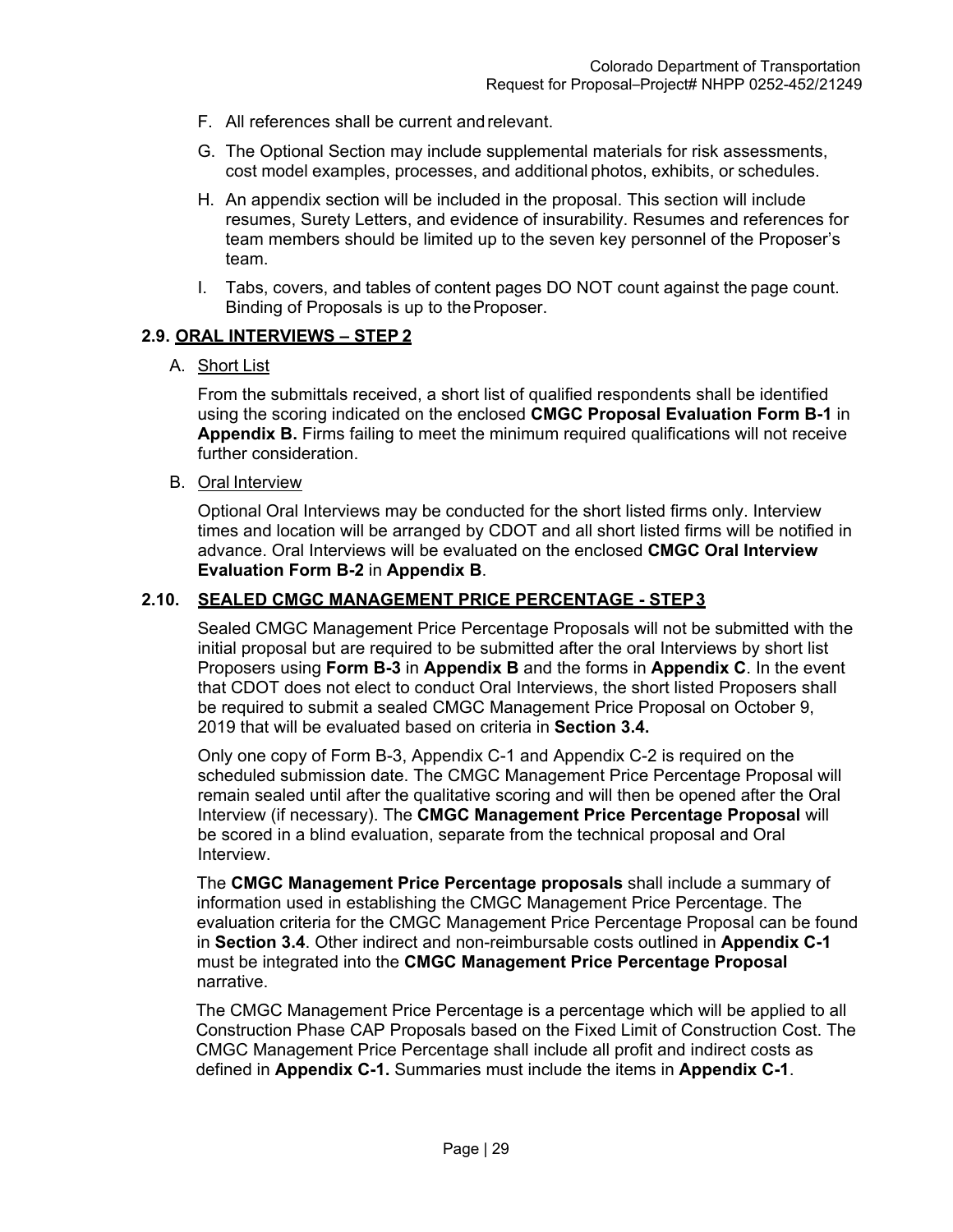#### CMGC Management Price Percentage Proposal Format:

- A. Submittals shall be formatted and tabbed in the exact form and alphanumeric sequence to include the following:
	- 1. CMGC Management Price Percentage Proposal Form B-3, C-1 and C-2 (three pages - Appendix B, Appendix C-1 and Appendix C-2)
	- 2. CMGC Management Price Percentage Summary Information (two page limit summary page)

Paper must be 8 1/2 X 11 paper, and all submittals shall use a minimum font size of 11 Times Roman.

- B. In CDOT's continued environmental efforts in "Going Green," Contractors are encouraged to submit their CMGC Management Price Percentage Proposal using a two-sided format, rather than using only one side.
- C. CMGC Management Price Percentage Proposal Form B-3 from Appendix B, Form C-1 and Form C-2 must be filled out in its entirety.
- D. All content, as required in **Section 3.4**, must be integrated into a narrative and into sheets as instructed. These items can be found on the Construction General Conditions in **Appendix D**.
- E. Any submitted CMGC Management Price Percentage Proposal lower than 7% will be rejected.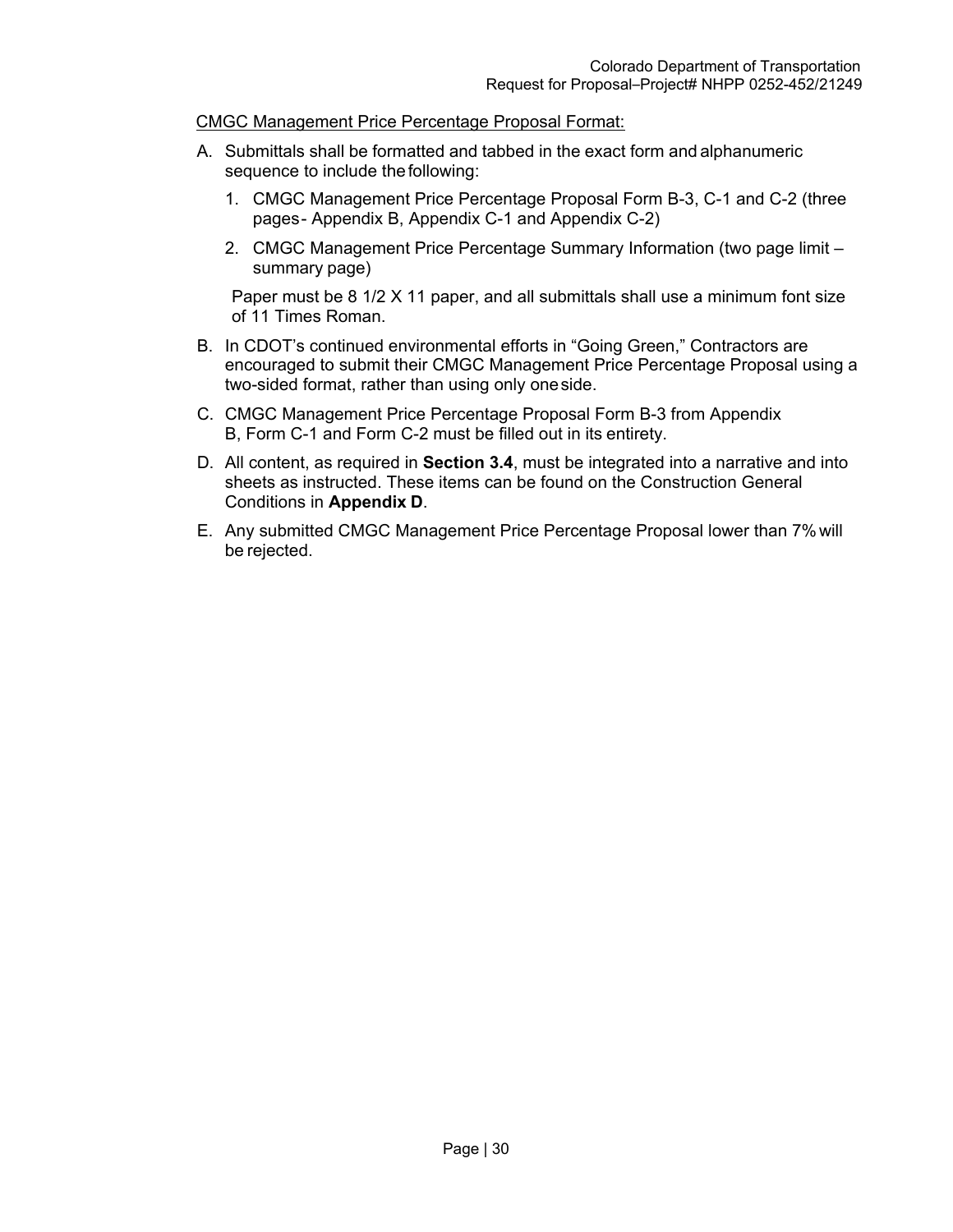# **SECTION 3 – PROPOSAL CONTENT AND EVALUATION CRITERIA**

# **3.1. METHOD OF SELECTION AND AWARD**

F. The Selection Panel may complete a short list evaluation on the Proposer submitted Proposal package based on criteria in **Section 3.2**. A minimum of three short listed Proposers may be invited to Oral Interview meetings with the Selection Panel and further evaluated based on criteria in **Section 3.3**. In the event that CDOT does not elect to conduct Oral Interviews, the short listed Proposers shall be required to submit a sealed CMGC Management Price Proposal on October 9, 2019 that will be evaluated based on criteria in **Section 3.4.** The Proposer shall deliver **six (6)** hard copies along with **two (2)** electronic copy PDF file on a CD or flash drive of the CMGC Management Price Proposal to the Colorado Department of Transportation Contracting Officer Roberta Lopez, 2829 West Howard Place, Denver, CO, 80204.

Numerical ranking and selection of the most qualified proposer will occur on the corresponding evaluation forms in **Appendix B**. Each separate section will be ranked with a maximum score as shown in **Appendix B**.

Award and contract will be contingent on availability of Key Personnel and subcontractors.

# **3.2. EVALUATION CRITERIA FOR PROPOSALS (60 Points Possible)**

## **Proposal Evaluation Criteria**

\*Note that the primary focus of the evaluation will be the firm(s)'s capabilities.

A. Proposal Section

# **1. Project Management Team (15 Points)**

- i. Composition and Commitment of the Project Management Team
	- a. Provide a description of the composition of your Project Management Team. If your team is a Joint Venture or association, indicate specific responsibilities of each member and firm of the team.
	- b. Provide, identify and discuss the qualifications of the Key Personnel. Include the following for each member of the proposer's team:
		- 1. Provide job descriptions, responsibilities, and authority for each team member.
		- 2. Provide a list of the concurrent projects, responsibilities, and commitments during the duration of the Project.
		- 3. Qualifications and past construction experience relevant to this Project, in addition to length of time performing those job duties.
		- 4. Length of time with the firm for each key team member and in length of time for overall experience pertinent to the scope.
		- 5. Experience on similar projects working with other proposed team members.
		- 6. Provide resumes and two current references for the Key Personnel in an appendix to the Proposal. References will be considered current if the party's name, current position/title, and position/title held at the time for which the recommendation is being sought are provided;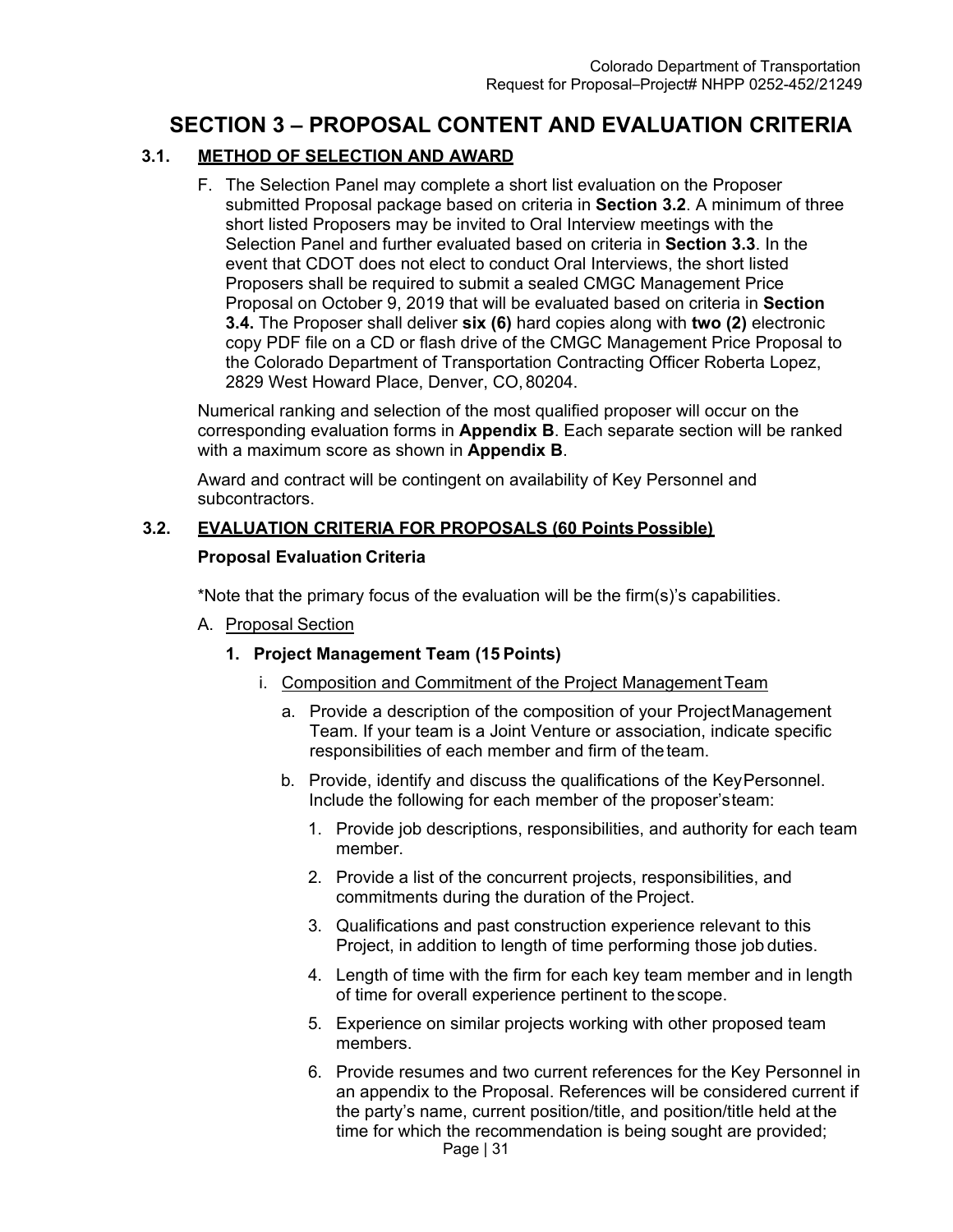telephone numbers must be current as of proposal due date.

One staff member should comprise the Project Manager role as a Key Person for the Project, and should have the following Tier I skills, experience, and knowledge:

- 1. Tier I:
	- Project Manager
		- This person serves as overall PM for the CM services and construction services and will be the main point of communication to the Project team.
		- This person shall remain in this role for the duration of the entire project and is not permitted to fulfill any Tier II or Tier III responsibilities.
		- This person should have a minimum of 10 years of experience managing projects and a history of performing preconstruction input and analysis.
		- Anticipated time commitment: 100% throughout the duration of the Project.

Two (2) to six (6) staff members should comprise Key Personnel for the Project, and should include the following Tier II skills, experience, and knowledge:

- 2. Tier II:
	- Scope Management
		- Works with CDOT to manage the vision of the Project as a whole by ensuring that scope, decisions, and budget are efficiently implement and consistent in pursuit of the Project goals. Communication, coordination and organizational skills will be critical.
		- Should have a minimum of seven years of industry experience.
		- Anticipated time commitment: Dependent on the number, size, and complexity of construction packages, this person may be committed 50-100% throughout the duration of the Project.
	- Constructability Expertise
		- Responsible for providing construction expertise and innovation during preconstruction services.
		- Should have a minimum of 10 years of industry experience.
		- Anticipated time commitment: Dependent on the number, size, and complexity of construction packages, this person may be committed 50-75% during preconstruction, and 50- 75% during construction.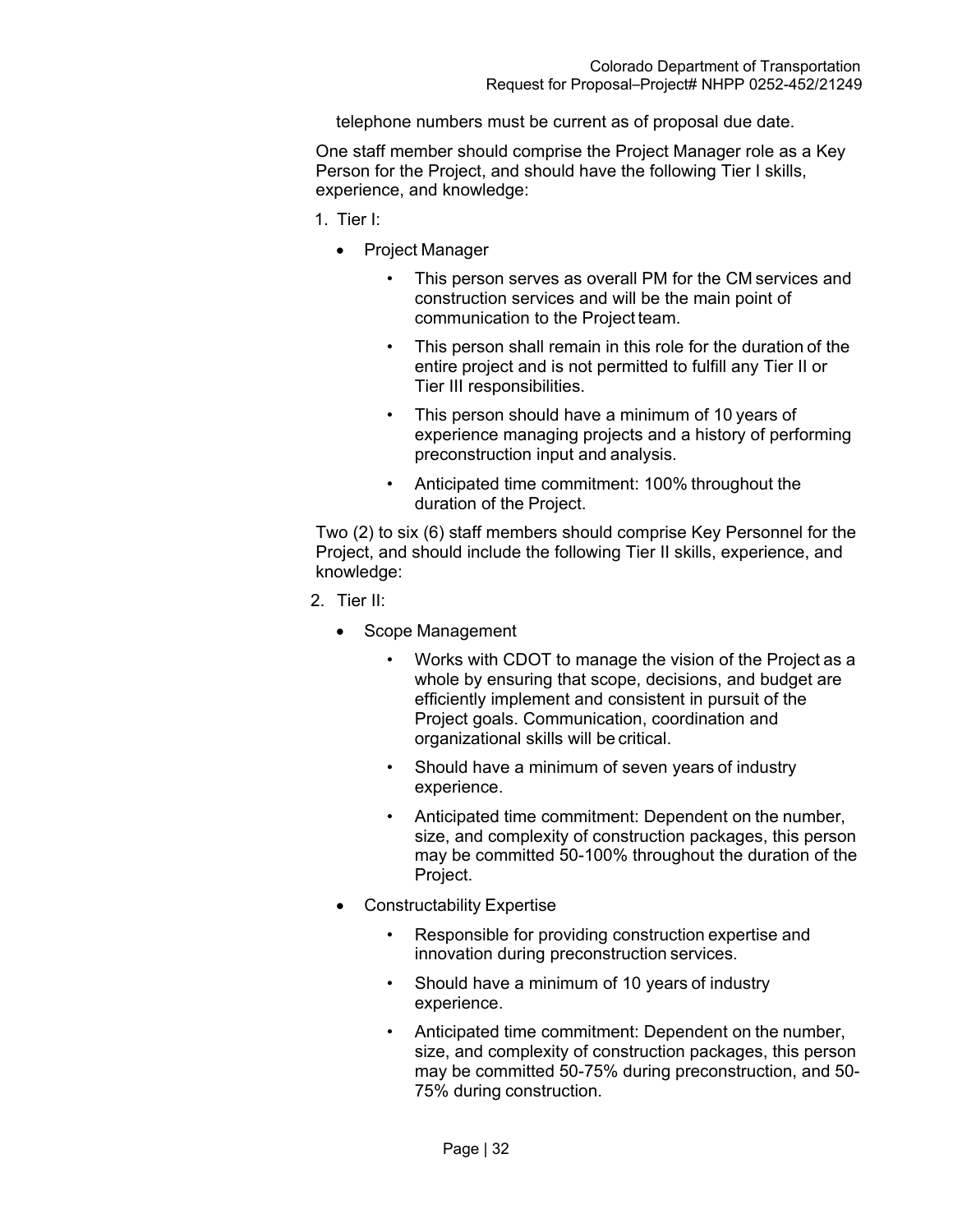- Cost Estimation
	- Responsible for providing ROM cost estimates and OPCCs during preconstruction services.
	- Should have a minimum of seven years of industry experience.
	- Anticipated time commitment: Dependent on the number, size, and complexity of construction packages, this person may be committed 50-75% during preconstruction, and 25% during construction.
- Project Controls
	- Responsible for managing cost estimates, the Project schedule, Project risk, and Project quality.
	- Should have a minimum of 10 years of industry experience.
	- Anticipated time commitment: Dependent on the number, size, and complexity of construction packages, this person may be committed 50-75% during preconstruction, and 50- 75% during construction.
- Construction Management
	- Each construction package will have a designated Construction Manager.
	- The required skill set of the Construction Manager will depend on the complexity, size, and scope of the associated construction package.
	- For purposes of the proposal, only one example Construction Manager should be proposed on the submitted Organization Chart as this position is subject to change.
	- Anticipated time commitment: 50-75% during preconstruction, and 100% during construction.

All Key Personnel are expected to be in attendance at relevant Project meetings. Issues should be resolved at the lowest possible level and therefore, Key personnel are expected to have a level of decision making authority in line with their respective role on the escalation ladder for the Contractor.

Technical Experts will make-up Tier III of the organization structure and should include subcontractors if they are performing major work elements. Technical Experts are expected to attend relevant Project meetings and may be expected to frequently meet with the Project team based on size, number, and complexity of packages. Tier III staff should provide the following skillsets, knowledge, and experience: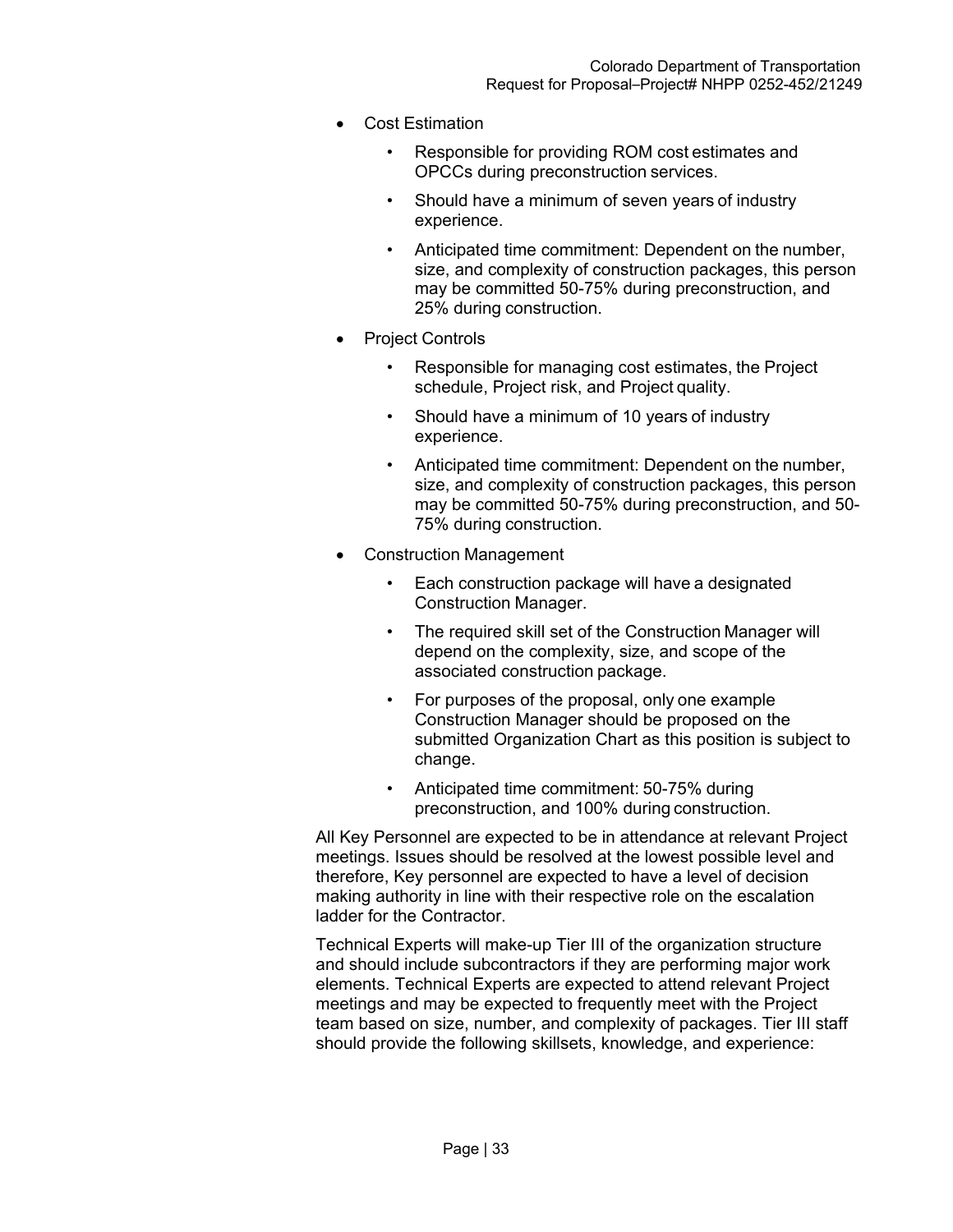- Schedule/Risk Support
- Structural Expertise
- Material Expertise
- Quality Control
- Traffic Phasing
- **Utilities**
- Roadway
- Drainage

Multiple Tier II and III skillsets may be fulfilled by one individual if adequate justification is made in the proposal to define who is fulfilling what role and their qualification.

- c. Provide a separate graphic showing organizational structure chart, complete with specific names, working titles, and subcontractors for the team during the preconstruction phase. Provide an explanation of any variation to the anticipated Key Personnel time commitments stated above.
- d. Identify and explain the need for any additional Key Personnel necessary to the success of the Project.
- e. Provide a narrative describing succession planning for team stability and planning for any member of the Project team and subcontractors that leaves during design or construction. Plans for Project ramp-up and ramp-down periods should be discussed as well as handling the possible duration of the Project.
- ii. Safety Record and Performance:
	- a. Provide a narrative of the proposer's safety programs, processes, and initiatives that demonstrate a record of safety performance.
	- b. Provide the following information for each entity involved, covering the last 4 years (2015-2018).
		- Experience Modification Rates (EMR)
		- OSHA Reportable Incident Statistics

## **2. Contractor Capability (15 Points)**

Prior Project Experience/Performance/References

- Provide a summary of previous experience relevant to the general scope of work for this Project. Provide three or more relevant projects/programs that demonstrate the Proposer's ability to be successful on this Project. For each listed project or experience please include owner and architect/engineer references and contract information; CDOT may at its discretion contact references and/or conduct independent performance analysis on projects on which the firm has worked. Provide at a minimum:
	- The project/contract name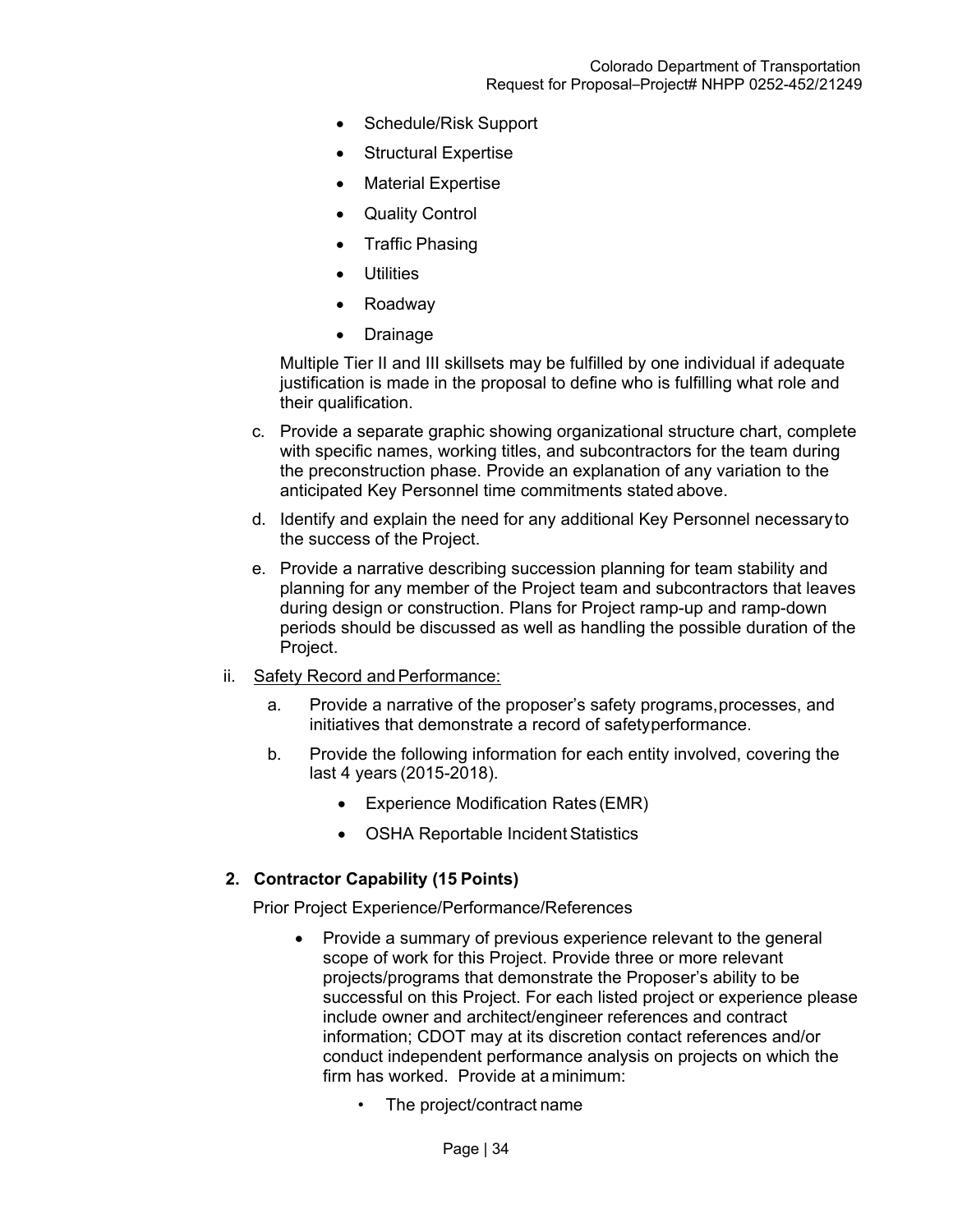- Project delivery method
- Description of services provided
- Overall construction cost of project, as applicable, including initial contract value and change orders, including reasons for change orders
- Description of project schedule performance, including initial schedule, and reasons for schedule change
- Key assigned in-house staff and their level of involvement
- Subcontracts (service) used in the performance of the contract
- Reference(s) for Owner and Design Consultants
- Coordination with stakeholders, if any
- All references submitted shall be current for relevant projects. References will be considered current if the party's name, current position/title, and position/title held at the time for which the recommendation is being sought are provided; telephone numbers must be current as of proposal due date.

## **3. Strategic Project Approach (20 Points)**

Provide your Strategic Project Approach summary for the Project including the following:

#### Preconstruction Services:

To aid in describing the means and methods that will be used to support the design development and decision-making process, please discuss the following:

- Discuss your approach to maximizing CDOT's Project goals.
- Discuss your approach to overall Project phasing and individual construction package phasing. Include: recommended construction packages, specific phasing concerns, phasing of work based on acquired ROW, etc.
- Discuss your approach to reviewing design; providing real-time constructability feedback; ongoing value engineering input as it relates to innovation, resources, packaging, traffic phasing, ROW, utilities, critical path, etc.
- Discuss your approach to the design effort to help to improve quality, reduce errors and omissions, and to achieve the best value in construction.
- Discuss how technology will be utilized for quality control, document control, plan review, field quantities tracking, etc.
- Describe additional unique resources and capabilities that your company will bring to preconstruction and how these unique resources and capabilities will be beneficial in achieving the Project goals.
- Describe your approach to submitting OPCC at required milestones and at CAP.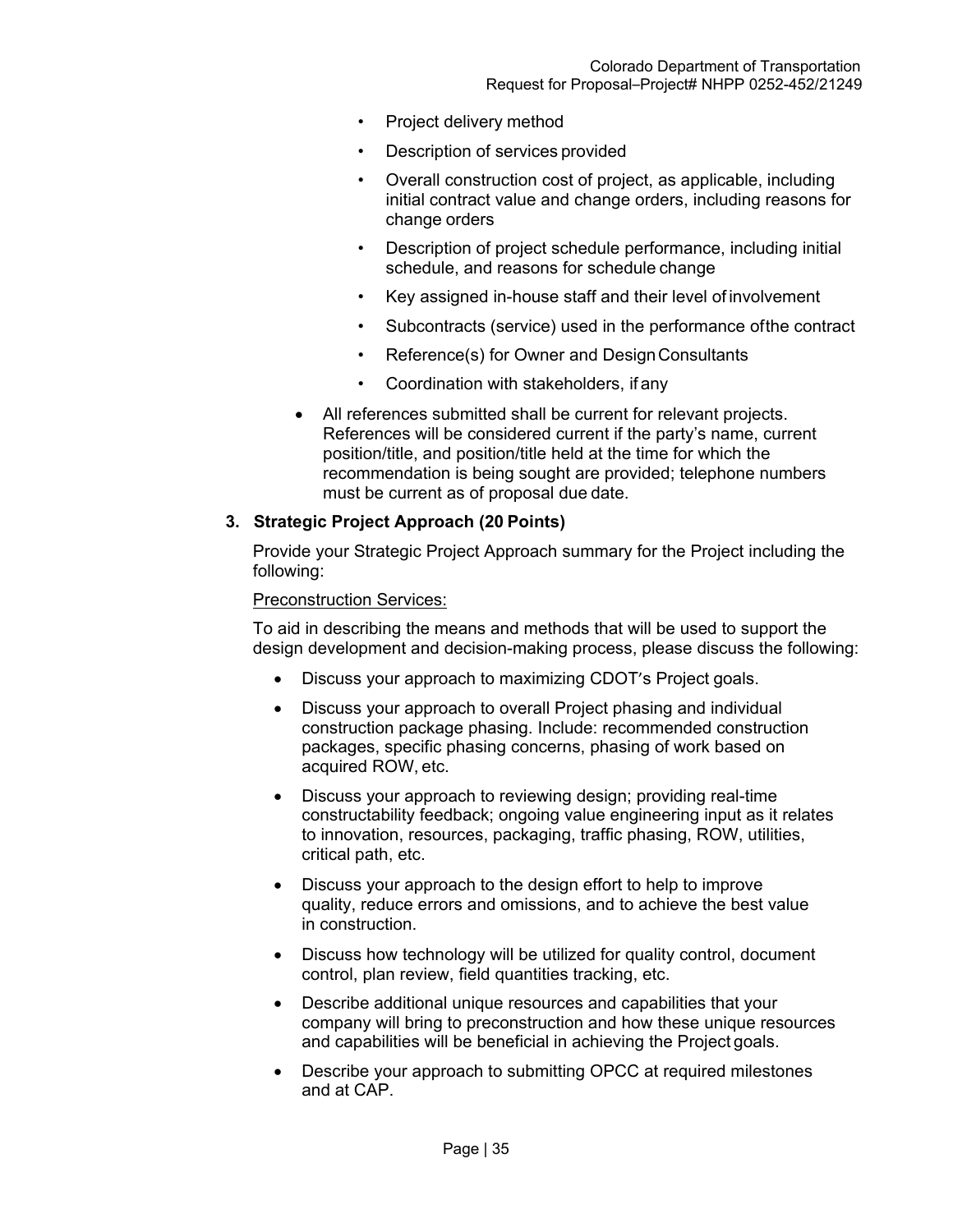#### Construction Services:

In an attempt to describe the means and methods that will be used to support the construction and decision-making process please discuss the following:

- Provide a description of the major Project features the Proposer plans to self-perform, including qualifications to do such. Provide your subcontractors for major work and high-risk items (structures, paving, earthwork, traffic control, etc.).
- Discuss your approach and anticipated level of involvement to changes in site conditions, field fitting, and problem solving during active construction; describe the role the Proposer plays within the Project team in situations that require a change in approach and/or a different method of construction.
- Explain how the Proposer will be flexible and adaptable in allowing for single or multiple construction packages and CAPs.
- Describe your approach to subcontractor management by describing your business process for the below-mentioned items.
	- Identify elements of work for subcontracting opportunities, work elements that will allow for equal opportunity, and types of outreach programs you will use to include small and disadvantaged businesses for this Project.
	- Discuss how will you enforce procedures and protocols that ensure compliance and quality with Project Plans and Specifications.
	- Discuss how you will ensure your subcontractors are capable and will provide work that is within schedule, high quality workmanship, and adheres to your safety standards.
	- Describe how you deal with subcontractors that are

underperforming or not operating in a safe manner.

- Discuss what mechanisms you will use to solicit best value subcontractors, lock in item costs for CAP and in the event additional work is needed during construction.
- Describe additional unique resources and capabilities that your company will bring to construction and how these unique resources and capabilities will be beneficial in achieving the Project goals.
- Discuss how technology will be utilized during construction and what tools will be supplied to staff.

#### General Project Services:

- Describe any Project challenges that are anticipated by your company and how you plan to mitigate the risk of these challenges. Include in the description recommendations to address challenges.
- Discuss your approach to safety during the design and construction phases that will keep the traveling public and workers safe.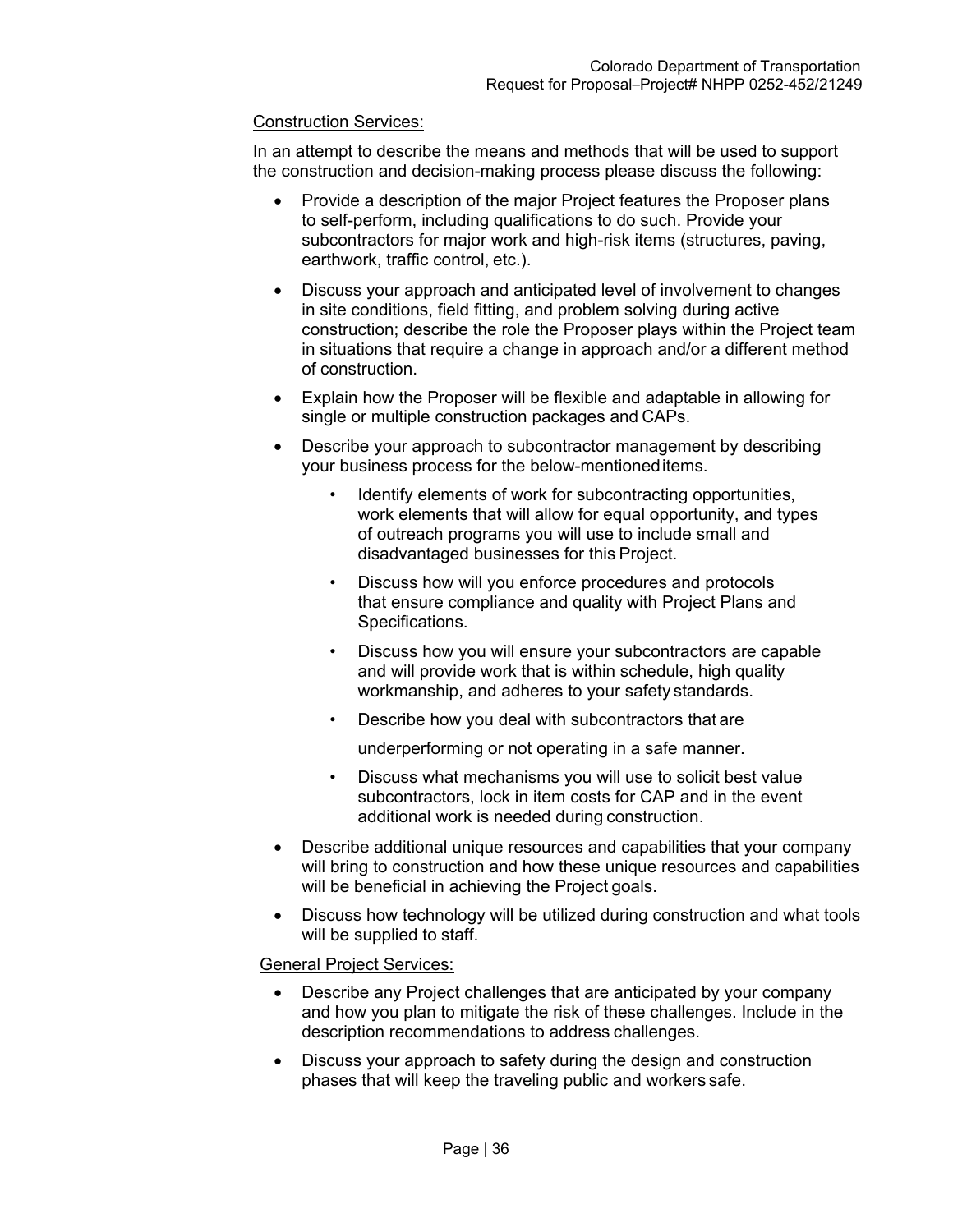- Discuss your approach to Project team availability during the design and construction phases that will provide value and adequate collaboration. This approach may include phasing, scalability, timing, responsible parties, geographic location, logistics, facilities, equipment, resources, etc.
- Discuss your approach to coordination needs with adjacent projects.
- Describe your approach to tracking and documenting value added through CMGC to the Project.

#### **4. Approach to Risk, Schedule, and Price (10 Points)**

As each OPCC or CAP is developed, risk, schedule, and major assumptions need to be evaluated and discussed. How and when the Contractor communicates these items to CDOT is critical for a successful CMGC project.

The following salient features of work will be major factors in the success of this Project:

- 1. Managing Traffic During Construction/Construction Phasing
- 2. Interchange Construction

For Each Salient Feature provide a discussion of the following:

- 1. Cost Model Approach
	- a. Demonstrate how you and your subcontractors' cost models were developed, the basis of assumptions, and how they communicate information necessary for decision making.
	- b. Provide a description of your approach discussing the following, at a minimum:
		- Assumptions, risk, opportunities, innovation, market conditions, limited or significant market competition, subcontracting opportunities, means and methods, and potential challenges in the current design or feature that could impact schedule and cost.
		- Innovative cost savings, opportunities, and value to the Project.
		- Use of CDOT bid items cost data (CDOT Bid Item Book located at: http://www.coloradodot.info/business/eema) for cost evaluation and comparison.
		- Approach to the development of estimate factors such as escalation factors, fuel pricing, material sources, labor rates, craft labor agreements, availability of skilled craftsman.
		- Approach to equipment availability and rental rates.
		- Approach to developing production rates.
		- Approach to developing baseline cost where risk will then be assigned and identified to determine an appropriate risk pool.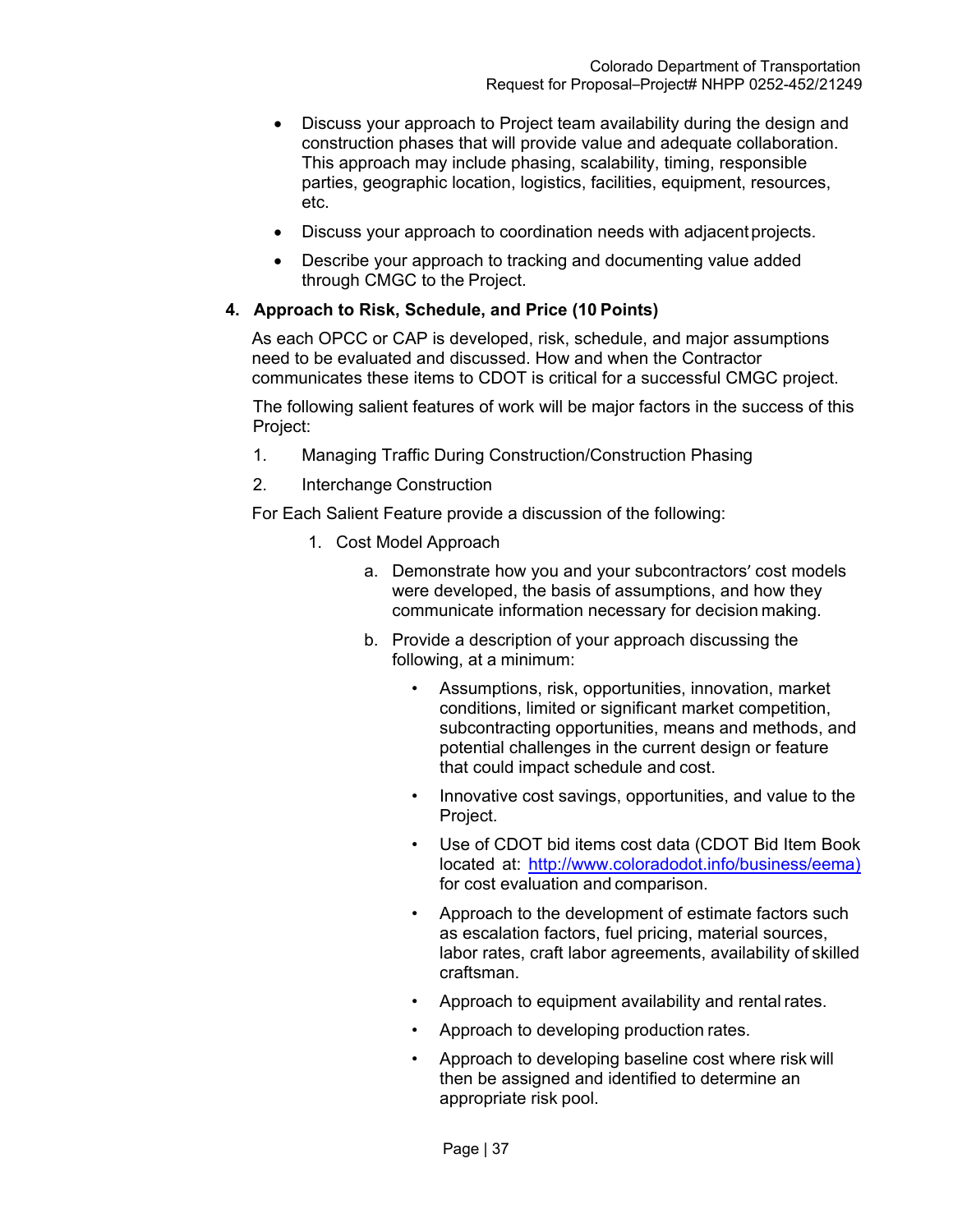- 2. Schedule Approach
	- a. Discuss what design aspects you would recommend to the designers that would reduce schedule or add benefit to the Project.
	- b. Discuss what construction elements or features your team will use to reduce schedule or provide added benefit to the Project or minimizing impacts to the traveling public.
	- c. Discuss factors that would affect schedule such as outside constraints, seasonal work, materials, equipment and labor availability, etc.
- 3. Risk
	- a. Discuss your risk management process that will be used to identify risks, assign costs to each risk, determine probability of said risk, and provide recommendations to reduce or eliminate the risk. Describe any technology you will utilize to organize the risk management process.
	- b. Provide a sample risk assessment and quantitative risk register identifying three to five major risks for each salient feature. Be sure to include:
		- Risk magnitude, mitigations and their associated cost and schedule impacts.
		- Assignment of risk responsibility and approach to shared and owner risk pools.
		- Analysis of the risk and its respective impacts to cost, quality, and schedule.
- 4. Quality and Safety
	- a. Discuss your approach to addressing quality control and safety for each salient feature.

## **3.3. EVALUATION CRITERIA FOR ORAL INTERVIEWS (10 Points Possible)**

An Oral Interview is not a mandatory part of the selection process after the Selection Panel for the short list of Proposers. It is expected that subcontractors playing a major role on the Proposer's team be present at the interview, if necessary.

The structure of the Oral Interview will be as follows:

- A. **Short Presentation (2.5 Points):** Summarize the Proposal and describe the Contractor's Innovative Ideas and Unique Resources (15 Minutes). The Proposer needs to communicate to the Selection Panel why they should be chosen. What strategies and abilities does the Proposer bring to this CMGC Project to distinguish them from the other shortlisted candidates and why they will bring success to the Project? Limit the presentation to the most critical points of the Proposal and focus on what your team can bring to the table and why.
- B. **Team Challenge (5 Points):** The Proposer will be given a written challenge to review and propose a course of action to address the elements in the problem. The Proposer will be given 15 minutes to prepare a response or solution and 5 minutes to present a formal response or solution to the Selection Panel. This challenge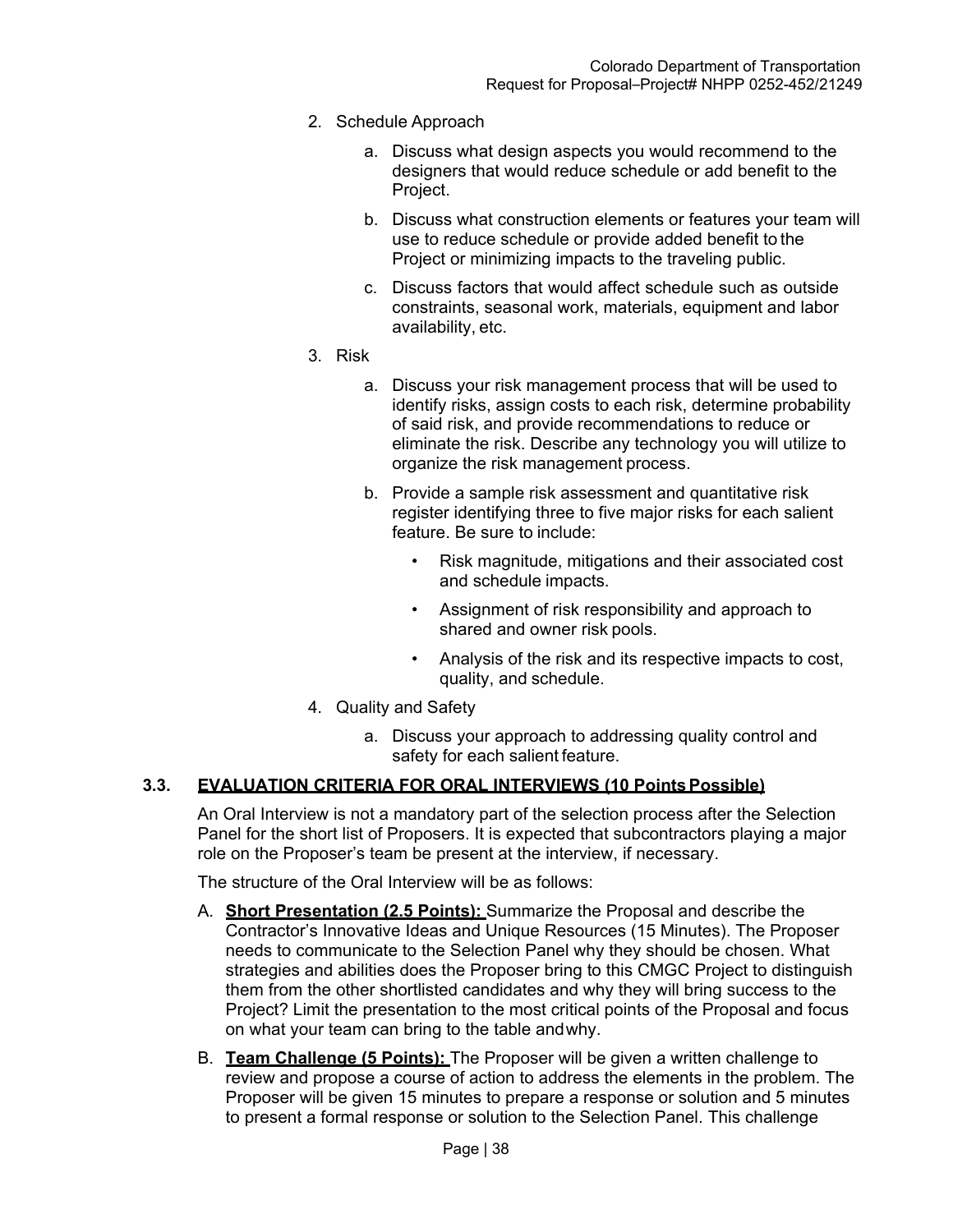scoring will be determined by the following criteria:

- i. Challenge Understanding
- ii. Recognition of Key Points and Ideas
- iii. Team Collaboration
- iv. Communication Skills
- v. Understanding of CMGC Delivery Method, Context Sensitive Solutions, and Environmental Commitments
- vi. Understanding of Project Goals
- C. **Question and Answer Session with the Selection Panel (2.5 Points):** The questions asked in this session will be the same for each Proposer but follow-up questions to clarify Proposer answers will be allowed. The interview presentation and question/answer scoring will be based on the following criteria:
	- i. Project Understanding
	- ii. Project Approach
	- iii. Project Innovation
	- iv. Communication Skills
	- v. Understanding of CMGC Delivery Method

## **3.4. EVALUATION CRITERIA FOR CMGC MANAGEMENT PRICE PERCENTAGE PROPOSAL (10 Points Possible)**

#### **CMGC Management Price Percentage – 10 Points**

Proposers shall state their proposal CMGC Management Price Percentage, carried out to four decimal points (e.g. 0.0000%), which will be applied to all construction packages. The CMGC Management Price Percentage shall include all profit, general and administrative ("G & A") costs, regional and home office overhead, and nonreimbursable costs identified in **Appendix C**. The CMGC Management Price Percentage shall not change regardless of the final, negotiated amount of the CAP for Early Construction and Construction Phases.

The CMGC Management Price Percentage breakdown shall show the breakdown of all components used in establishing the percentage. The intent of the CMGC Management Price Percentage is to define the cost and level of effort for the CMGC to deliver the Project within the CAP. The CMGC Management Price Percentage shall exclude all Proposer costs for risk related to performance of the construction work. Risk will be priced into subcontracted amounts and negotiated into self-performed work, as part of the overall direct cost of the work.

The CMGC Management Price Percentage score will be determined by comparing each firm's sealed CMGC Management Price Percentage with the lowest CMGC Management Price Percentage being equivalent to the maximum score of 10 points. To score each price percentage, the Selection Panel will use the following example formula:

Scoring of the CMGC Management Price Percentage:

Example: Assume the lowest CMGC Price Percentage of 7%.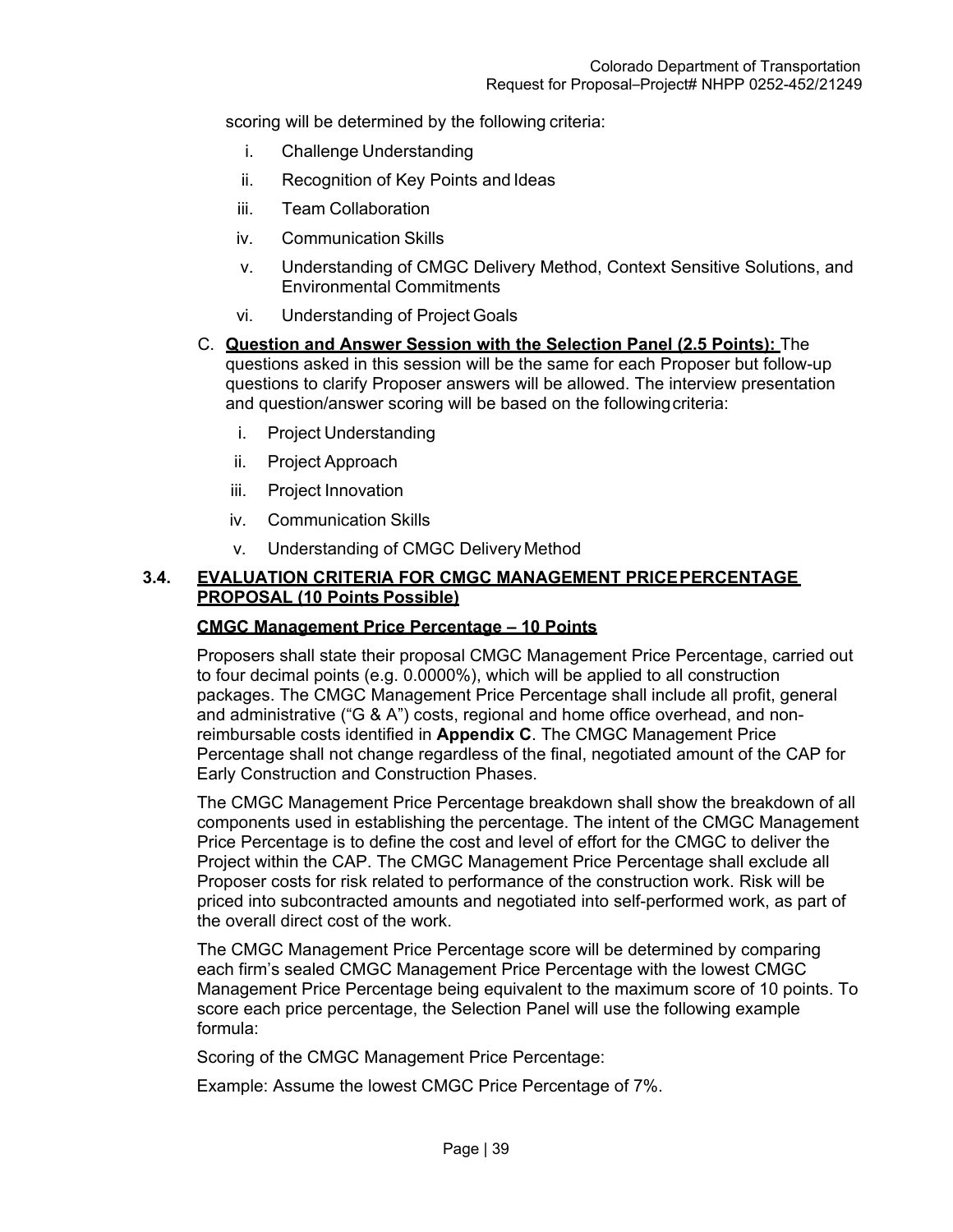#### Colorado Department of Transportation Request for Proposal–Project# NHPP 0252-452/21249

| FIRM A: | 7% | $\times$ 10 points = 10 points   |
|---------|----|----------------------------------|
|         | 7% |                                  |
| FIRM B: | 7% | $\times$ 10 points = 8.75 points |
|         | 8% |                                  |
| FIRM C: | 7% | $\times$ 10 points = 7.78 points |
|         |    |                                  |

The resulting score will be added to the individual Proposer's CMGC Management Price Percentage Proposal Form C-3 that will be included in the sealed submittal.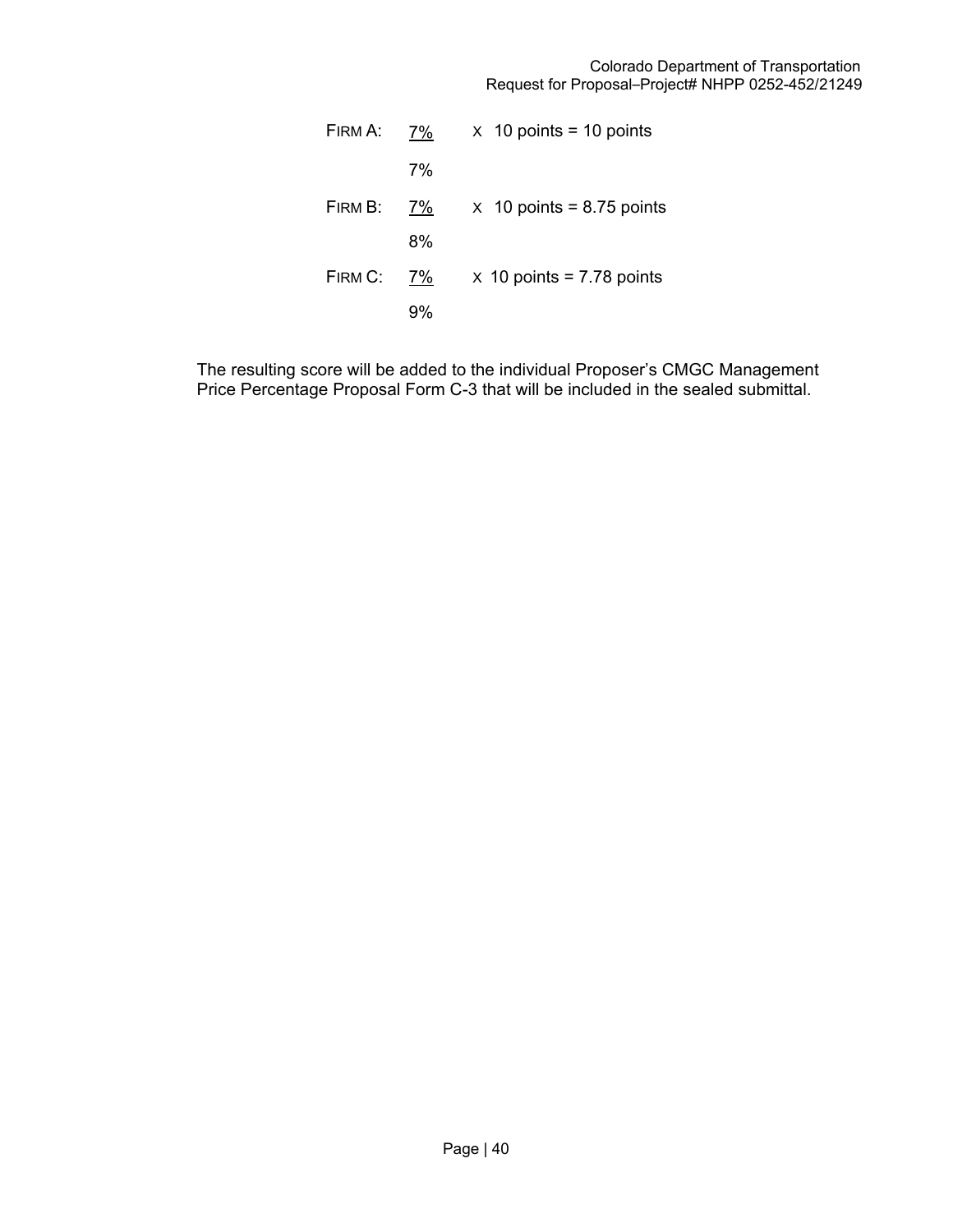# APPENDIX A: PRECONSTRUCTION ROLES AND RESPONSIBILITIES MATRIX

The following activities of communication, consensus building, project team reviews, conceptual design, data gathering, documentation, and formal public notice should be planned by the appropriate responsible party and coordinated with all team members. The time of their accomplishment will overlap, and parallel paths of activity should be planned to finish the development phase in accordance with the shortest possible schedule. The type and number of meetings, documents, etc., will depend on the category and characteristics of the project work. A proposal shall be developed by the Contractor which satisfies the requirements of the project development. This plan must be approved by the Contract Administrator before starting the work.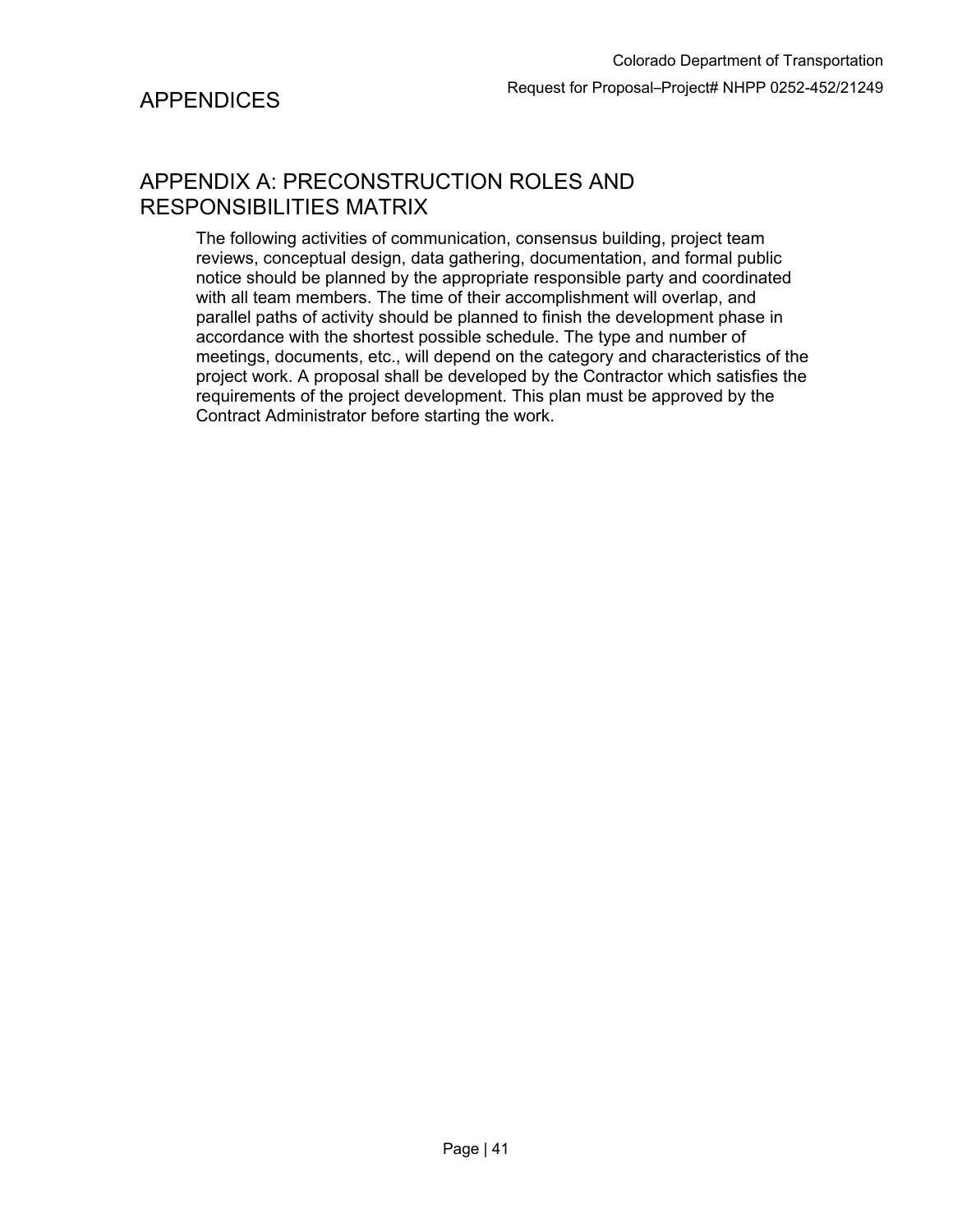#### **APPENDIX A: PRECONSTRUCTION ROLES AND RESPONSIBILITIES MATRIX**

| <b>CONSTRUCTION MANAGEMENT SERVICES</b>                                                 | <b>REQUIRED OF</b><br><b>CONTRACTOR</b> | <b>REQUIRED OF</b><br><b>DESIGN</b><br><b>CONSULTANT</b> | <b>REQUIRED OF</b><br>CDOT/<br><b>OTHERS</b> |
|-----------------------------------------------------------------------------------------|-----------------------------------------|----------------------------------------------------------|----------------------------------------------|
| <b>PHASE: PRE-CONSTRUCTION</b>                                                          |                                         |                                                          |                                              |
| <u>INITIAL PROJECT SCOPING MEETING (WORKSHOP)</u>                                       |                                         |                                                          |                                              |
| A. CMGC AND PARTNERING INTRO SESSION                                                    | 2                                       | $\overline{2}$                                           | $\mathbf{1}$                                 |
| <b>B. PROJECT SITE VISIT AND INSPECTION</b>                                             | $\mathbf{1}$                            | $\overline{2}$                                           |                                              |
| C. PROJECT STATUS, GOALS, ELEMENTS, OBJECTIVES,<br><b>DESIGN SCHEDULE REVIEW</b>        | C                                       | C                                                        | C                                            |
| D. IDENTIFY PROJECT RISKS AND DEVELOP INITIAL<br>RISK MANAGEMENT PLAN AND RISK REGISTER | C                                       | C                                                        | C                                            |
| E. REVIEW APPLICABLE ENVIRONMENTAL DOCUMENTS<br>(ROD, FONSI, ETC.)                      | $\mathbf{1}$                            | $\mathcal{P}$                                            | $\mathcal{P}$                                |
| F. INDEPENDENT DESIGN AND AS-BUILT REVIEW                                               | $\mathbf{1}$                            |                                                          |                                              |
| <b>G. DEVELOP PROJECT SCHEDULE AND TASKS</b>                                            | C                                       | C                                                        | C                                            |
| H. SCHEDULE BI-WEEKLY PROGRESS, FIR, FOR, AND<br><b>MILESTONES MEETINGS</b>             | $\overline{2}$                          | $\mathbf{1}$                                             | $\mathbf{1}$                                 |
| <b>I. IDENTIFY DESIGN CRITERIA</b>                                                      |                                         | $\mathbf{1}$                                             | 2                                            |
| J. DISCUSSION OF POSSIBLE EARLY DELIVERY AND<br><b>LONG LEAD TIME ITEMS</b>             | $\mathbf{1}$                            | 2                                                        | 2                                            |
| K. ANALYSIS OF PROJECT PHASING AND MULTIPLE<br><b>PS&amp;E PACKAGES</b>                 | $\mathbf{1}$                            | $\overline{2}$                                           | 2                                            |
| L. DEVELOP DOCUMENT REVIEW AND NAMING<br><b>CONVENTION STANDARDS</b>                    | 2                                       | $\mathbf{1}$                                             | 2                                            |
| L. QUESTION AND ANSWER SESSION                                                          | $\overline{2}$                          | 2                                                        | $\mathbf{1}$                                 |
| <b>PROGRESS MEETINGS</b>                                                                |                                         |                                                          |                                              |
| A. CDOT/PM, C/PM, CMGC/PM                                                               | $\mathsf{C}$                            | $\mathsf{C}$                                             | C                                            |
| <b>B. PROJECT MEETING MINUTES</b>                                                       | $\overline{2}$                          | 1                                                        |                                              |

The managers and team members will meet periodically as required (typically at two-week intervals). These progress meetings will be used to coordinate and track the work effort and resolve problems. The meetings will review the following:

Activities required to be complete since last meeting (Action Items)

Problems and challenges encountered/anticipated and potential solutions

- Project Schedule Updates (Design and Construction)
- Action Items

Coordination and communication required with:

- Team Members<br>• CDOT Specialty
	- CDOT Specialty Units
	- **Other**

The CDOT/PM will provide meeting minutes that include details discussed, notes, and all action items relating to the meeting within one week of the meeting.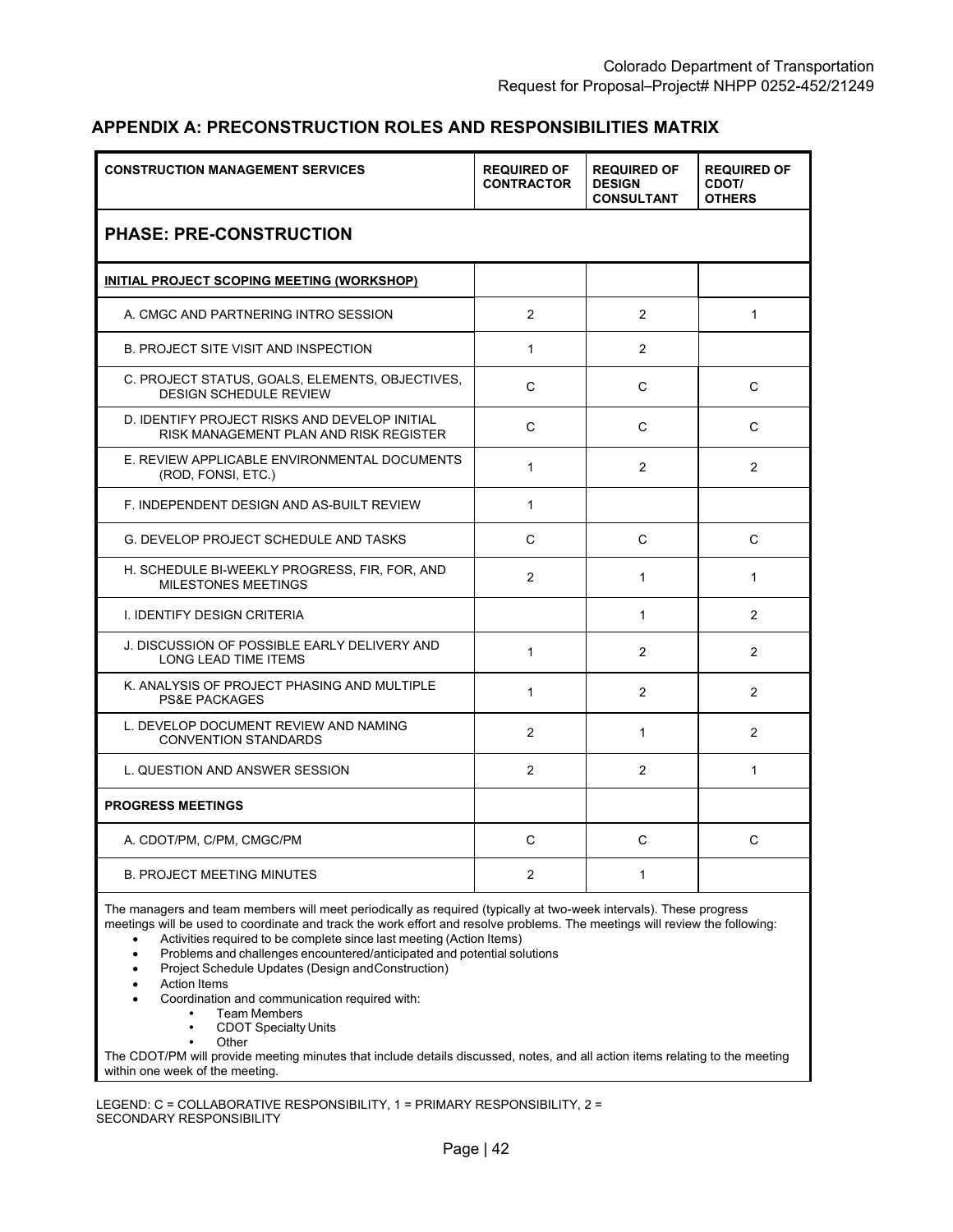| <b>CONSTRUCTION MANAGEMENT SERVICES</b>                                                                                                                                                                                                                                                                                                                                                    | <b>REQUIRED OF</b><br><b>CONTRACTOR</b> | <b>REQUIRED OF</b><br><b>DESIGN</b><br><b>CONSULTANT</b> | <b>REQUIRED OF</b><br><b>CDOT/</b><br><b>OTHERS</b> |  |  |  |
|--------------------------------------------------------------------------------------------------------------------------------------------------------------------------------------------------------------------------------------------------------------------------------------------------------------------------------------------------------------------------------------------|-----------------------------------------|----------------------------------------------------------|-----------------------------------------------------|--|--|--|
| <b>PHASE: PRE-CONSTRUCTION</b>                                                                                                                                                                                                                                                                                                                                                             |                                         |                                                          |                                                     |  |  |  |
| <b>PROJECT DEVELOPMENT PROCESS</b>                                                                                                                                                                                                                                                                                                                                                         |                                         |                                                          |                                                     |  |  |  |
| <b>Project Management</b>                                                                                                                                                                                                                                                                                                                                                                  | $\overline{2}$                          | $\overline{2}$                                           | $\mathbf{1}$                                        |  |  |  |
| The CDOT/PM will coordinate all the work tasks being accomplished by all parties to ensure project work completion stages<br>are on schedule. The C/PM and CMGC/PM shall coordinate all the work tasks being accomplished by their respective teams<br>to make sure project work completion stages are on schedule                                                                         |                                         |                                                          |                                                     |  |  |  |
| <b>Communication and Consensus Building</b>                                                                                                                                                                                                                                                                                                                                                | 2                                       | 2                                                        | $\mathbf{1}$                                        |  |  |  |
| The CDOT/PM is responsible for the consensus building and facilitating the communication between all members of the<br>project team. This does not dismiss the responsibility of all team members to communicate with the CDOT/PM and the CDOT<br>Project Management Team when required.                                                                                                   |                                         |                                                          |                                                     |  |  |  |
| <b>Weekly Update Newsletter</b>                                                                                                                                                                                                                                                                                                                                                            | $\overline{2}$                          | $\overline{2}$                                           | 1                                                   |  |  |  |
| The CDOT/PM will publish a weekly update newsletter to document the weekly or bi-weekly progress of the schedule,<br>estimate, team meetings, action items, and pertinent information for the FHWA, CDOT management, and project team<br>members.                                                                                                                                          |                                         |                                                          |                                                     |  |  |  |
| <b>Maintain Updated Contact List</b>                                                                                                                                                                                                                                                                                                                                                       | $\overline{2}$                          | $\overline{2}$                                           | 1                                                   |  |  |  |
| Establish and maintain a computerized list of all appropriate interested parties for the communication process. The list will be<br>used for notices regarding public meetings, mailings, newsletters, or other communication as appropriate.                                                                                                                                              |                                         |                                                          |                                                     |  |  |  |
| 2. MEETINGS                                                                                                                                                                                                                                                                                                                                                                                |                                         |                                                          |                                                     |  |  |  |
| <b>Graphics support and presentations</b><br>$\bullet$                                                                                                                                                                                                                                                                                                                                     |                                         | $\mathbf{1}$                                             | $\overline{2}$                                      |  |  |  |
| Each project team member is responsible for the graphics, documents, reports, plans, specifications, and written reviews from<br>each specific scope of work item. Presentation of these documents and their reviews will be available on the shared project<br>server after the meeting has been adjourned.                                                                               |                                         |                                                          |                                                     |  |  |  |
| <b>Provide Local Office</b><br>$\bullet$                                                                                                                                                                                                                                                                                                                                                   | $\mathbf{1}$                            | $\mathbf{1}$                                             |                                                     |  |  |  |
| The CDOT/PM will obtain and maintain an office within the project area to conduct small group meetings and provide<br>displays/information to the public. This office may have work spaces for project team members, meeting rooms with graphics<br>support and capacity for the entire team to attend. Additional offices or meeting spaces may be considered at the Project<br>Workshop. |                                         |                                                          |                                                     |  |  |  |
| <b>PM Updates on Progress</b>                                                                                                                                                                                                                                                                                                                                                              | C                                       | C                                                        | C                                                   |  |  |  |
| The CDOT/PM, CMGC/PM, and the C/PM will all update the team members at the scheduled meetings as to their progress on<br>deliverables, challenges, and the feedback/comments they need.                                                                                                                                                                                                    |                                         |                                                          |                                                     |  |  |  |
| <b>Project Discussion</b><br>$\bullet$                                                                                                                                                                                                                                                                                                                                                     | C                                       | C                                                        | C                                                   |  |  |  |
| The team members need to come prepared to discuss any and all reservations, ideas, and challenges to the project. Open<br>and honest dialogue is the key to the success of project delivery.                                                                                                                                                                                               |                                         |                                                          |                                                     |  |  |  |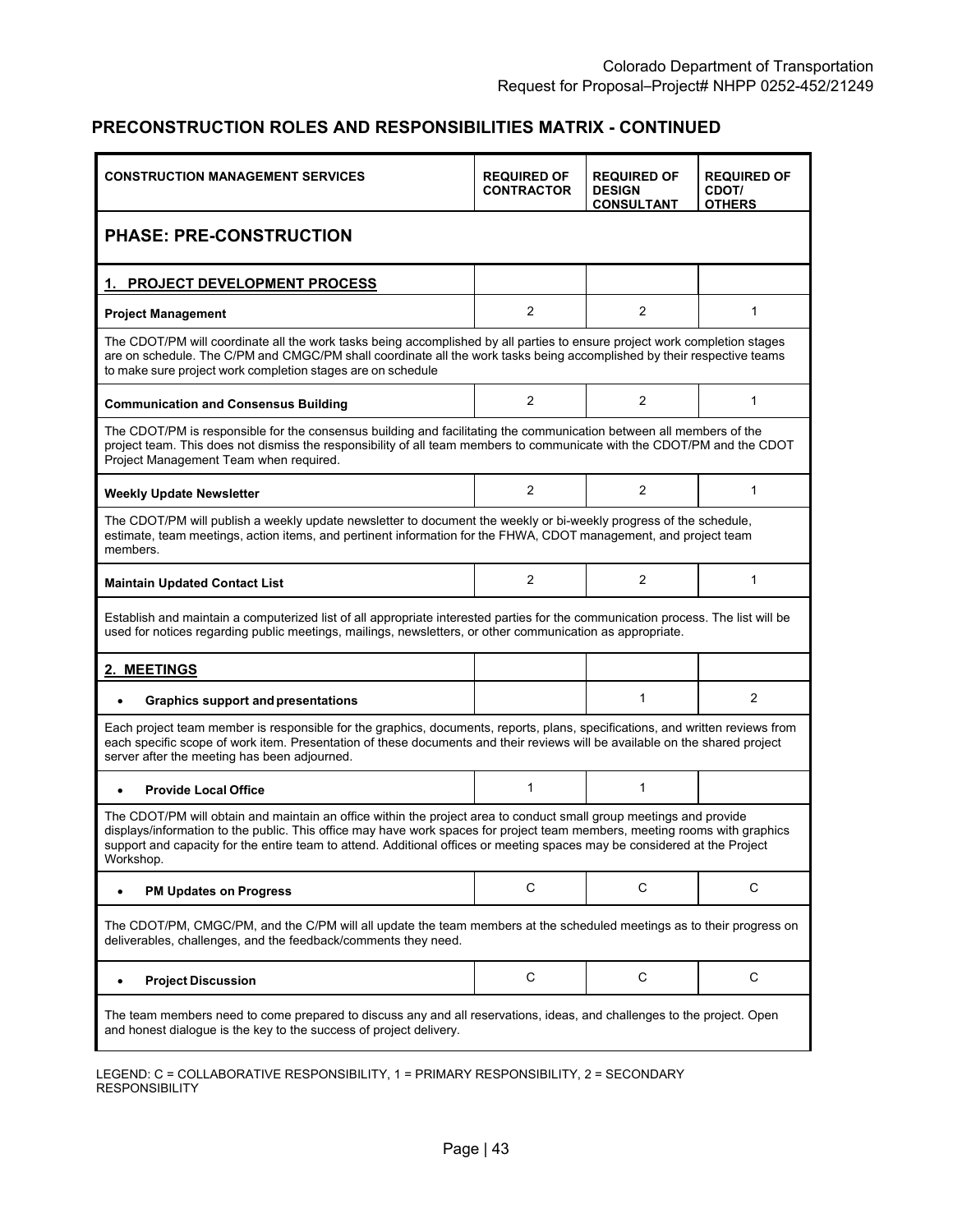| <b>CONSTRUCTION MANAGEMENT SERVICES</b>                                                                                                                                                                                                                                                              | <b>REQUIRED OF</b><br><b>CONTRACTOR</b> | <b>REQUIRED OF</b><br><b>DESIGN</b><br><b>CONSULTANT</b> | <b>REQUIRED OF</b><br>CDOT/<br><b>OTHERS</b> |  |  |
|------------------------------------------------------------------------------------------------------------------------------------------------------------------------------------------------------------------------------------------------------------------------------------------------------|-----------------------------------------|----------------------------------------------------------|----------------------------------------------|--|--|
| <b>PHASE: PRE-CONSTRUCTION</b>                                                                                                                                                                                                                                                                       |                                         |                                                          |                                              |  |  |
| 2. PRELIMINARY DESIGN                                                                                                                                                                                                                                                                                |                                         |                                                          |                                              |  |  |
| Preliminary Roadway, Geometric, Structural, Environmental,<br>SWMP, etc. Design                                                                                                                                                                                                                      |                                         | 1                                                        |                                              |  |  |
| CDOT/PM will coordinate all design activities with required CDOT specialty units, the Contractor, the Design Consultant, and<br>other outside entities. Design Consultant is responsible for the civil and structural design, plans, specifications, and estimate<br>packages at each formal review. |                                         |                                                          |                                              |  |  |
| Environmental - gathering data, analysis, and mitigation<br>development                                                                                                                                                                                                                              |                                         | 1                                                        | 2                                            |  |  |
| Environmental clearances                                                                                                                                                                                                                                                                             |                                         |                                                          | $\mathbf{1}$                                 |  |  |
| ROW, specialty, and localclearances                                                                                                                                                                                                                                                                  |                                         | 2                                                        | 1                                            |  |  |
| Hazardous material investigation<br>$\bullet$                                                                                                                                                                                                                                                        |                                         | 1                                                        | $\overline{2}$                               |  |  |
| CDOT processes (forms, clearances)                                                                                                                                                                                                                                                                   |                                         |                                                          | 1                                            |  |  |
| Utility coordination                                                                                                                                                                                                                                                                                 |                                         | 1                                                        | 2                                            |  |  |
| Conduct field survey of projectarea.<br>$\bullet$                                                                                                                                                                                                                                                    |                                         |                                                          | $\mathbf{1}$                                 |  |  |
| Field and project research<br>$\bullet$                                                                                                                                                                                                                                                              | $\mathsf{C}$                            | $\mathsf{C}$                                             | C                                            |  |  |
| Hazardous material investigation                                                                                                                                                                                                                                                                     |                                         | 1                                                        | 2                                            |  |  |
| Field survey and existing featuredevelopment                                                                                                                                                                                                                                                         |                                         |                                                          | 1                                            |  |  |
| Construction requirements                                                                                                                                                                                                                                                                            |                                         | 2                                                        | 1                                            |  |  |
| Innovation development, proposal, and tracking                                                                                                                                                                                                                                                       | 1                                       | 2                                                        |                                              |  |  |
| Check and field verify all applicable as-built plans                                                                                                                                                                                                                                                 | 1                                       | 1                                                        |                                              |  |  |
| Provide construction plans, specifications, and estimates                                                                                                                                                                                                                                            | 2                                       | 1                                                        |                                              |  |  |
| Plot/develop all required information on the plans in accordance with all applicable CDOT policies and procedures and all<br>industry standards for civil, electrical, ITS, and structural design.                                                                                                   |                                         |                                                          |                                              |  |  |
| Develop construction cost model for Engineer Estimator<br>and ICE                                                                                                                                                                                                                                    | $\mathbf{1}$                            |                                                          |                                              |  |  |
| Develop and calculate quantities                                                                                                                                                                                                                                                                     | $\overline{2}$                          | 1                                                        |                                              |  |  |
| Risk Register development<br>$\bullet$                                                                                                                                                                                                                                                               | 1                                       | $\overline{2}$                                           |                                              |  |  |
| Initiate and Track DBE/ESB and Subcontractor Plan                                                                                                                                                                                                                                                    | C                                       | C                                                        | $\mathbf C$                                  |  |  |
| Constructability reviews andreports                                                                                                                                                                                                                                                                  | 1                                       | $\overline{2}$                                           |                                              |  |  |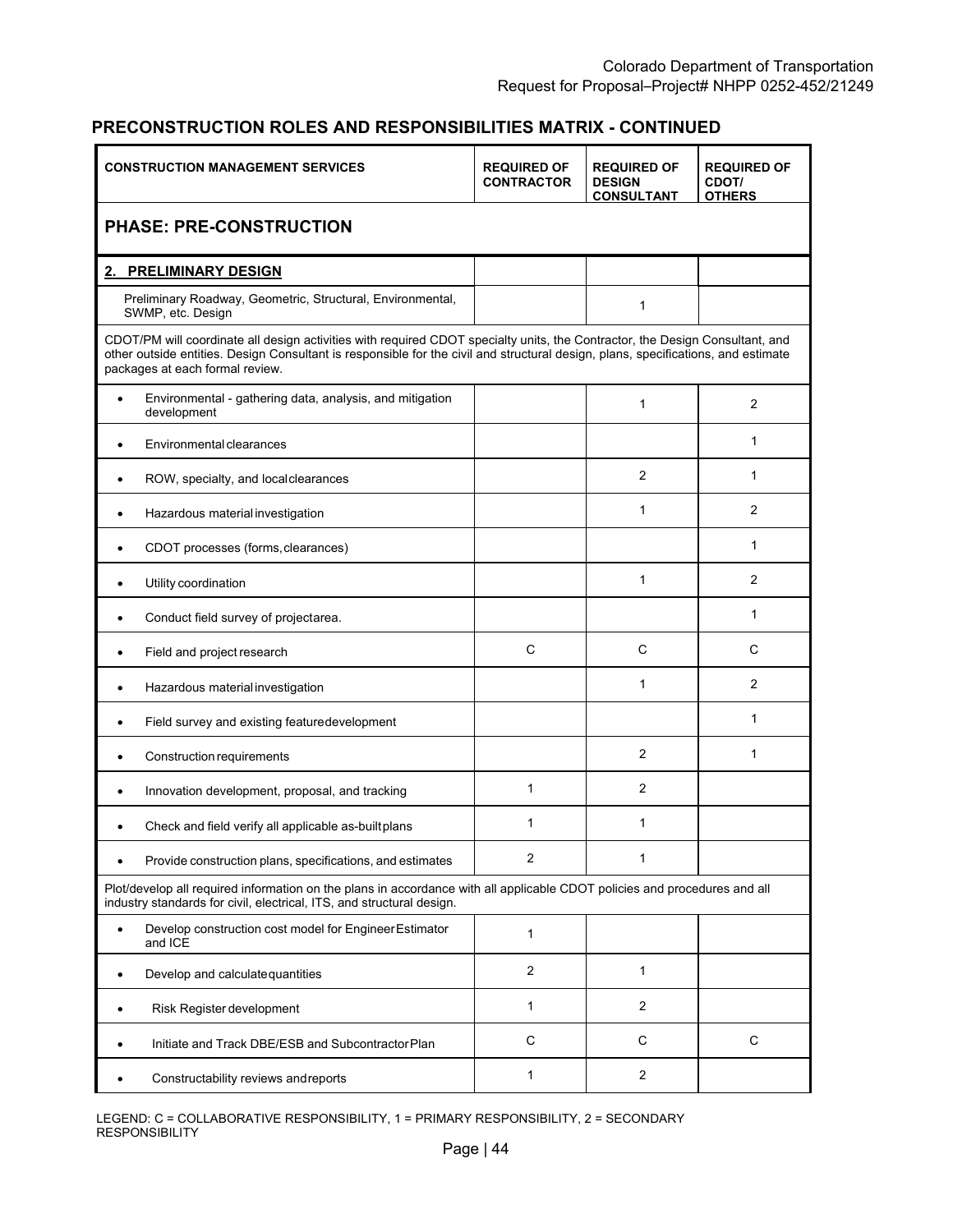|                                                                                                                                                                                                       | <b>CONSTRUCTION MANAGEMENT SERVICES</b> |                | <b>REQUIRED OF</b><br><b>DESIGN</b><br><b>CONSULTANT</b> | <b>REQUIRED OF</b><br>CDOT/<br><b>OTHERS</b> |
|-------------------------------------------------------------------------------------------------------------------------------------------------------------------------------------------------------|-----------------------------------------|----------------|----------------------------------------------------------|----------------------------------------------|
| <b>PHASE: PRE-CONSTRUCTION</b>                                                                                                                                                                        |                                         |                |                                                          |                                              |
| <b>Construction Phasing Plan</b><br>٠                                                                                                                                                                 |                                         | 1              | $\mathbf{2}$                                             |                                              |
| Value Engineering proposals                                                                                                                                                                           |                                         | 1              | $\overline{2}$                                           | 2                                            |
| Cost savings reviews<br>٠                                                                                                                                                                             |                                         | 1              | $\overline{2}$                                           | 2                                            |
| $\bullet$                                                                                                                                                                                             | Preliminary constructionschedule        | 1              | $\overline{2}$                                           |                                              |
| proposals                                                                                                                                                                                             | Long lead time CAP submissions and      | 1              |                                                          |                                              |
| Long lead time negotiations<br>٠                                                                                                                                                                      |                                         | 1              |                                                          | $\overline{2}$                               |
|                                                                                                                                                                                                       | Long lead time item procurement         | 1              |                                                          |                                              |
| Estimate #2                                                                                                                                                                                           | Opinion of probable construction cost   | 1              | 2                                                        |                                              |
| 30% milestone FIR (Field Inspection Review) Preparation                                                                                                                                               |                                         |                |                                                          |                                              |
| Coordinate, complete, and compile the plans with inputs from<br>other branches: materials, hydraulics, environmental, traffic, right<br>of way, maintenance, safety, and Staff Bridge, if applicable. |                                         |                | $\mathbf{1}$                                             |                                              |
| The 30% milestone plans and specifications shall comply<br>with CDOT requirements and shall include: title sheet, typical<br>sections, general notes, plan/profile sheets, and preliminary            |                                         |                | $\mathbf{1}$                                             | $\overline{2}$                               |
| The plans shall be submitted to the CDOT/PM and the<br>CMGC/PM for preliminary review at least one week prior to the<br>FIR (30% milestone)                                                           |                                         |                | $\mathbf{1}$                                             |                                              |
| The plans will be reproduced electronically by CDOT.                                                                                                                                                  |                                         |                | $\overline{2}$                                           | $\mathbf{1}$                                 |
| Prepare the Engineer's Estimate for work described in the 30%<br>milestone plans based on estimate quantities.                                                                                        |                                         |                | $\mathbf{1}$                                             |                                              |
| Prepare the 30% preconstruction milestone                                                                                                                                                             |                                         |                | 1                                                        |                                              |
| CDOT Form 1048 - Project Scoping Procedures Completion                                                                                                                                                |                                         |                | 2                                                        | 1                                            |
| <b>Field Inspection Review Meeting</b>                                                                                                                                                                |                                         |                |                                                          |                                              |
| Review 30% milestone PS&E package and provide written<br>reviews, comments, and redlines.                                                                                                             |                                         | 1              |                                                          | 1                                            |
| Attend the FIR.                                                                                                                                                                                       |                                         | C              | C                                                        | C                                            |
| Provide post-FIR revisions and memo.                                                                                                                                                                  |                                         | $\overline{2}$ | 1                                                        | $\overline{2}$                               |
| Provide list of all deviations from the standard design criteria and<br>written justification for each.                                                                                               |                                         |                | 1                                                        | 2                                            |
| Update DBE/ESB and Subcontractor Plan.                                                                                                                                                                |                                         | 1              |                                                          | $\overline{2}$                               |
| Update Risk Register and Cost Model.                                                                                                                                                                  |                                         | 1              | $\overline{2}$                                           |                                              |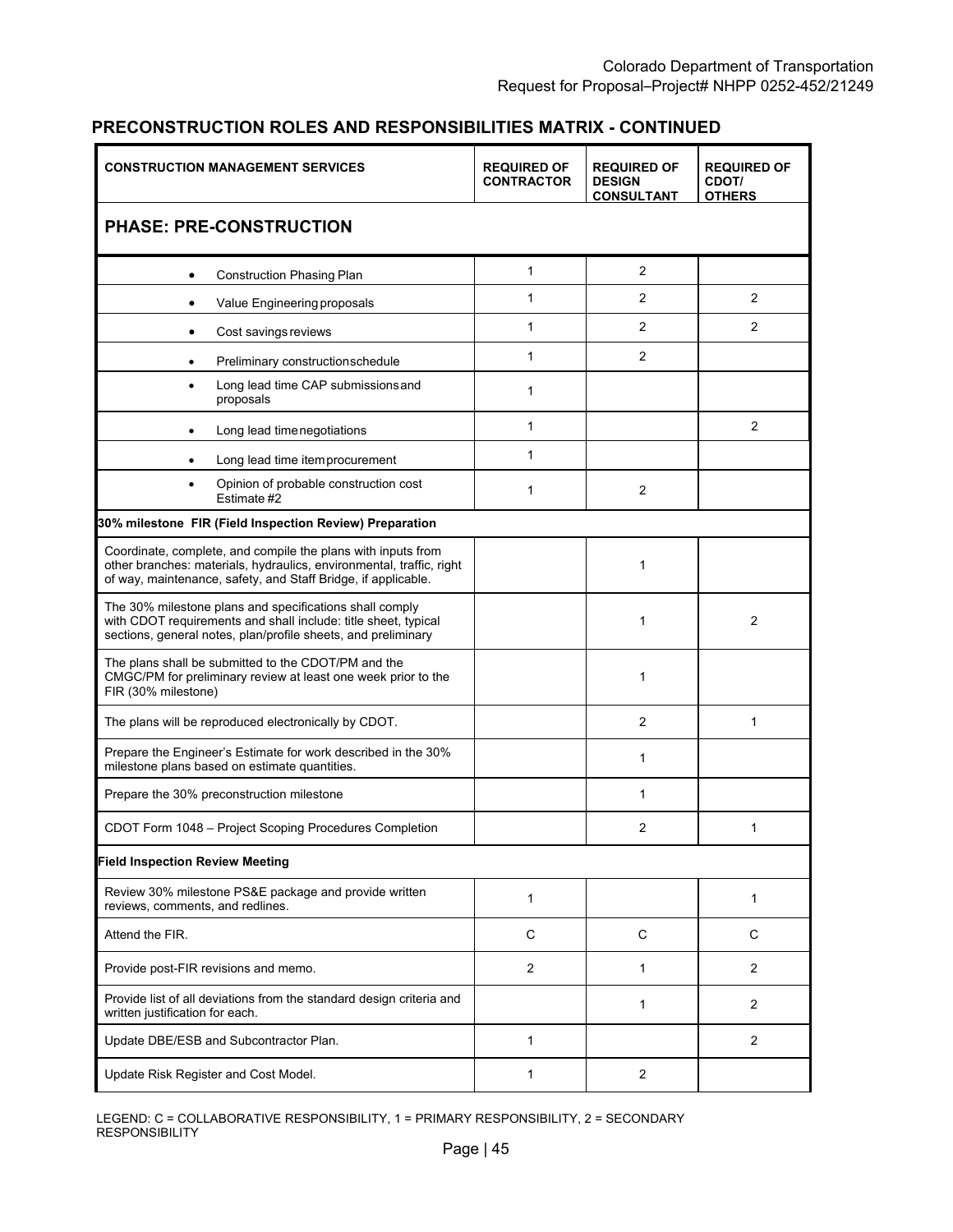| <b>CONSTRUCTION MANAGEMENT SERVICES</b>                                                                                                                                                                                                                                                              | <b>REQUIRED OF</b><br><b>CONTRACTOR</b> | <b>REQUIRED OF</b><br><b>DESIGN</b><br><b>CONSULTANT</b> | <b>REQUIRED OF</b><br>CDOT/<br><b>OTHERS</b> |
|------------------------------------------------------------------------------------------------------------------------------------------------------------------------------------------------------------------------------------------------------------------------------------------------------|-----------------------------------------|----------------------------------------------------------|----------------------------------------------|
| <b>PHASE: PRE-CONSTRUCTION</b>                                                                                                                                                                                                                                                                       |                                         |                                                          |                                              |
| Final Roadway, Geometric, Structural, Environmental,<br>SWMP, etc. Design                                                                                                                                                                                                                            |                                         | 1                                                        |                                              |
| CDOT/PM will coordinate all design activities with required CDOT specialty units, the Contractor, the Design Consultant, and<br>other outside entities. Design Consultant is responsible for the civil and structural design, plans, specifications, and estimate<br>packages at each formal review. |                                         |                                                          |                                              |
| Environmental - gathering data, analysis, and mitigation<br>٠<br>development                                                                                                                                                                                                                         |                                         | 1                                                        | 2                                            |
| Final environmental clearances                                                                                                                                                                                                                                                                       |                                         |                                                          | 1                                            |
| Final environmental permits                                                                                                                                                                                                                                                                          |                                         | 2                                                        | $\mathbf{1}$                                 |
| ROW, specialty, and local clearances<br>$\bullet$                                                                                                                                                                                                                                                    |                                         | 2                                                        | 1                                            |
| FIPI justification for sole sourcing<br>$\bullet$                                                                                                                                                                                                                                                    |                                         | $\overline{2}$                                           | $\mathbf{1}$                                 |
| Final utility coordination<br>$\bullet$                                                                                                                                                                                                                                                              |                                         | $\overline{2}$                                           | 1                                            |
| Develop and calculate final quantities                                                                                                                                                                                                                                                               | $\overline{2}$                          | $\mathbf{1}$                                             |                                              |
| CDOT processes (forms, clearances)                                                                                                                                                                                                                                                                   |                                         | $\overline{2}$                                           | 1                                            |
| Update Risk Register, formal risk assessment meeting                                                                                                                                                                                                                                                 | 1                                       | $\overline{2}$                                           |                                              |
| Constructability reviews andreports                                                                                                                                                                                                                                                                  | 1                                       | $\overline{2}$                                           |                                              |
| <b>Construction Phasing Plan</b>                                                                                                                                                                                                                                                                     | 1                                       | 2                                                        |                                              |
| Value Engineering proposals                                                                                                                                                                                                                                                                          | 1                                       | 2                                                        | 2                                            |
| Final construction requirements<br>$\bullet$                                                                                                                                                                                                                                                         |                                         | 1                                                        | 1                                            |
| Innovation development, proposal, and tracking<br>$\bullet$                                                                                                                                                                                                                                          | 1                                       | $\overline{2}$                                           |                                              |
| Cost Savings reviews<br>$\bullet$                                                                                                                                                                                                                                                                    | 1                                       | 2                                                        |                                              |
| 90% preconstruction milestone/Final Office Review (FOR)<br><b>Construction Schedule</b>                                                                                                                                                                                                              | 1                                       | $\overline{2}$                                           |                                              |
| Long lead time CAP submissions and proposals<br>$\bullet$                                                                                                                                                                                                                                            | 1                                       |                                                          |                                              |
| Long lead time negotiations<br>٠                                                                                                                                                                                                                                                                     | 1                                       |                                                          | 2                                            |
| Long lead time item procurement<br>٠                                                                                                                                                                                                                                                                 | 1                                       |                                                          |                                              |
| Opinion of Probable Construction Cost Estimate#2                                                                                                                                                                                                                                                     | $\mathbf{1}$                            | 2                                                        |                                              |
| Provide 90% preconstruction milestone construction<br>$\bullet$<br>plans, specifications, andestimates                                                                                                                                                                                               |                                         | 1                                                        | $\mathbf{2}$                                 |
| Develop and calculate final quantities                                                                                                                                                                                                                                                               | $\overline{2}$                          | 1                                                        |                                              |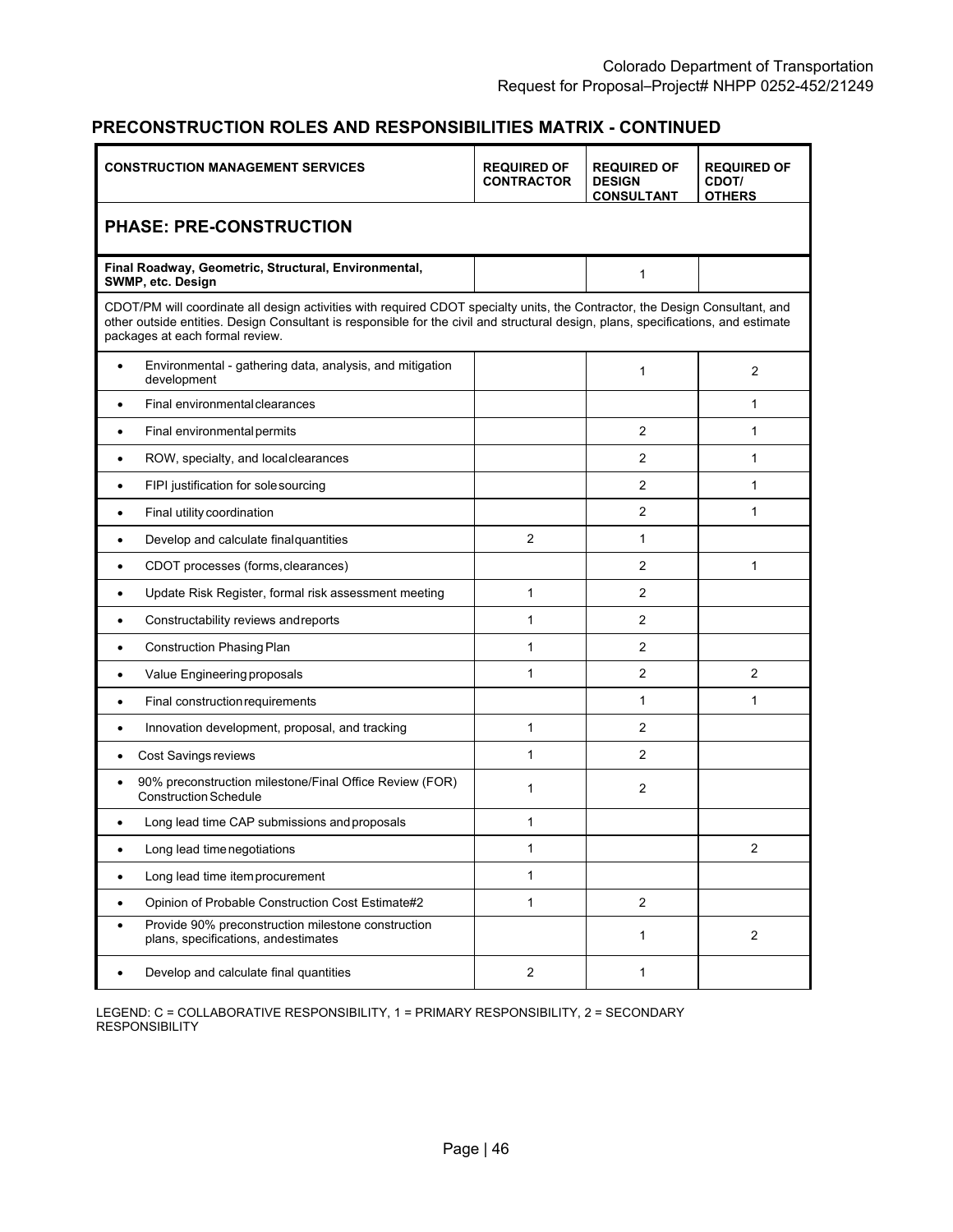| <b>CONSTRUCTION</b><br><b>MANAGEMENT SERVICES</b>                                                                                                                                                                     | <b>REQUIRED OF</b><br><b>CONTRACTOR</b> | <b>REQUIRED OF</b><br><b>DESIGN</b><br><b>CONSULTANT</b> | <b>REQUIRED OF</b><br>CDOT/<br><b>OTHERS</b> |  |  |  |
|-----------------------------------------------------------------------------------------------------------------------------------------------------------------------------------------------------------------------|-----------------------------------------|----------------------------------------------------------|----------------------------------------------|--|--|--|
| <b>PHASE: PRE-CONSTRUCTION</b>                                                                                                                                                                                        |                                         |                                                          |                                              |  |  |  |
| 90% Milestone/FOR (Final Office Review) Preparation                                                                                                                                                                   |                                         |                                                          |                                              |  |  |  |
| Coordinate, complete, and compile the 90% milestone plans with<br>inputs from other branches: materials, hydraulics, environmental,<br>traffic, right of way, maintenance, safety, and Staff Bridge if<br>applicable. |                                         | $\mathbf{1}$                                             |                                              |  |  |  |
| The 90% milestone plans and specifications shall comply<br>with CDOT requirements and shall include: title sheet, typical<br>sections, general notes, plan/profile sheets, and preliminary<br>layouts.                |                                         | $\mathbf{1}$                                             | $\overline{2}$                               |  |  |  |
| The plans shall be submitted to the CDOT/PM and the<br>CMGC/PM for preliminary review at least one week prior to the<br>90% milestone.                                                                                |                                         | $\mathbf{1}$                                             |                                              |  |  |  |
| The 90% milestone plans will be reproduced electronically by<br>CDOT                                                                                                                                                  |                                         | $\overline{2}$                                           | $\mathbf{1}$                                 |  |  |  |
| Prepare the Engineer's Estimate for work described in the FOR<br>plans based on estimate quantities.                                                                                                                  | $\mathbf 1$                             | $\mathbf{1}$                                             | $\mathbf{1}$                                 |  |  |  |
| Prepare the 90% preconstruction milestone                                                                                                                                                                             | 1                                       |                                                          | $\mathbf{1}$                                 |  |  |  |
| 90% milestone/FOR (Final Office Review) Meeting                                                                                                                                                                       |                                         |                                                          |                                              |  |  |  |
| Review 90% milestone PS&E package and provide written<br>reviews, comments, and redlines.                                                                                                                             | $\mathbf 1$                             |                                                          | 1                                            |  |  |  |
| Attend the 90% milestone meeting.                                                                                                                                                                                     | C                                       | $\mathsf{C}$                                             | Ċ                                            |  |  |  |
| Post-90% milestone revisions and memo                                                                                                                                                                                 |                                         | $\mathbf{1}$                                             | 2                                            |  |  |  |
| Provide list of all deviations from the standard design criteria and<br>written justification for each.                                                                                                               |                                         | $\mathbf{1}$                                             | 2                                            |  |  |  |
| Provide a 90% milestone Construction Plan.                                                                                                                                                                            | $\mathbf{1}$                            | 2                                                        |                                              |  |  |  |
| Obtain final environmental and access permits.                                                                                                                                                                        |                                         | $\overline{2}$                                           | 1                                            |  |  |  |
| Finalize construction cost model for Engineer Estimator and ICE.                                                                                                                                                      | $\mathbf{1}$                            | 2                                                        | 2                                            |  |  |  |
| Update DBE/ESB and Subcontractor Plan.                                                                                                                                                                                | 1                                       |                                                          | 2                                            |  |  |  |
| Update Risk Register.                                                                                                                                                                                                 | 1                                       | 2                                                        |                                              |  |  |  |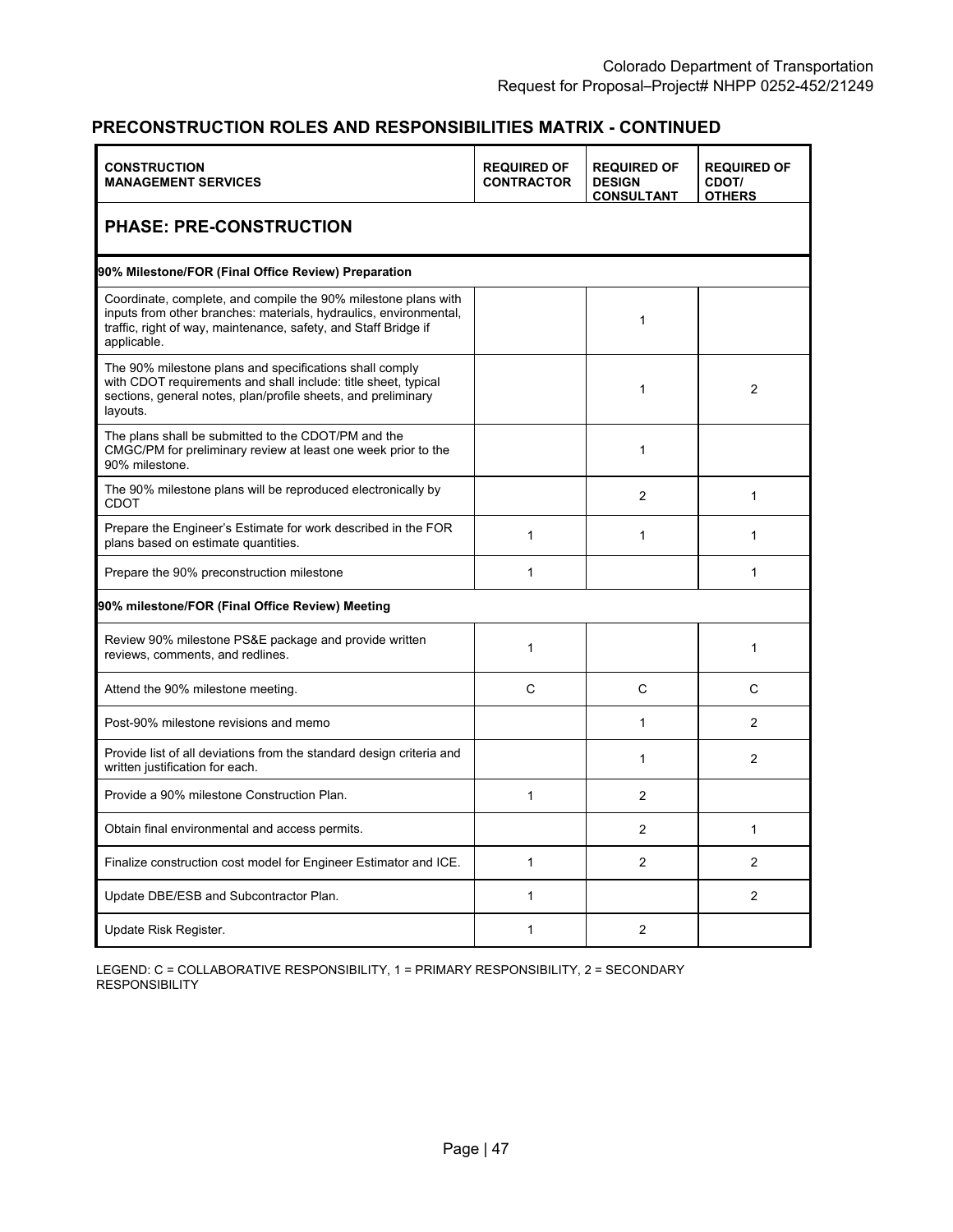| <b>CONSTRUCTION MANAGEMENT SERVICES</b>                                                                                                                                                 | <b>REQUIRED OF</b><br><b>CONTRACTOR</b> | <b>REQUIRED OF</b><br><b>DESIGN</b><br><b>CONSULTANT</b> | <b>REQUIRED OF</b><br>CDOT/<br><b>OTHERS</b> |
|-----------------------------------------------------------------------------------------------------------------------------------------------------------------------------------------|-----------------------------------------|----------------------------------------------------------|----------------------------------------------|
| <b>PHASE: PRE-CONSTRUCTION</b>                                                                                                                                                          |                                         |                                                          |                                              |
| <b>CAP Proposal and Negotiations</b>                                                                                                                                                    | $\mathbf{1}$                            |                                                          |                                              |
| Notify CDOT/PM at a point where CAP proposals can be<br>sufficiently prepared.                                                                                                          | 1                                       |                                                          |                                              |
| Supply cost model and assumptions to ICE and Engineer<br>Estimate.                                                                                                                      |                                         |                                                          | 1                                            |
| Supply EBS and Construction Contract Checklist to CMGC<br>Contractor.                                                                                                                   | 1                                       |                                                          |                                              |
| Prepare and submit construction CAP proposals.                                                                                                                                          |                                         |                                                          | 1                                            |
| Procure independent cost estimate.                                                                                                                                                      | $\mathbf{1}$                            |                                                          |                                              |
| Submit an electronic EBS to the CDOT/PM for each phase.                                                                                                                                 |                                         |                                                          | 1                                            |
| Review the construction CAP proposals and compare to<br>Engineer's Estimate and ICE.                                                                                                    | $\mathbf{1}$                            |                                                          | 1                                            |
| Negotiate final CAPs for each phase.                                                                                                                                                    | 1                                       |                                                          | 1                                            |
| CMGC and CDOT have three attempts to negotiate assumptions and prepare CAP estimates. After the third opening, CDOT<br>reserves the right to prepare the bid package for advertisement. |                                         |                                                          |                                              |
|                                                                                                                                                                                         |                                         |                                                          |                                              |
|                                                                                                                                                                                         |                                         |                                                          |                                              |
|                                                                                                                                                                                         |                                         |                                                          |                                              |
|                                                                                                                                                                                         |                                         |                                                          |                                              |
|                                                                                                                                                                                         |                                         |                                                          |                                              |
|                                                                                                                                                                                         |                                         |                                                          |                                              |
|                                                                                                                                                                                         |                                         |                                                          |                                              |
|                                                                                                                                                                                         |                                         |                                                          |                                              |
|                                                                                                                                                                                         |                                         |                                                          |                                              |
|                                                                                                                                                                                         |                                         |                                                          |                                              |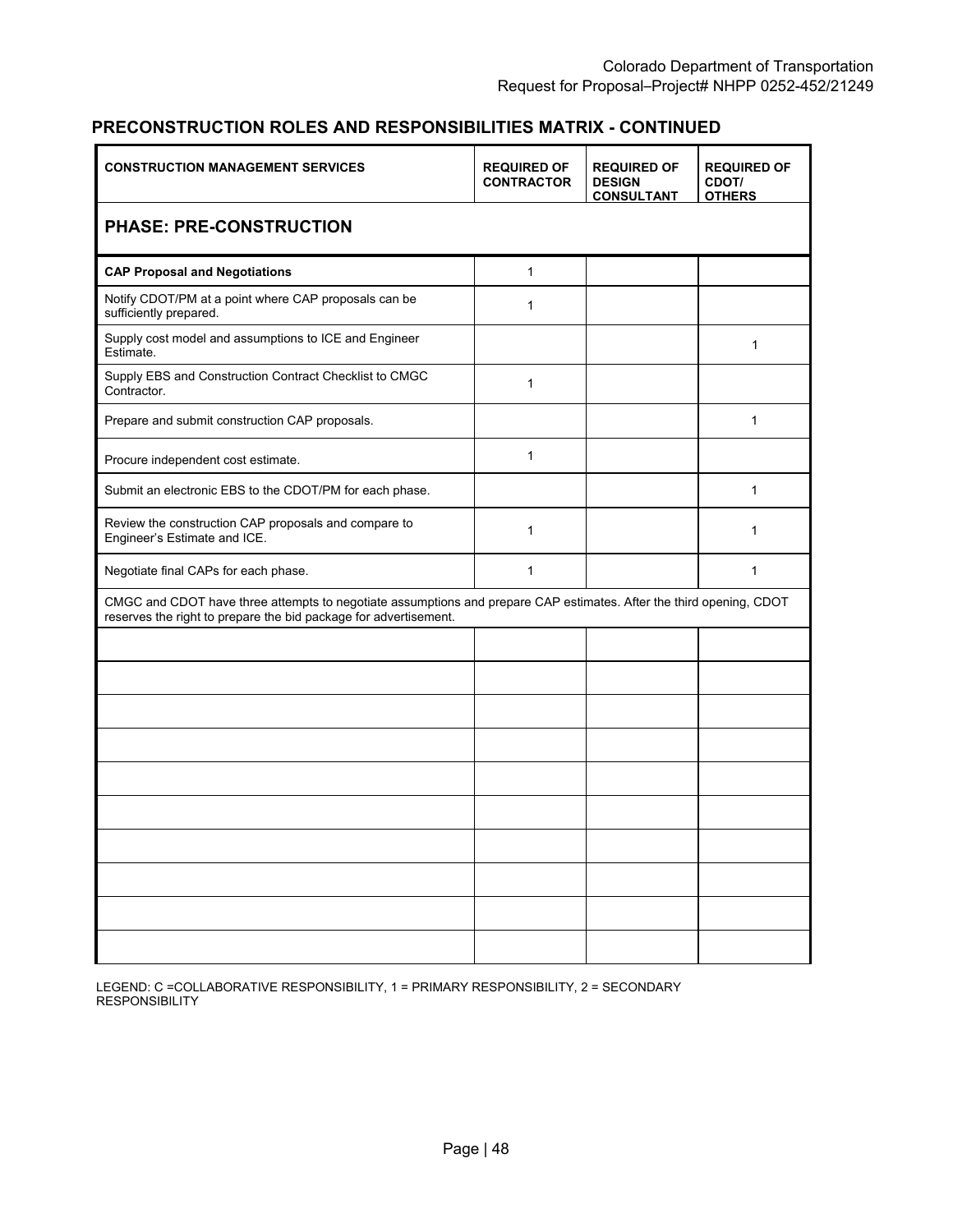# APPENDIX B: EVALUATION AND CMGC MANAGEMENT PRICE PERCENTAGE PROPOSAL FORMS

#### PROPOSAL, ORAL INTERVIEW EVALUATION SCORING NOTES:

- i. CDOT has developed a CMGC Selection Panel Scoring Guide to promote objectivity and transparency. Selection Panel Members are required to read and follow all scoring guidelines.
- ii. All Selection Panel Members have signed Non-Disclosure Agreements and Conflict of Interest Disclaimers as part of this procurement and cannot directly be contacted by or contact anyone outside of the Engineering Contracts Officer about this project until the CMGC Services Contract has been executed.
- iii. Agencies are encouraged to include additional criteria that reflect the unique characteristics of the project under each category to help determine the submitter's overall qualifications.
- iv. Weights are to be assigned prior to evaluation and are to be consistent on all evaluation forms. Comments by Selection Panel members are required on all scoring forms so that all Proposers may receive constructive feedback on their proposals and performance.
- v. Selection Panel scoring values will be only numbers in whole, half, or quarter-number increments (i.e. 2.25, 3,50, 4.00.). Scoring for the Proposal and Oral Interview Criteria form will be based on the following Qualitative Assessment Guidelines, which will be applied to all sections except the CMGC Management Price Percentage.

#### Qualitative Assessment Guidelines

Selection Team members will individually review and score each proposal category according to the criteria set forth in the RFP. Team members will evaluate each category sub-factor listed in this Evaluation Manual and assign those sub-factors a Qualitative Assessment Percentage according to the scoring range listed below:

| 5 | The Proposer demonstrates a complete understanding of the subject and an<br>approach that significantly exceeds the stated requirements and objectives<br>of this scoring category. The proposal communicates an outstanding level of<br>quality. The Proposer's qualifications are exceptional. Proposal shows no<br>weaknesses or deficiencies for this scoring category. |
|---|-----------------------------------------------------------------------------------------------------------------------------------------------------------------------------------------------------------------------------------------------------------------------------------------------------------------------------------------------------------------------------|
| 4 | The Proposer demonstrates a strong understanding and has a strong<br>approach to the scoring category. The proposal communicates a high level<br>of quality and the proposal exceeds the stated requirements of the RFP. The<br>proposal shows few weaknesses or deficiencies for this scoring category.                                                                    |
| 3 | The Proposer demonstrates a general understanding of the project and an<br>approach containing some weaknesses/deficiencies regarding the stated<br>requirements and objectives of this project. The proposal communicates an<br>average level of quality and meets the stated requirements of the RFP.                                                                     |
| 2 | The Proposer has demonstrated a below average understanding of this<br>scoring category and their response contains significant weaknesses and<br>deficiencies. The proposal communicates a below-average level of quality.<br>The Proposer's qualifications raise questions about the Proposer's ability to<br>successfully meet the project goals.                        |
|   | The Proposer has demonstrated a minimal understanding of this scoring<br>category and their response contains numerous weaknesses and<br>deficiencies. The proposal demonstrates little or no level of quality or value.<br>The Proposer's qualifications raise questions about the Proposer's ability to<br>successfully meet the project goals.                           |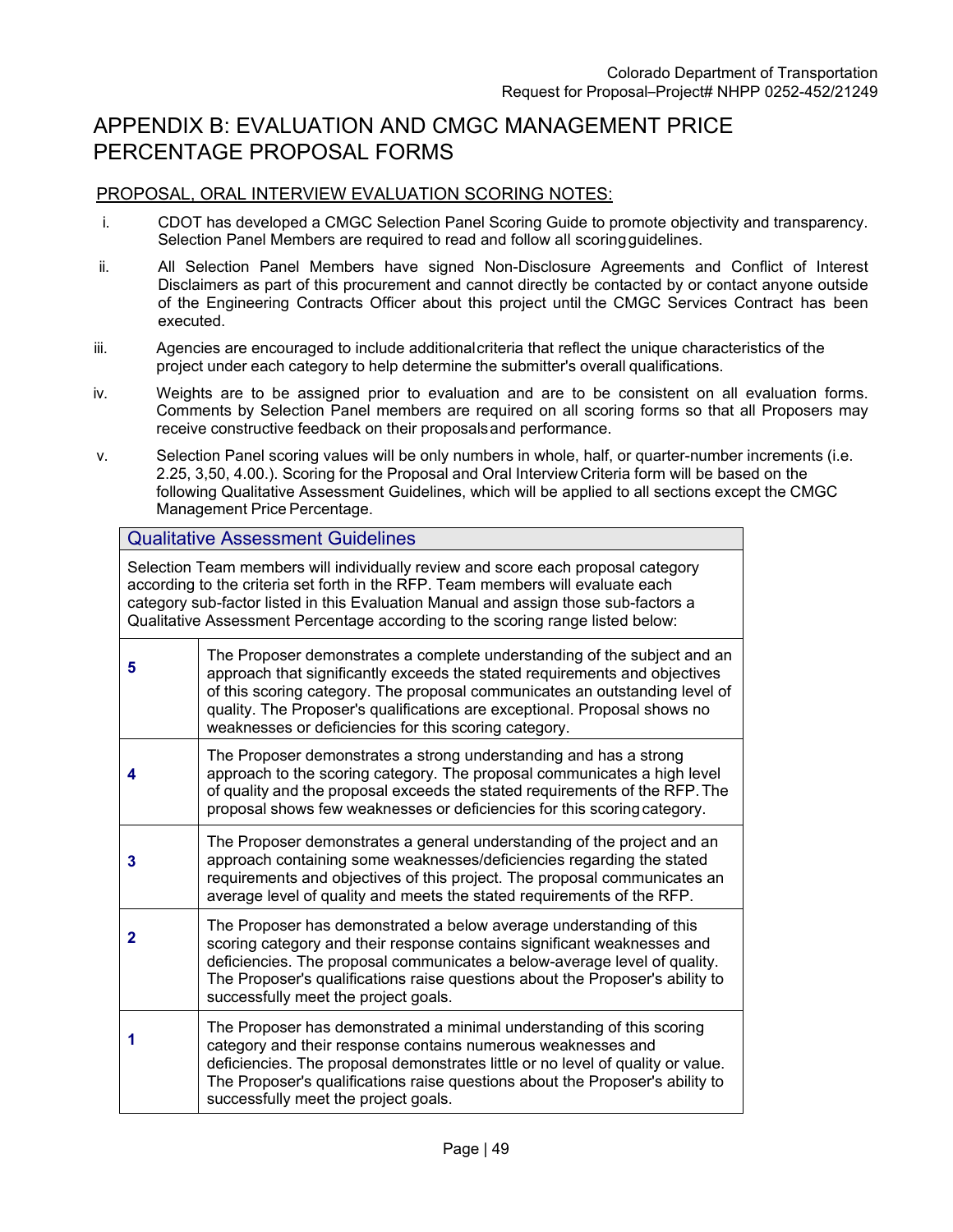#### CMGC MANAGEMENT PRICE PERCENTAGE PROPOSAL EVALUATION SCORING NOTES:

- 1. Determine score for each firm's sealed CMGC Management Price Percentage Proposal. The maximum point total for this section is 10 points.
	- A. CMGC Management Price Percentage 10 Points Maximum
		-
		- Must include all supporting information required in Section 3.4 and on Form B-3, Form C-1 and Form C-2
		- CMGC Management Price Percentage Scoring information is described in Section 3.4 of this RFP.

#### TOTAL SCORING EVALUATION SCORING NOTES:

| The maximum point total for each of three evaluation sections is as follows: |                           |
|------------------------------------------------------------------------------|---------------------------|
| Section:                                                                     | Score                     |
| Proposal                                                                     | 60 pts (Scoring Form B-1) |
| Oral Interview                                                               | 10 pts (Scoring Form B-2) |
| <b>CMGC Management Price Percentage Proposal</b>                             | 10 pts (Scoring Form B-3) |

- 2. After the evaluation of the Proposal, the three highest ranked Proposers will be short listed and be invited to interview and submit sealed CMGC Management Price Percentage Proposals.
- 3. The Proposer with the highest total score in all sections will be selected. The score from the qualitative evaluations from all Selection Panel Members will be averaged to produce the total overall score for each Proposer.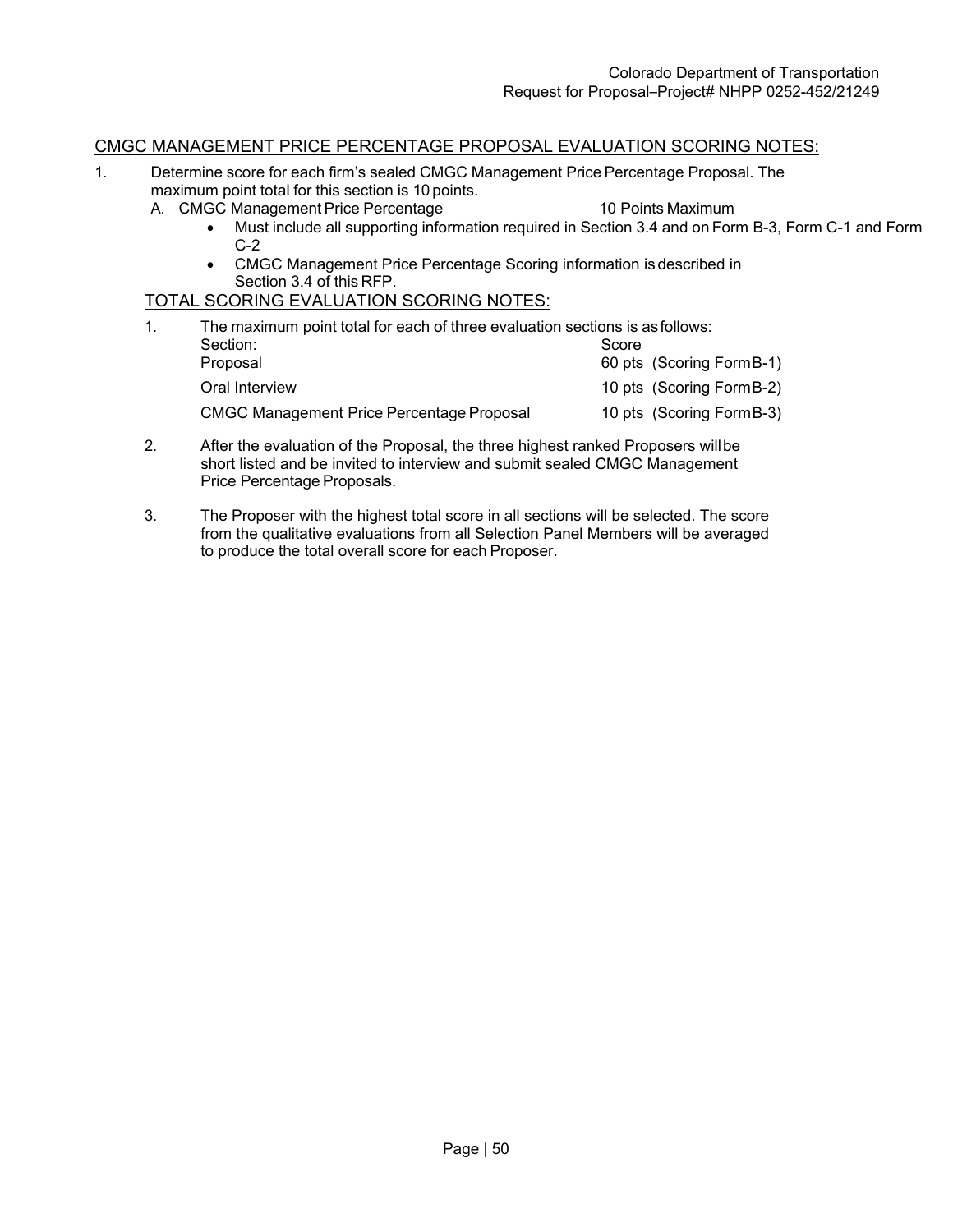|                | RFP Reference: Meets Minimum Requirements YES ___________ NO                                         |        |               |       |
|----------------|------------------------------------------------------------------------------------------------------|--------|---------------|-------|
|                | If the minimum requirements (including letter from surety) have not been met, specify the reason(s): |        |               |       |
|                |                                                                                                      |        |               |       |
|                |                                                                                                      |        |               |       |
|                |                                                                                                      |        |               |       |
| $\mathbf{1}$   | Project Management Team/Capability of the Contractor: 30 Points Maximum                              |        |               |       |
|                |                                                                                                      |        |               |       |
|                | <b>Project Management Team (15 Points)</b>                                                           | Rating | Weight<br>$=$ | Score |
|                | Composition of Team/Location/Organization                                                            | X      | 0.6<br>$=$    |       |
|                | <b>Qualifications and Experience</b>                                                                 | X      | 0.6           |       |
|                | Job Descriptions and Responsibilities                                                                | X      | $=$<br>0.6    |       |
|                | Team Building and Collaboration                                                                      | X      | $=$<br>0.6    |       |
|                | Safety Performance                                                                                   | x      | $=$<br>0.6    |       |
| $\overline{2}$ | <b>Contractor Capability (15 Points)</b>                                                             |        |               |       |
|                | Prior Experience/Performance/References                                                              | X      | 1.5<br>$=$    |       |
|                | Project Background and Success                                                                       | X      | 1.5<br>$=$    |       |
| 3              | <b>Strategic Project Approach: 20 Points Maximum</b>                                                 |        |               |       |
|                | Firm Approach to Maximizing and Attaining Project                                                    | Rating | Weight        | Score |
|                | Goals/Strategic Project Approach                                                                     |        |               |       |
|                |                                                                                                      | X      | 4.0           |       |
|                |                                                                                                      |        |               |       |
| 4              | Approach to Risk. Schedule and Price: 10 Points Maximum                                              | Rating | Weight<br>Ξ   | Score |
|                | <b>Cost Estimating</b>                                                                               | X      | $=$<br>0.67   |       |
|                | Schedule                                                                                             | x      | 0.66<br>$=$   |       |
|                | <b>Risk Management</b>                                                                               | x      | 0.67          |       |
|                |                                                                                                      |        |               |       |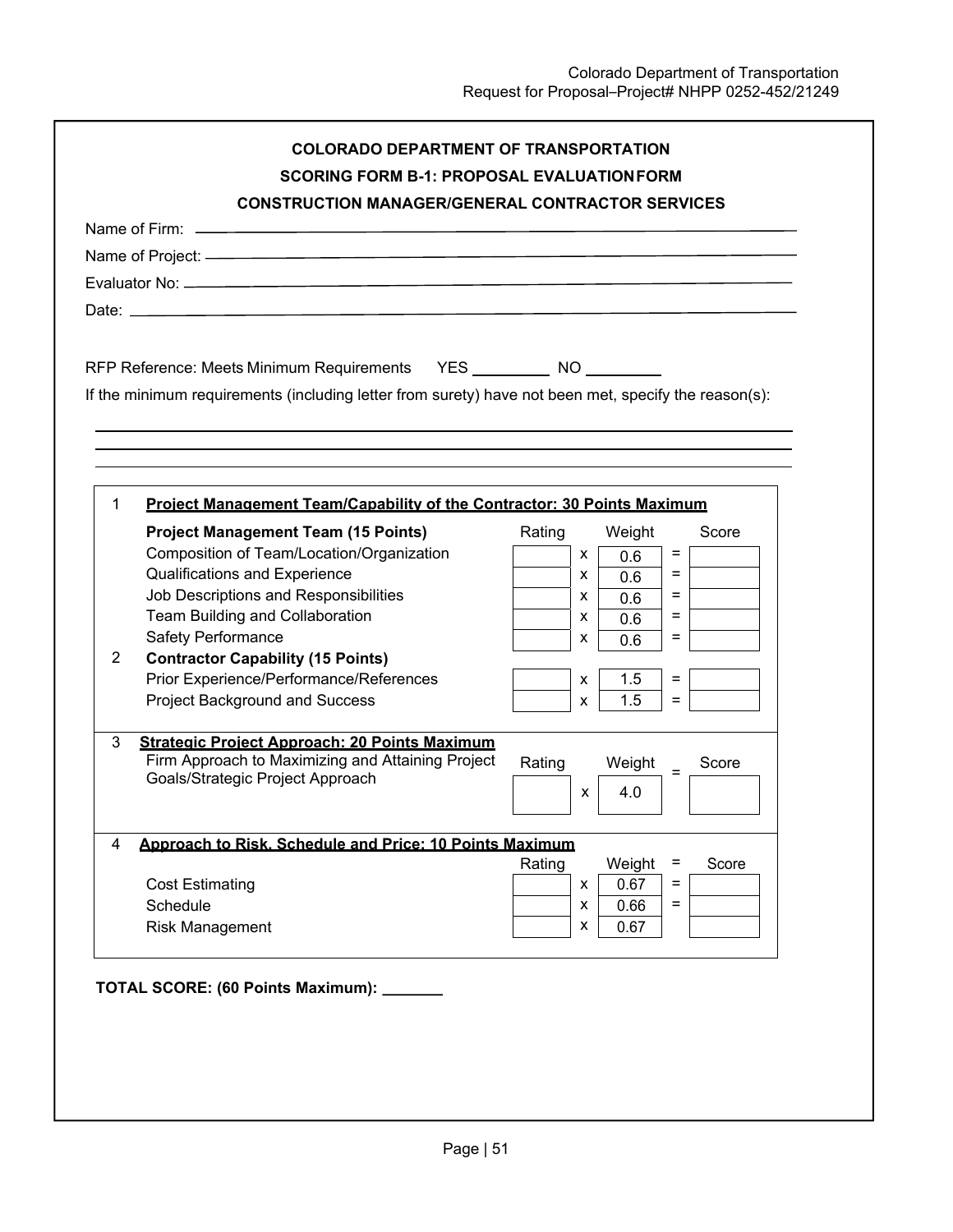#### **COLORADO DEPARTMENT OF TRANSPORTATION SCORING FORM B-2: ORAL INTERVIEWS EVALUATION FORM CONSTRUCTION MANAGER/GENERAL CONTRACTOR SERVICES**

| Name of Firm:    |  |  |
|------------------|--|--|
| Name of Project: |  |  |
| Evaluator No:    |  |  |
| Date:            |  |  |
|                  |  |  |

| <b>Oral Interview Section: 10 Points Maximum</b><br><b>Oral Interview Scoring Criteria</b> | Rating |   | Weight | Score |
|--------------------------------------------------------------------------------------------|--------|---|--------|-------|
| <b>Presentation Session</b>                                                                |        |   | 0.5    |       |
| Team Challenge                                                                             |        | x | 1.0    |       |
| <b>Questions and Answer Session</b>                                                        |        |   | 0.5    |       |

# **TOTAL SCORE: (10 Points Maximum):**

Team Project Challenge:

Questions Asked:

- 1.
- 2.
- 
- 3.
- 4.
- 5.
- 
- 6.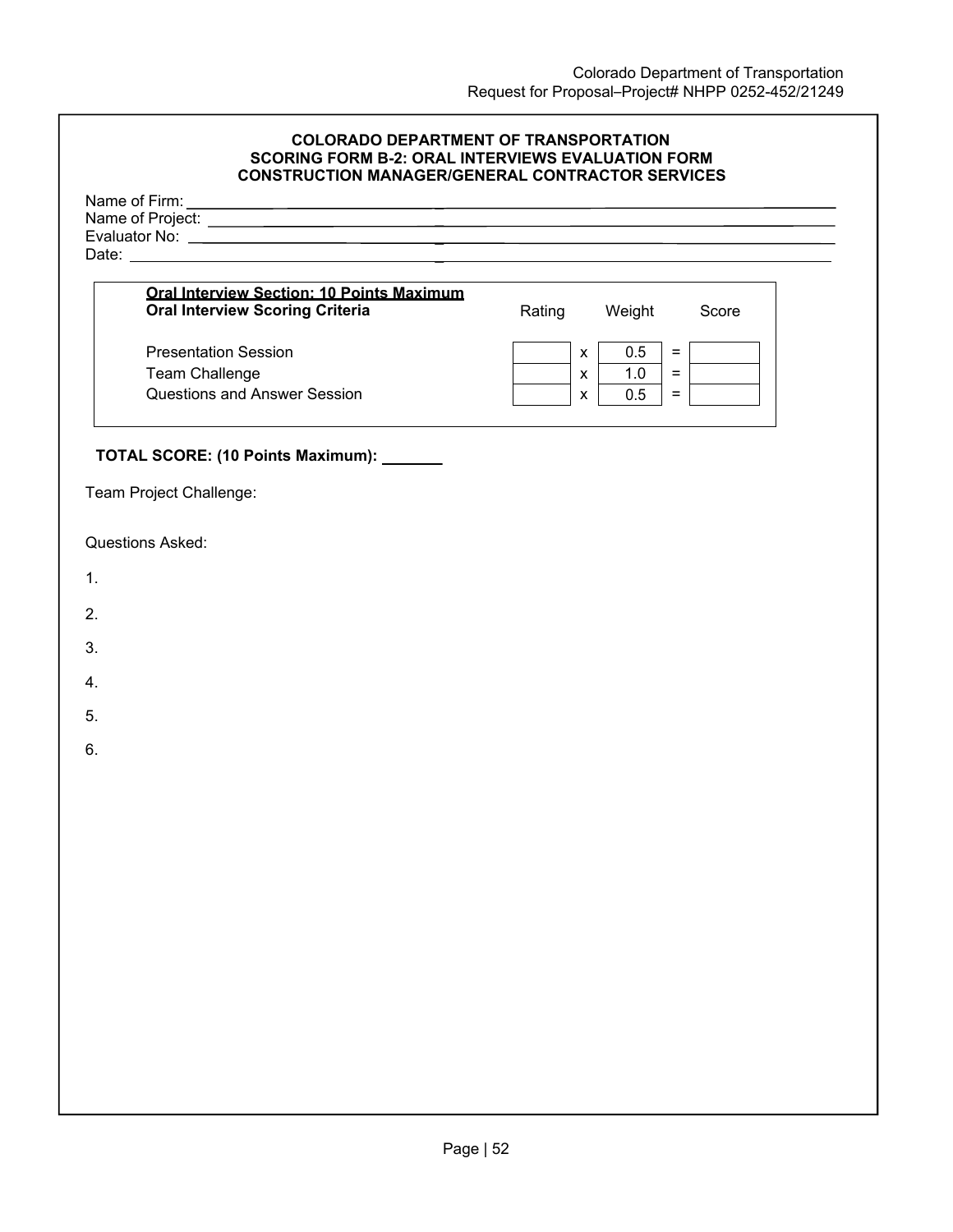|                                                                                                                                                                                        |                                                                                                                                                                        |                    |                      | Request for Proposal–Project# NHPP 0252-452/21249                                                    |      |
|----------------------------------------------------------------------------------------------------------------------------------------------------------------------------------------|------------------------------------------------------------------------------------------------------------------------------------------------------------------------|--------------------|----------------------|------------------------------------------------------------------------------------------------------|------|
| <b>COLORADO DEPARTMENT OF TRANSPORTATION</b><br><b>SCORING FORM B-3: CMGC MANAGEMENT PRICE PERCENTAGE PROPOSAL FORM</b><br><b>CONSTRUCTION MANAGEMENT/GENERAL CONTRACTING SERVICES</b> |                                                                                                                                                                        |                    |                      |                                                                                                      |      |
| Date<br>Firm Name:                                                                                                                                                                     | Project Number                                                                                                                                                         |                    | <b>Project Title</b> |                                                                                                      |      |
|                                                                                                                                                                                        | Acknowledge receipt of Addendums No.__ No.__ No._                                                                                                                      |                    |                      |                                                                                                      |      |
| <b>CMGC Price Proposal Section</b>                                                                                                                                                     |                                                                                                                                                                        | 10 Points Maximum, |                      |                                                                                                      |      |
|                                                                                                                                                                                        | For instructions, requirements, and scoring for the Price Proposals see Section 3.3. This form only requires<br>CMGC Management Fee percentage and the Bid Item Price. |                    |                      |                                                                                                      |      |
| Normalized:                                                                                                                                                                            | 1. CMGC Management Price Percentage (5 Points Maximum)<br>(Contractor Required Input – must match Appendix C-1 Price Proposal Form)<br><b>Low Price</b>                |                    | $=$                  |                                                                                                      | $\%$ |
|                                                                                                                                                                                        | Contractor<br>Price                                                                                                                                                    | X<br>5             |                      |                                                                                                      |      |
| *Note: Scoring calculation will be conducted by the Selection Panel.<br>See Section 3.3.1 and Appendix C-1 for instructions.                                                           |                                                                                                                                                                        |                    |                      |                                                                                                      |      |
|                                                                                                                                                                                        | 2. CMGC Bid Item Price (5 Points Maximum)                                                                                                                              |                    |                      | (Contractor Required Input -<br>must match "Total Cost"<br>from Appendix C-2 Price<br>Proposal Form) |      |
| Normalized:                                                                                                                                                                            | Low Price<br>X<br>Contractor                                                                                                                                           | $=$<br>5           |                      |                                                                                                      |      |

Price

**See Section 3 and Appendix C-2 for instructions.** 

**TOTAL SCORE: (10 points Maximum)**

**Note: Scoring calculation will be conducted by the Selection Panel.** 

**\_\_\_\_\_\_\_\_\_\_\_\_\_\_\_\_\_\_\_\_\_\_\_\_\_\_\_\_\_\_\_\_\_\_\_\_\_\_\_\_\_\_\_\_\_\_\_\_\_\_\_\_\_\_\_\_\_\_\_\_\_\_\_\_\_\_\_\_\_\_\_\_\_\_\_\_\_\_\_\_\_\_\_\_\_\_** 

**\_\_\_\_\_\_\_\_\_\_\_\_\_\_\_\_\_\_\_\_\_\_\_\_\_\_\_\_\_\_\_\_\_\_\_\_\_\_\_\_\_\_\_\_\_\_\_\_\_\_\_\_\_\_\_\_\_\_\_\_\_\_\_\_\_\_\_\_\_\_\_\_\_\_\_\_\_\_\_\_\_\_\_\_\_\_** 

Applicant or Corporate Officer Signature Date Date Title

Applicant or Corporate Officer Signature Date Date Title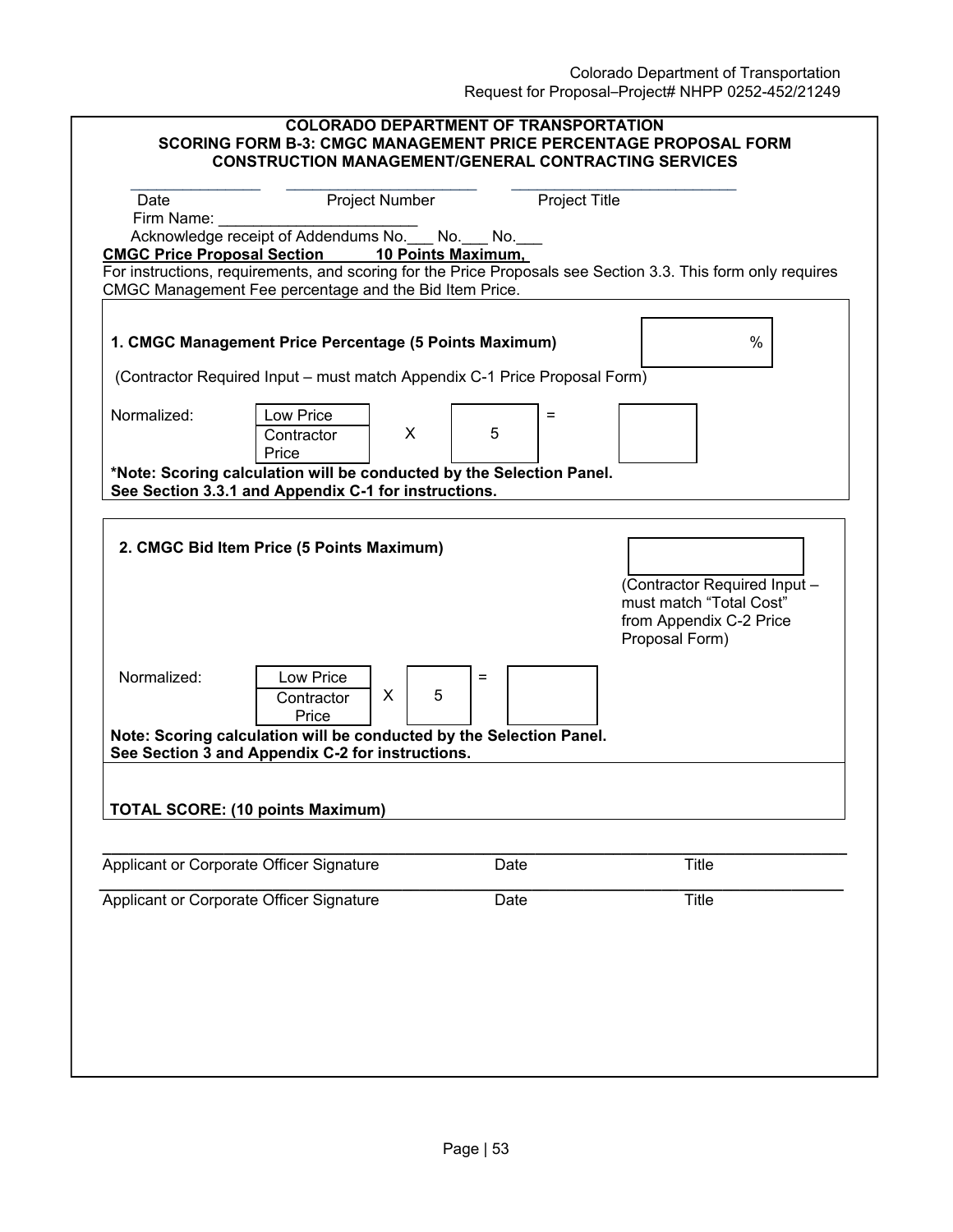# APPENDIX C-1: CMGC MANAGEMENT PRICE PERCENTAGE PROPOSAL FORM

| Costs included in CM/GC Management Price Percentage |                                                                                                            |  |
|-----------------------------------------------------|------------------------------------------------------------------------------------------------------------|--|
| <b>Item</b>                                         | Other indirect and non-reimbursable costs to be included in the CM/GC price<br>percentage are listed below |  |
| C.1                                                 | Project Principal – all costs                                                                              |  |
| C.2                                                 | Project Manager relocation, housing, and subsistence costs.                                                |  |
| C.3                                                 | Construction Manager/Superintendent relocation, housing, and subsistence costs.                            |  |
| C.4                                                 | Additional CM/GC staff relocation, housing, and subsistence cost.                                          |  |
| C.5                                                 | Home, branch and regional office administrative support staff and all related costs                        |  |
| C.6                                                 | Home, branch and regional office safety support staff and all related costs                                |  |
| C.7                                                 | Home, branch and regional office quality control support staff and all related costs                       |  |
| C.8                                                 | Profit                                                                                                     |  |
|                                                     | <b>Total CMGC Price Percentage</b>                                                                         |  |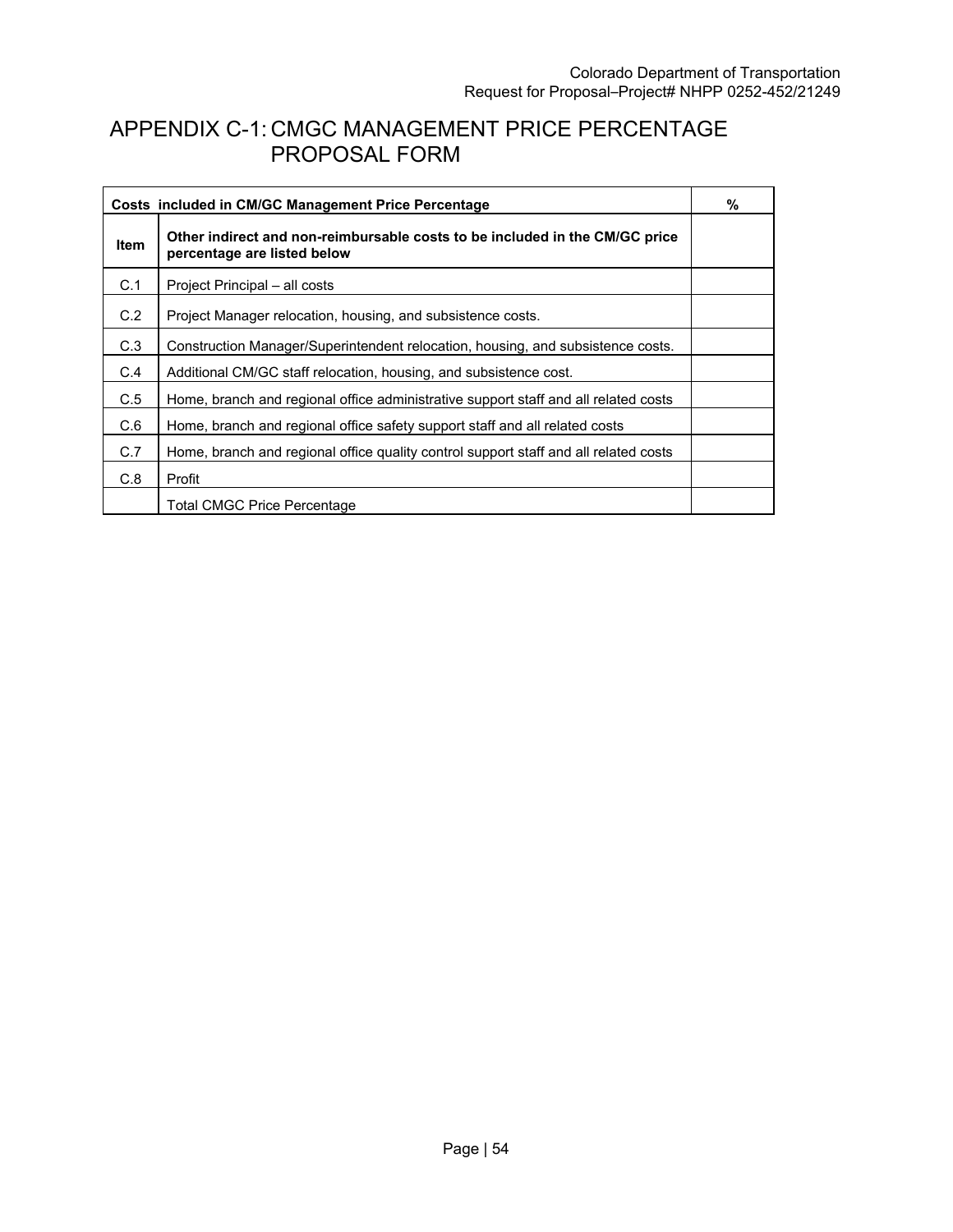# APPENDIX C-2: CMGC BID ITEM PRICING PROPOSAL FORM

Company Name: \_\_\_\_\_\_\_\_\_\_\_\_\_\_\_\_\_\_\_\_\_\_\_\_\_\_\_\_\_\_\_\_

Date: \_\_\_\_\_\_\_\_\_

| Item | Item<br>Number | Item<br>Description | Units | Estimated<br>Quantity* | Unit Price (includes CMGC<br>Management Percentage | Total<br>Amount |
|------|----------------|---------------------|-------|------------------------|----------------------------------------------------|-----------------|
|      |                | 9-inch PCCP         | SY    | 269,000                |                                                    |                 |
| ົ    |                | 12-inch PCCP        | SY    | 170.000                |                                                    |                 |
|      |                |                     |       |                        | Total Cost:                                        |                 |

| Assumptions:             |              |                        |
|--------------------------|--------------|------------------------|
| Length of Project:       | 7.5 Miles    | Approx MP 127 - MP 135 |
| Ramps                    | Not included |                        |
| <b>Bridge Structures</b> | Not included | 2" SMA overlay assumed |
| <b>Haul Distance</b>     | 10 Miles     | (Estimated Average)    |

\*3-4 construction packages are currently anticipated. 1-3 packages may include asphalt paving. Additional packages may be added during design.